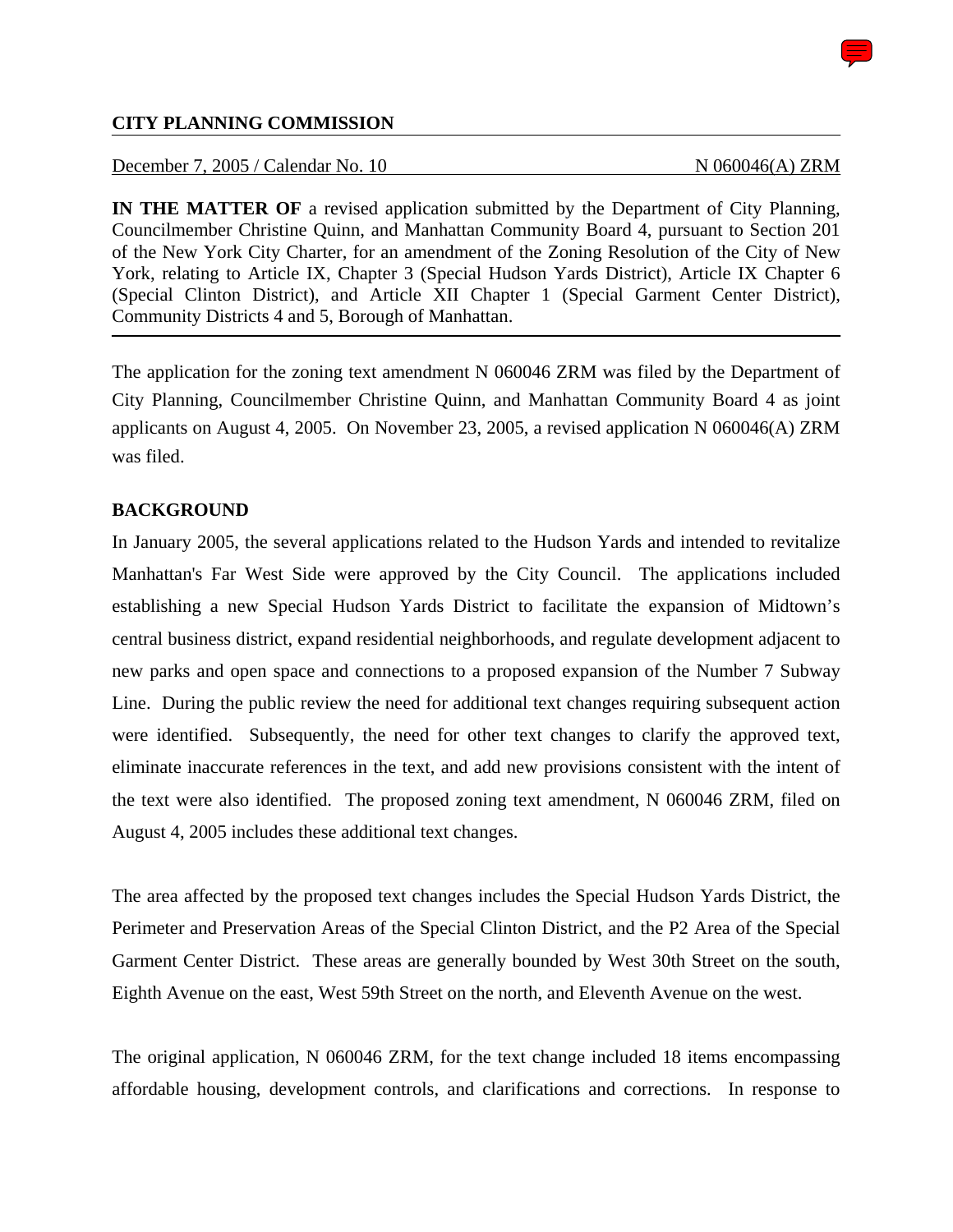extensive comments made on one aspect of the proposed 18 items (relating to the theater bonus in Subarea 2 of the 42nd Street Perimeter Area of the Special Clinton District (Section 96-25)), on November 23, 2005, the application was split into two parts (N 060046 ZRM and N 060046 (A) ZRM). This will allow the 17 items that have achieved a high degree of consensus to proceed (N 060046(A) ZRM) while permitting further review and discussion of the theater bonus. The revised application,  $N$  060046(A) ZRM, also includes two additional technical clarifications and is the subject of this report.

The proposed zoning text changes are described below.

#### **Special Hudson Yards District**

#### Affordable Housing

*Change the Inclusionary Housing Program in a portion of Subdistrict C to it make consistent with the remainder of Subdistrict C (Section 93-222)* 

The proposed text change would modify the base FAR and the Inclusionary Housing Bonus program that is applicable for the lots between West 33rd and West 35th streets, Eighth Avenue and 100 feet east of Ninth Avenue in Subdistrict C (34th Street Corridor).

The current base FAR in this area for residential development is 7.5 FAR with a bonus to 10.0 FAR through the District Improvement Bonus (DIB) (Section 93-31) and a bonus from 10.0 to 12.0 FAR through the Inclusionary Housing Bonus (Section 23-90). The proposed text change would adjust the base FAR to 6.5, with an increase to 12.0 FAR through the DIB (Section 93-31) and the Special Hudson Yards District Inclusionary Housing Bonus mechanism (Section 23-90 as modified by Section 93-23). Floor area increases above the base FAR would be increased by five square feet pursuant to the DIB for every six square feet pursuant to the Special Hudson Yards District Inclusionary Housing Bonus.

# *Change the base FAR in a portion of Subarea D1 to make the Inclusionary Housing Program consistent with the remainder of Hudson Yards (Section 93-223(a))*

The proposed text would change the base FAR that is applicable for property located between the centerline of the blocks between West 40th and West 41st streets and from Hudson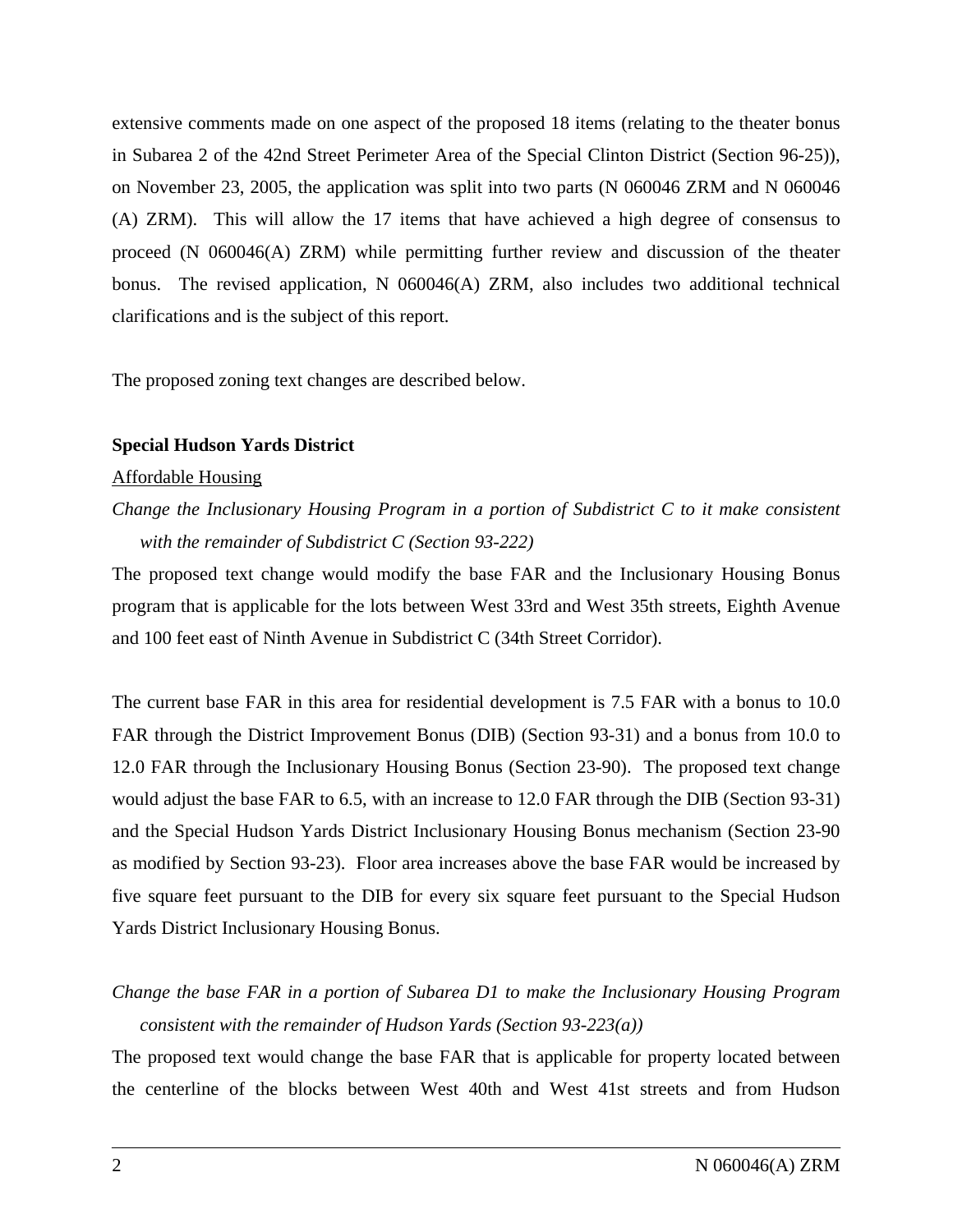Boulevard to 150 feet east of Tenth Avenue in Subarea D1 of the Hell's Kitchen Subdistrict (Subdistrict D).

The current base FAR in this area for residential development is 7.5. The proposed text change would make the base FAR 6.5, consistent with the remainder of Subarea D1. The mechanism for floor area increases above the base would not be changed. Floor area increases above the base FAR would be increased by five square feet pursuant to the DIB for every six square feet pursuant to the Special Hudson Yards District Inclusionary Housing Bonus mechanism (Section 23-90 as modified by Section 93-23).

#### *Definitions of "administering agent" and "fair rent" amended (Section 93-231)*

The proposed text changes the definition of "administering agent" as the entity responsible for carrying out the low income plan. The current provision is that the administering agent would be a non-profit institution unless the Commissioner of the Department of Housing Preservation and Development (HPD) determines that such a qualified institution could not be secured to serve that role. The proposed text change would allow the Commissioner to designate the same entity responsible for carrying out the requirements of city, state or federal housing assistance programs utilized by the lower income housing, to also serve as administering agent for Inclusionary Housing purposes.

The proposed text change would correct an omission in the definition of "fair rent" in order to allow all "lower income housing" to carry debt. The adopted zoning text allows only "moderate" and "middle" income housing to carry debt. By allowing "low" income units to carry debt at the discretion of the HPD Commissioner, the proposed text change would allow the use of more programs for the creation of "lower" income housing. Additionally, the HPD Commissioner may determine that rents satisfying city, state, or federal programs would qualify as fair rent, so long as they do not exceed 30 percent of a "moderate income" or "middle income" household's income.

#### *Lower Income Housing Requirements (Section 93-233)*

The proposed text change would allow the insurance provisions of Section 23-94(g) to be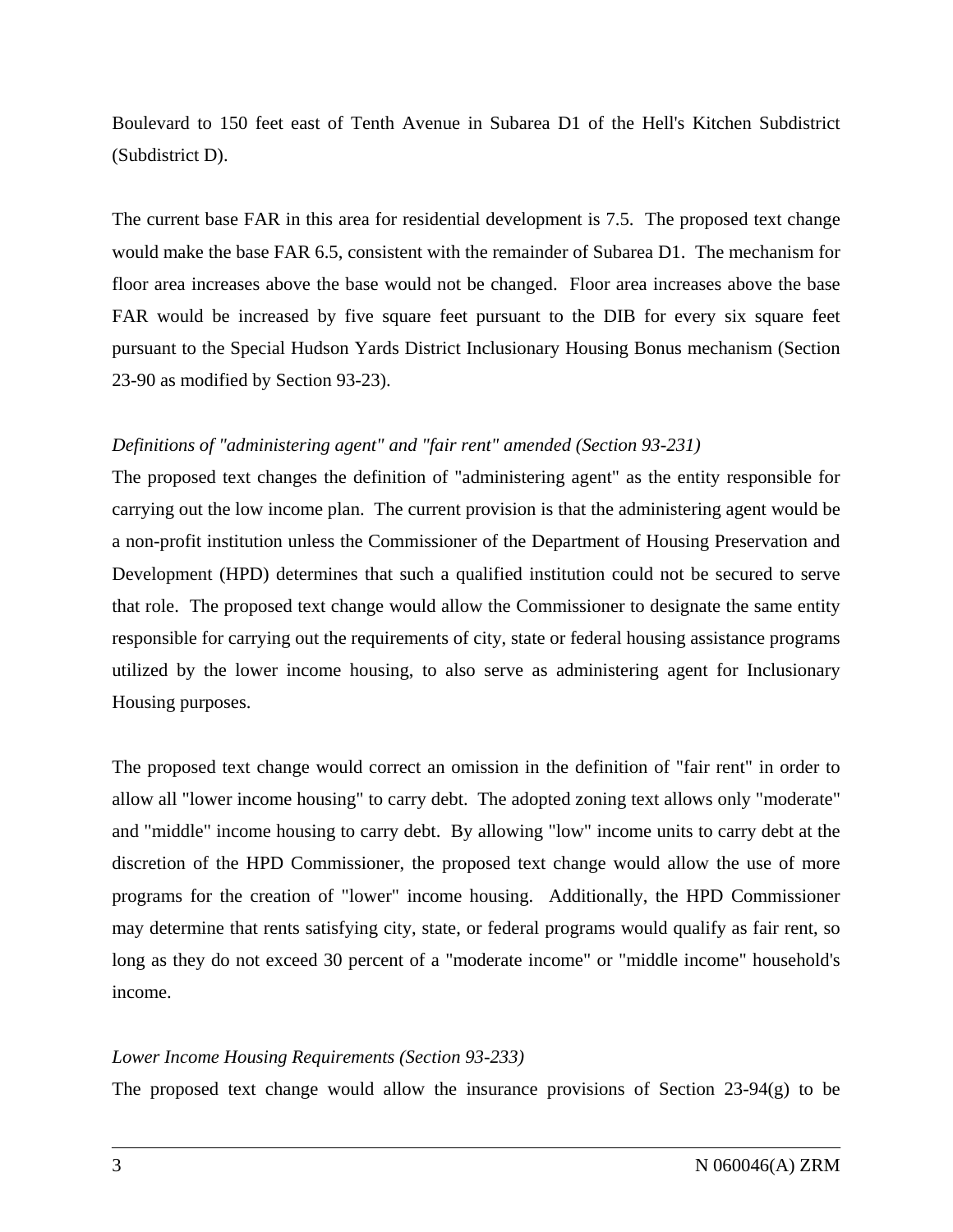modified by the HPD Commissioner to provide priority for lenders participating in the financing of lower income housing that is assisted under city, state or federal programs.

The permits and certificate of occupancy provisions of paragraph (f) of Section 23-94 shall not apply; in lieu thereof, the new provisions in paragraph (d) of this section shall apply. The proposed provisions would not allow the Department of Buildings (DOB) to issue building permits for bonused floor area unless a low income plan for the development has been approved by HPD. Additionally, no temporary or permanent certificate of occupancy could be issued for the bonused floor area unless such a certificate of occupancy has been issued for each unit of low income housing. Currently, these restrictions apply to all floor area in the building.

In addition, for preservation projects not requiring a new certificate of occupancy, the HPD Commissioner would need to certify compliance with the requirements of the lower income housing plan before DOB grants a temporary or permanent certificate of occupancy for the bonused floor area.

The proposed text change would allow the HPD Commissioner to waive the size and distribution requirements of Section 23-941(b) for Inclusionary Units where the requirements are inconsistent with the requirements of city, state and federal programs.

## *Harassment and demolition provisions for Hudson Yards (Section 93-90)*

The proposed text change would add this new section to the Special Hudson Yards District and provides a process to evaluate whether harassment of tenants has occurred. If harassment is found, the proposed amendment would impose zoning-based remedies that would be in addition to any other legal penalties. The provision responds to the concerns raised by the Community Board and the City Council that there be additional protections for existing residential units.

#### Hell's Kitchen Midblocks

*Prohibit ground floor conversions to commercial use in Hell's Kitchen Midblocks (Section 93-124)* 

Within the R8A/C2-5 area of Subdistrict D (Hell's Kitchen Subdistrict), specifically Subarea D4,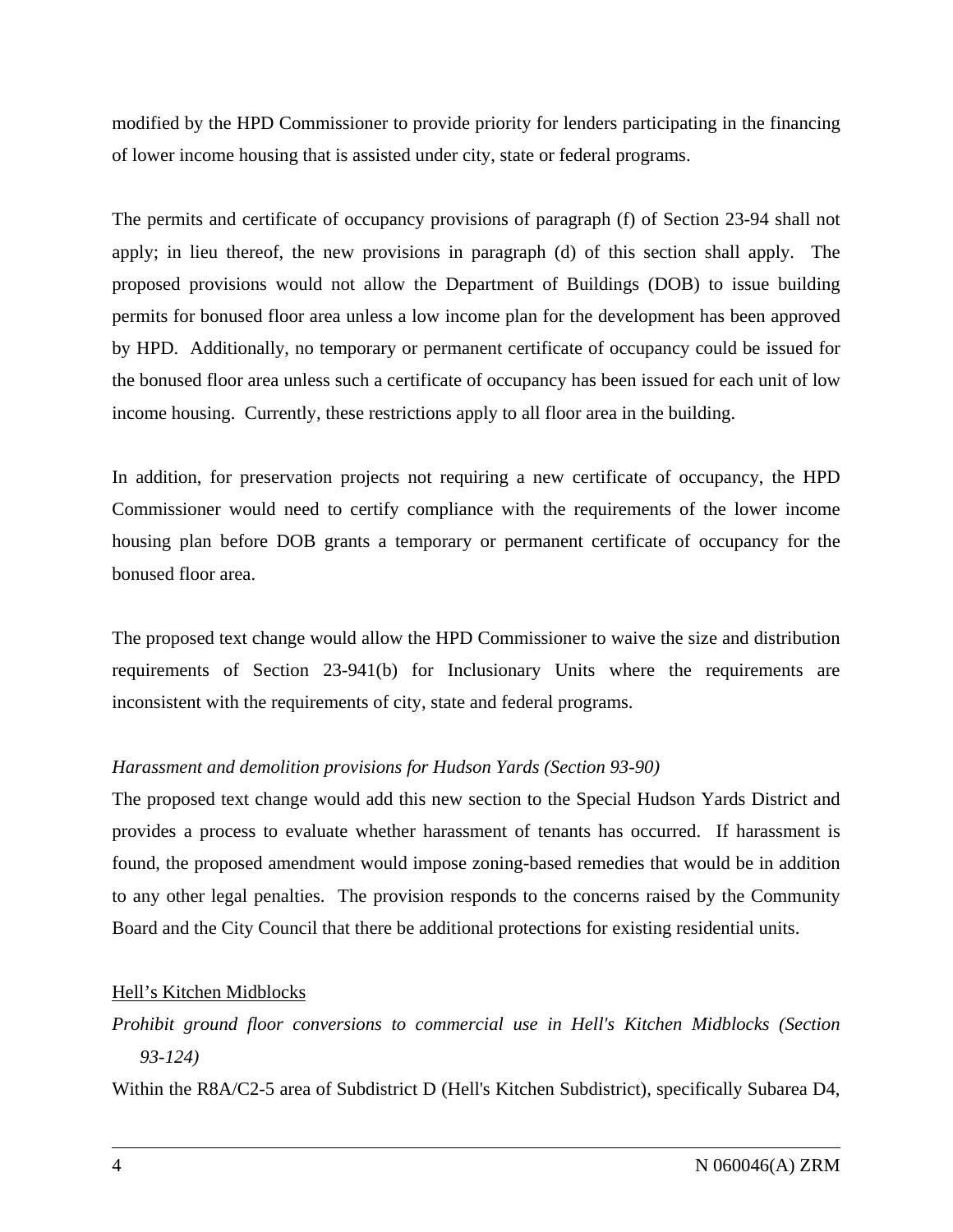the proposed text change would prohibit the conversion of existing residential units on the ground floor to commercial use. This change would ensure that no current residential units located on the ground floors would be replaced with commercial use. The proposed text change would not change the ability for new developments in Subarea D4 to have ground floor commercial uses in mixed-use residential developments.

#### *Use and Location of Parking Facilities in Subdareas D4 and D5 (Section 93-82)*

The proposed text change would amend the public parking regulations in Subdistrict D (Hell's Kitchen Subdistrict) to allow public parking on split zoning lots located partially within Subareas D4 and D5. Public parking would be allowed if the majority of parking garage floor space is in the adjoining Subarea and the garage would be subject to the as-of-right provisions of the adjoining Subarea. The text also clarifies that public parking is allowed in Subareas D4 and D5 of the Hell's Kitchen Subdistrict only through a City Planning Commission special permit.

#### Development Controls

# *Tower coverage in Subdistrict B (Farley Corridor) (Section 93-52)*

The proposed text change would eliminate the tower lot coverage requirements of paragraph (c) of Section 93-42 for towers in Subdistrict B (Farley Corridor). The proposed provision would make the tower coverage regulations in Subdistrict B the same as that in the Subdistrict A (Large Scale Plan).

Due to the large size of the zoning lots in this Subdistrict, the minimum tower lot coverage requirements of 30 percent for residential towers would result in towers that would be too large to be practical. To facilitate the use of the residential FAR in Subdistrict B, which is limited to either 4.0 or 6.0 FAR dependent upon the subarea, the tower coverage requirements for residential development will not apply. This would allow residential towers to be developed at typical tower sizes.

The maximum tower coverage of 60 percent would also be eliminated. Due to the large size of the zoning lots in this Subdistrict, 60 percent coverage would allow towers larger than the tower control limiting the length of the building in any direction to no more than 250 feet. The 250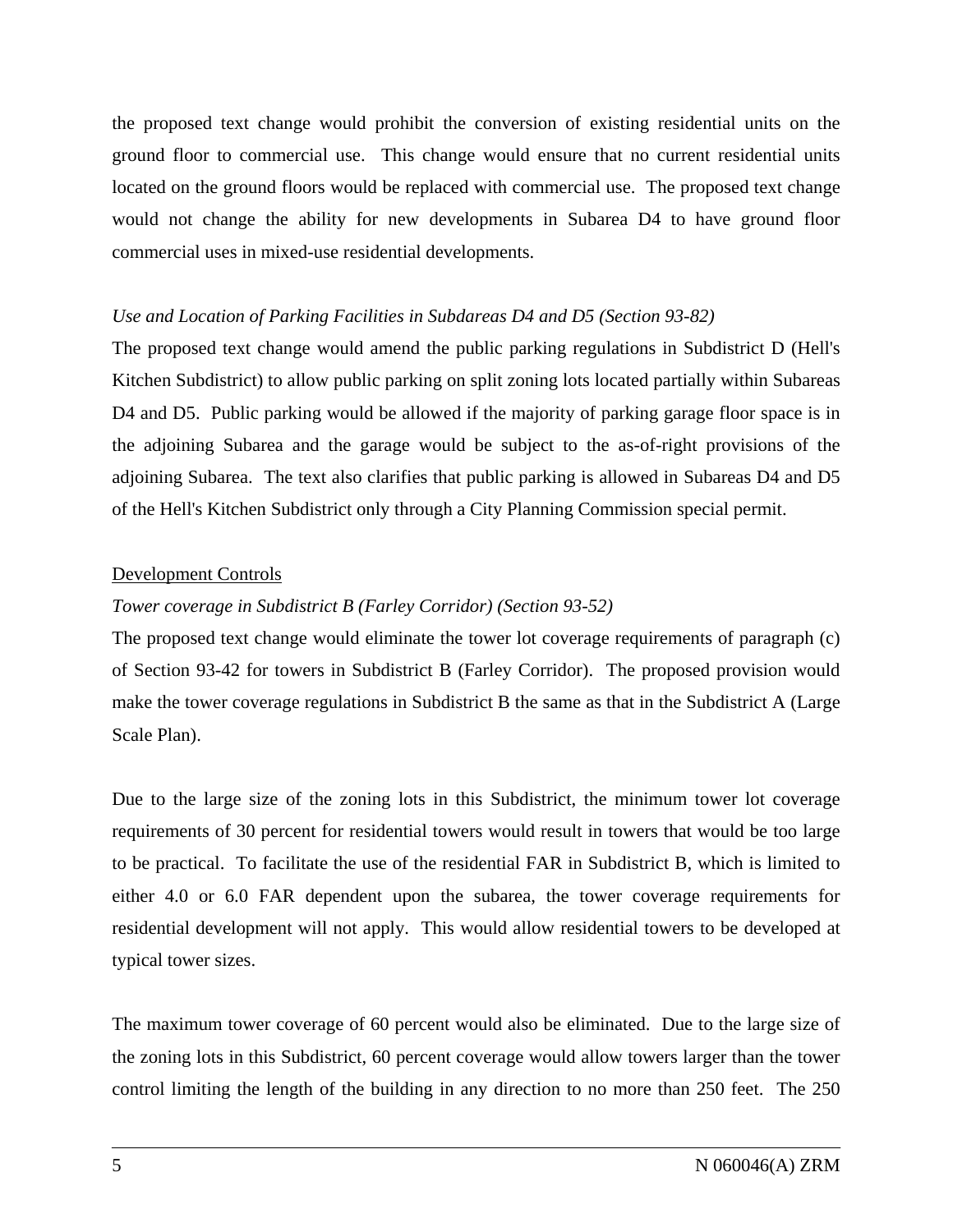foot tower length limitation, thus provides a more restrictive limit on the tower size than does the tower coverage rule.

#### *Pedestrian circulation space (Section 93-63)*

The proposed text change would allow the street level area of new subway station entrances within the zoning lot to count towards required pedestrian circulation space. The existing text (Section 37-07) only allows subway stair relocations and renovations to count towards meeting the pedestrian circulation space requirement. The proposed text would allow new subway station entrances to qualify as required pedestrian circulation space.

In addition, the text is being amended so zoning lots required to provide public access pursuant to Section 93-70 (Public Access Requirements for Special Sites) would not need to provide pedestrian circulation space. The public access requirements on these zoning lots are expected to provide adequate pedestrian circulation space thus making additional pedestrian circulation space unnecessary.

## Clarifications and Corrections

## *Maximum floor area ratio in Subdistrict B text clarification (Section 93-221(b))*

The proposed text would eliminate references to the maximum Floor Area Ratio for Subdistrict E (South of the Port Authority Subdistrict) in Section 93-221(b) of the adopted zoning text. Section 93-224 in the existing text already deals with the maximum Floor Area Ratio for Subdistrict E.

## *Maximum floor area ratio in Subdistrict C (Section 93-222)*

The proposed text change eliminates three erroneous references to Section 93-32 (Phase II Park Area). Section 93-32 does not apply in Subdistrict C (34th Street Corridor).

## *Floor area regulations in Subarea D3 (Section 93-223(b) through (d))*

The proposed text augments the floor area table in Section 93-22 to clarify the method to increase floor area in Subarea D3 of the Hell's Kitchen Subdistrict (Subdistrict D) by adding text as paragraph (b) and re-lettering existing paragraphs (b) through (d) accordingly. The change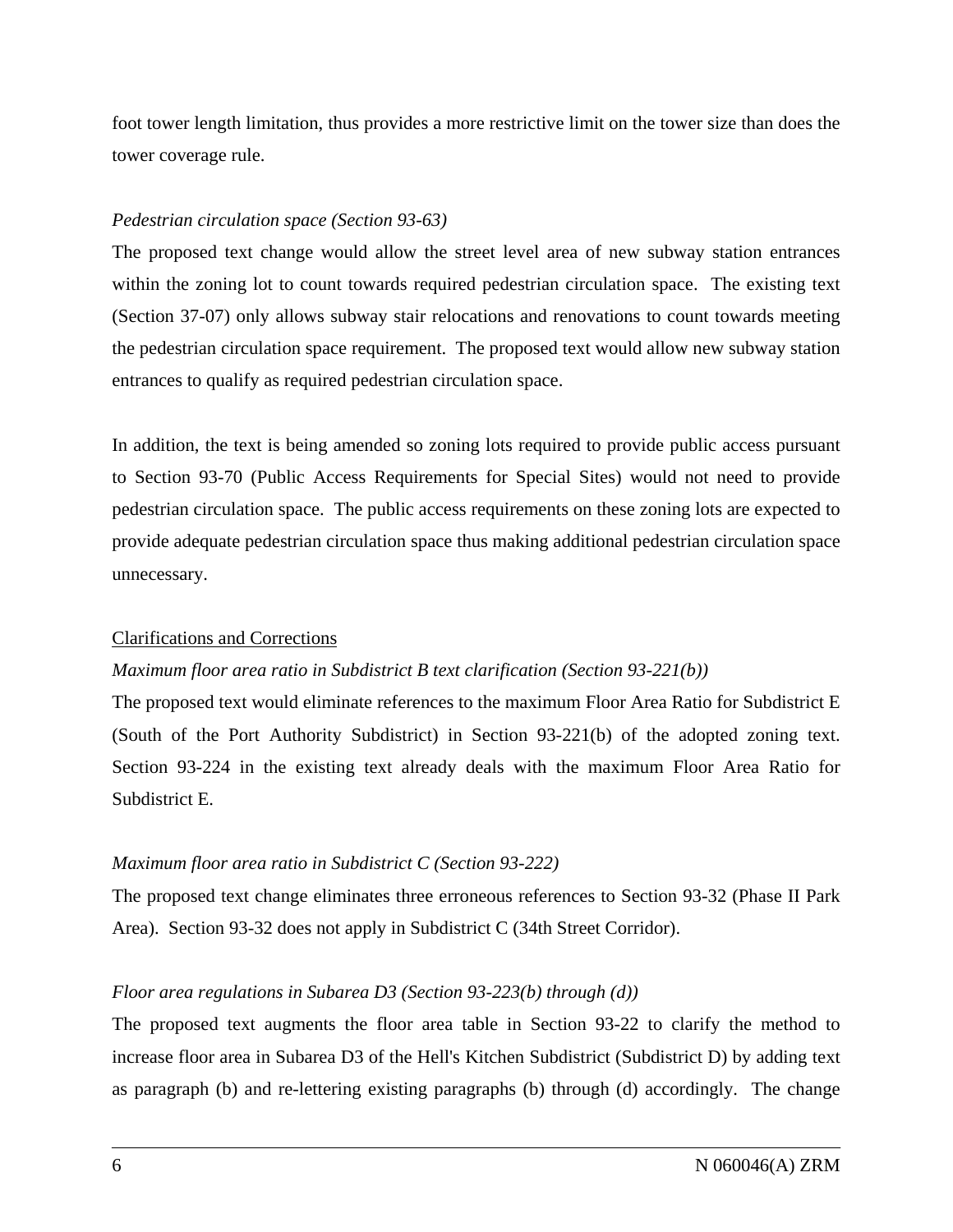does not alter any of the floor area regulations in Subarea D3. With the proposed text change, Section 93-223 would explain the allowed floor area and mechanisms of increase for all of the Subareas in Subdistrict D (Hell's Kitchen Subdistrict).

#### **Special Clinton District**

#### *Harassment Provisions (Section 96-01, 96-107, 96-108, 96-109, 96-110, 96-24)*

The proposed text change would update the Special Clinton District Harassment and Cure provisions to reflect improved administrative procedures that are being established in the Special Hudson Yards District. The procedures in the Special Hudson Yards District and Special Clinton District would thus be made more consistent.

#### *Pedestrian circulation space for new subway entrances (Section 96-21e)*

The proposed text change would allow the street level area of new subway station entrances to count towards meeting pedestrian circulation space. This is the same provision as proposed for in the Special Hudson Yards District.

## *Parking regulations for buildings with valid permits on 12/31/04 (Section 96-21f)*

The proposed text change would allow developments in the 42nd Street Perimeter Area of the Special Clinton District that received building permits prior to December 31, 2004 to use either the parking regulations in effect on that date or to utilize the parking regulations adopted as part of the Special Hudson Yards District. This clarifies the intent of modifications made by the City Council to the zoning text when it approved the text.

## **Special Garment Center District**

#### *Maximum permitted floor area (Section 121-31)*

The proposed text would eliminate the erroneous reference to Section 93-32 (Phase II Park Area) in Section 121-31 of the adopted zoning text. Section 93-32 does not apply in the Special Garment Center District and was erroneously included in this Section.

#### *Harassment and demolition provisions (Section 121-50)*

The proposed text change would make Section 93-90 (Harassment Provisions) of the Special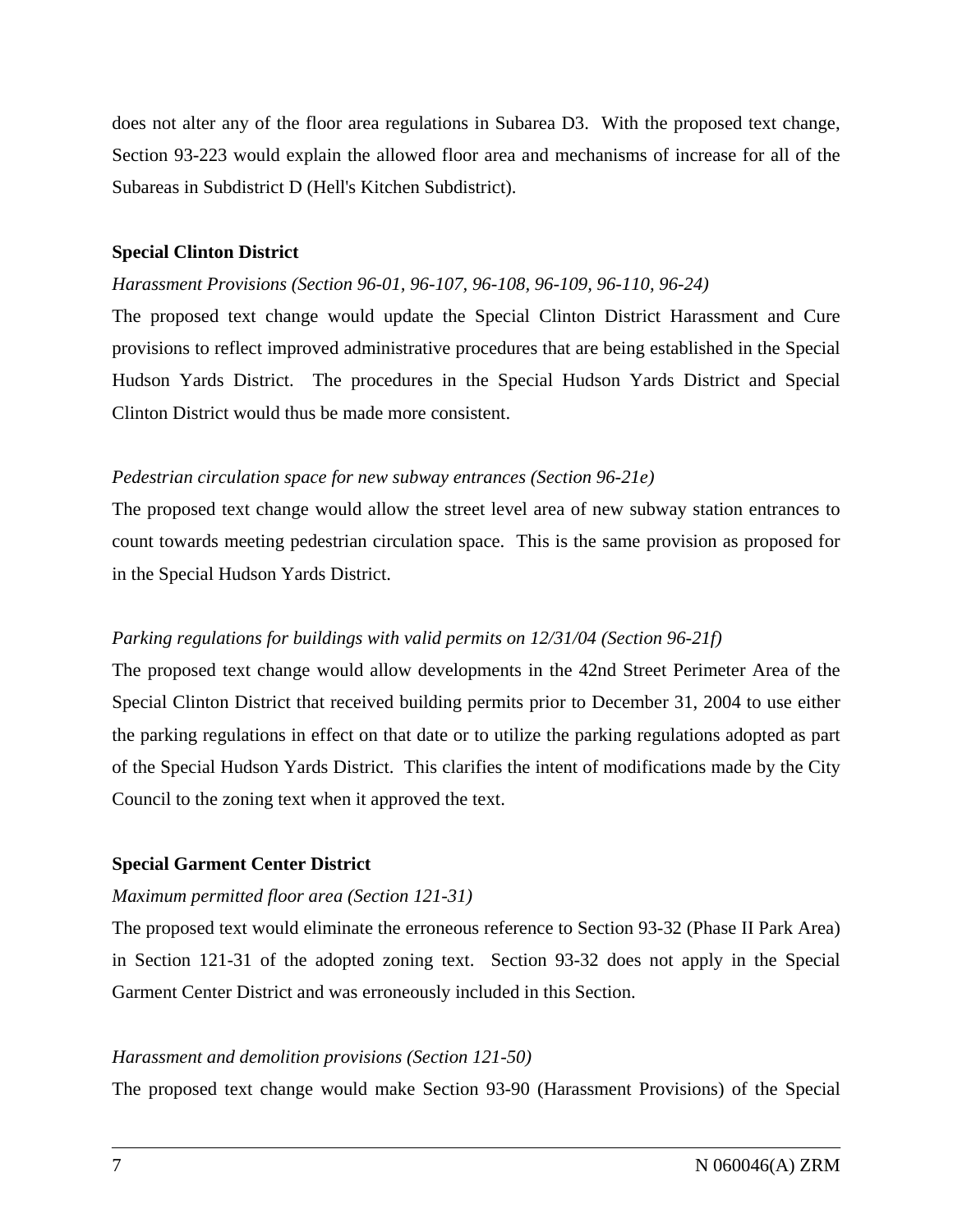Hudson Yards District applicable to the P-2 Preservation Area of the Special Garment Center District.

#### **Additional Technical Clarifications**

*Height and Setback in Subdistricts A through E (Section 93-42)* 

This clarification makes it clear that in Subdistricts A through E, the height of the building is measured from curb level.

# *Off-Street Parking Regulations (Section 93-80) and Required and Permitted Parking (Section 93-81)*

This clarification makes it clear that the existing regulations of section 36-52 (Size and Location of Spaces) regarding the size of parking spaces shall apply in the Special Hudson Yards District.

# **ENVIRONMENTAL REVIEW**

Application N 060046 ZRM was reviewed pursuant to the New York State Environmental Quality Review Act (SEQRA), and the SEQRA regulations set forth in Volume 6 of the New York Code of Rules and Regulations, Section 617.00 et seq and the New York City Environmental Quality Review (CEQR) Rules of Procedure of 1991 and Executive Order No. 91 of 1977. The designated CEQR number is 03DCP031M. The City Planning Commission is the lead agency.

A Notice of Minor Modification was issued on August 5, 2005, which determined that the text changes set forth in Application N 060046 ZRM would not result in any new or additional significant adverse impact not already set forth in the Final Generic Environmental Impact Statement for the Hudson Yards. A modified Notice of Minor Modifications was issued on December 5, 2005 to reflect Application N 060046(A) ZRM, which does not include a proposed amendment to Section 96-25 and adds two additional technical clarifications in Section 93-42 and Sections 93-80 and 93-81. The modified Notice of Minor Modifications determined that the text changes set forth in Application N 060046(A) ZRM would not result in any new or additional significant adverse impact not already set forth in the Final Generic Environmental Impact Statement for the Hudson Yards.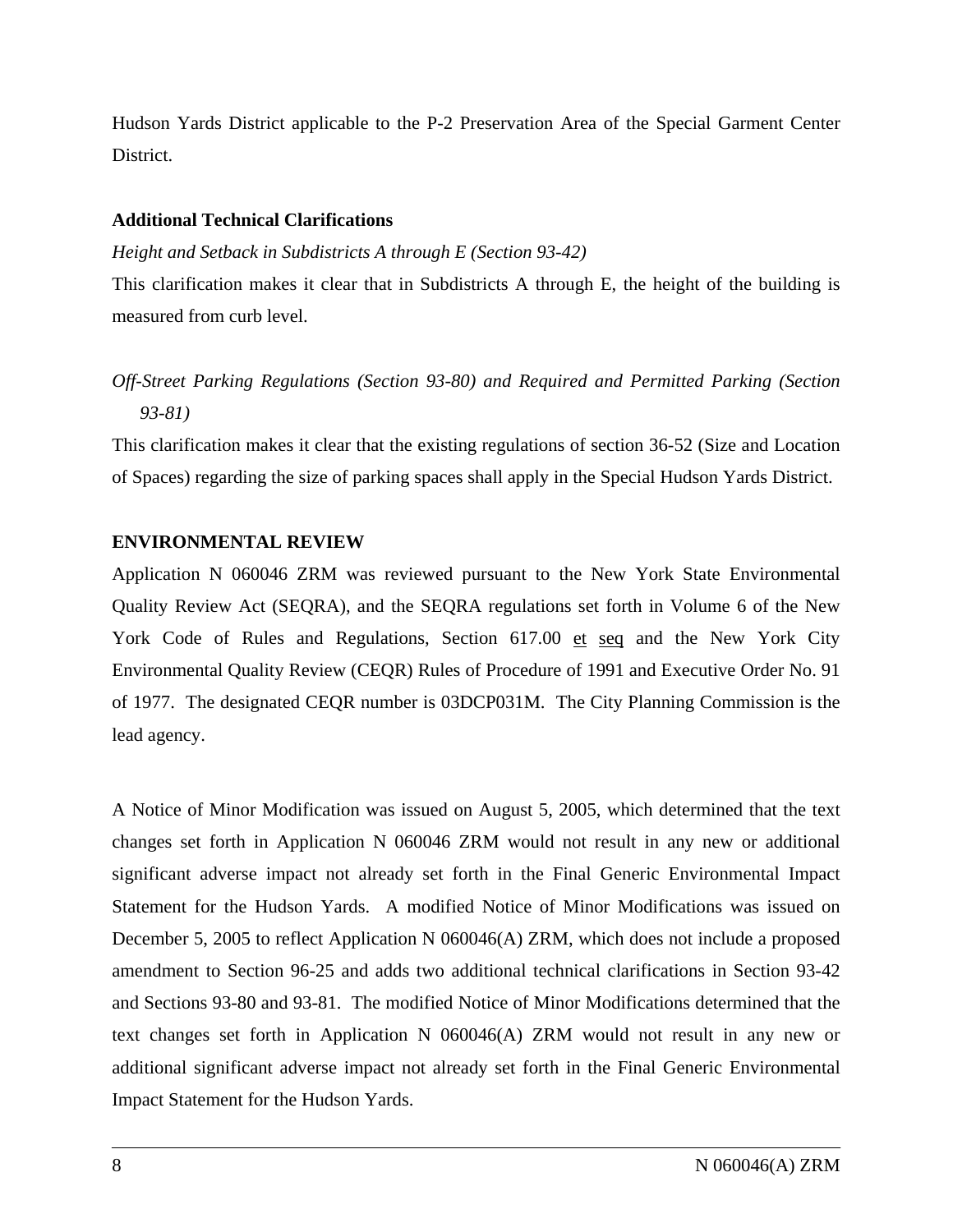#### **PUBLIC REVIEW**

On August 11, 2005, the original application (N 060046 ZRM) was duly referred to Manhattan Community Boards 4 and 5, the Manhattan Borough President, and the Manhattan Borough Board in accordance with the Commission's policy for non-ULURP items.

#### **Community Board Review**

Community Board 4 held a public hearing on the original application (N 060046 ZRM) on October 6, 2005 and adopted a resolution to approve 17 of the 18 proposed text changes by a vote of 29 in favor, 0 opposed, 0 abstaining, and 0 present but not eligible to vote. The Board recommended removal of Section 96-25 of the Zoning Resolution which allows for a theater bonus within Subarea 1 of the 42nd Street Perimeter Area. The board's recommendation stated:

The proposed modification, and indeed the entire bonus mechanism, will provide a substantial financial benefit to the developer. It makes no sense to establish more specific terms of the mechanism until the developer's intentions are known and the corresponding benefit to the public is clear. Such caution is warranted particularly since the developer has chosen to take no part in the public consideration of this application though the proposed text change would directly benefit the developer's project.

We are concerned that adding such loose language as "non-profit performing arts uses" will invite uses that are inappropriate for this location. This Board has a demonstrated history of working with property owners to adapt zoning text to specific situations that meet the needs of all parties. We urge The Related Companies to work with this community to identify a use and a tenant that will satisfy the developer's legitimate financial and marketing needs and provide a public amenity appropriate for the scale of this bonus and appropriate for this residential area. We commit ourselves to working quickly with all concerned to approve an appropriate text modification, written with a specific user in mind and with appropriate protections concerning future users. However, in the absence of a specific proposal, we cannot recommend approval of the proposed modification, and we further recommend removal of the theater bonus provision altogether.

**Now, Therefore, Be It Resolved** that Manhattan Community Board No. 4: recommends approval of Items 1 through 15, inclusive, and Items 17 and 18 in the application,

recommends disapproval of Item 16 – Modifications to the Theater Bonus (Section 96-25), and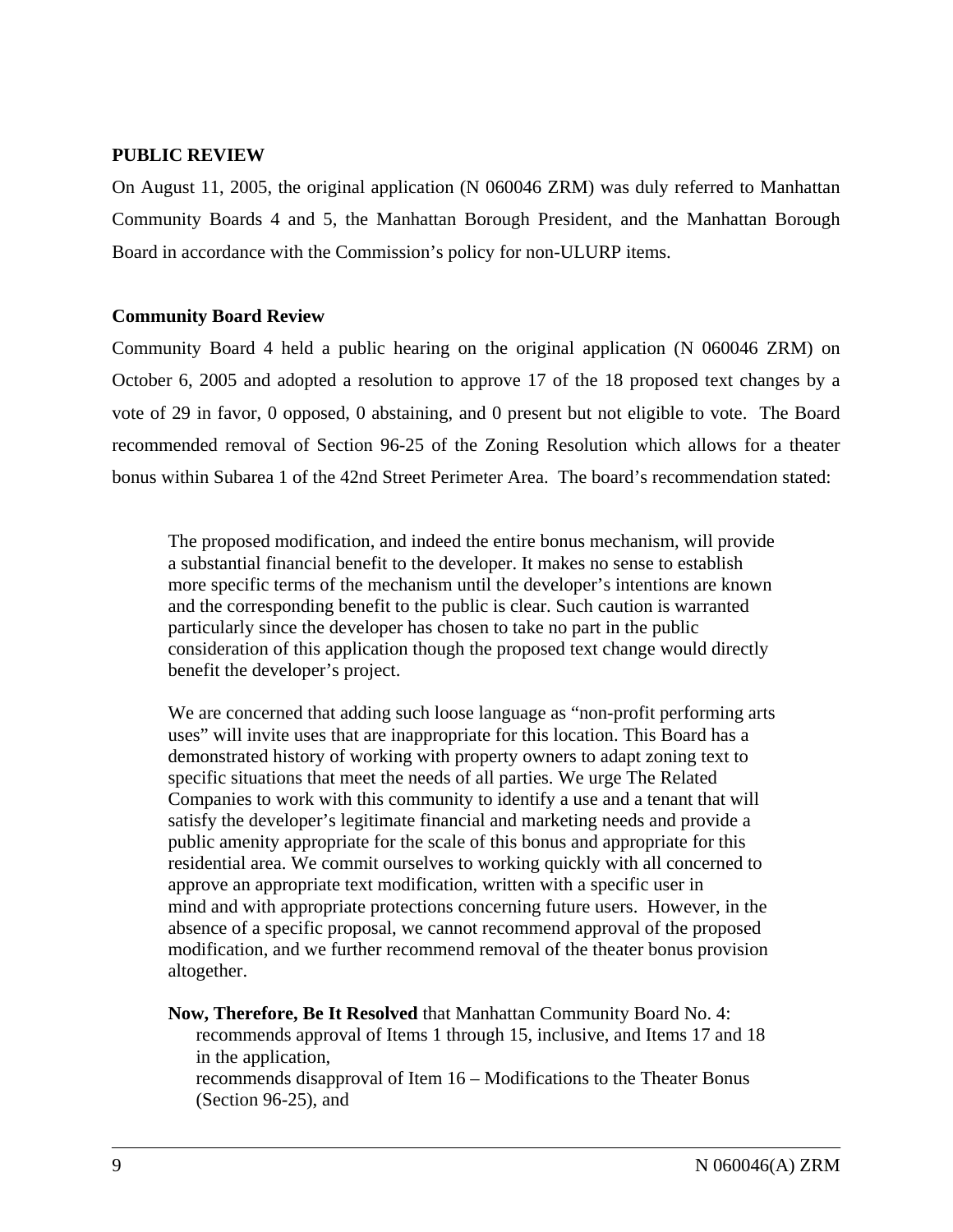recommends amendment of the Zoning Resolution to remove Section 96-25, and further **Resolved** that this Board will welcome a subsequent proposal for a text amendment that will allow a bonus for narrowly defined non-profit performing arts uses at a scale appropriate for this location, provided the specific use and tenant have been identified.

Community Board 5, the Manhattan Borough President, and the Manhattan Borough Board did not comment on the application.

#### **City Planning Commission Public Hearing**

On November 2, 2005 (Calendar No. 6), the City Planning Commission scheduled November 16, 2005, for a public hearing on the original application (N 060046 ZRM). The hearing was duly held on November 16, 2005 (Calendar No. 26). There were four speakers in favor and eight in opposition.

The four speakers in favor included three representatives from Community Board 4 and a representative of the State Assembly Member from District 75. They stated that they supported the application except for the proposed amendment to the provisions of Section 96-25 regarding the definition of "legitimate theater" and the allowance of "non-profit performing arts uses" to qualify for the bonus.

Those speaking in opposition to the proposed amendment included representatives of Manhattan Class Company, Manhattan Plaza Tenants Association, American Federation of Television and Radio Artists, West 44<sup>th</sup> Street Block Association, AntiGravity Inc., the Municipal Arts Society, and two representatives of Hell's Kitchen Neighborhood Alliance. In addition to voicing opposition to Section 96-25, they stated that the bonus was never intended to apply to uses such as Cirque du Soleil, a possible user of the bonus, but was intended to reinforce the character of the area by promoting small Off-Broadway-type theaters in conjunction with predominantly residential development. They also commented on the inappropriateness of a large "Times Square" type of performance use on this portion of West 42nd Street, which is developing as a residential corridor.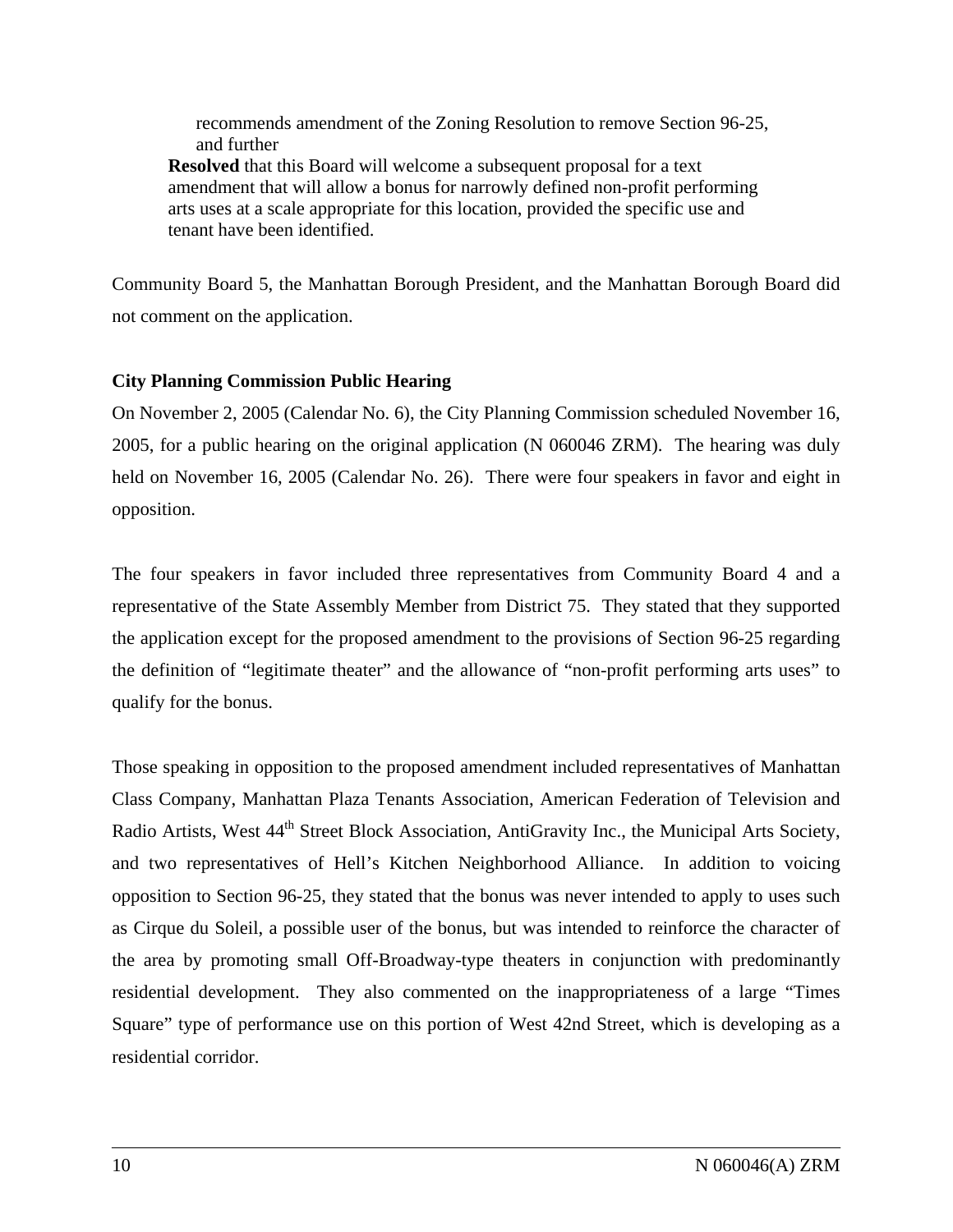Those speaking in opposition also raised concerns regarding the term "non-profit performing arts". Most speakers supported uses such as Manhattan Class Company (MCC) Theater and St. Luke's Orchestra as possible users which could qualify for the bonus. In addition, the speaker representing the Manhattan Plaza Tenants Association, indicated that the "non-profit performing arts" language was too broad and should be more narrowly defined. Another speaker, representing AntiGravity Inc., a performance group, indicated that the language unnecessarily restricted emerging performing arts that may be "for profit" from being considered.

There were no other speakers and the hearing was closed.

#### **CONSIDERATION**

The Commission believes that this amendment to the Zoning Resolution (N 060046(A) ZRM) is appropriate. This report reflects the Commission's comments on the proposal as originally referred (N 060046 ZRM) and the revised application (N 060046(A) ZRM) submitted on November 23, 2005 in response to concerns raised during the public review concerning the proposed theater bonus in Subarea 2 of the 42nd Street Perimeter Area of the Special Clinton District (Section 96-25). That aspect of the original application (N 060046 ZRM) merits further study and review. The Commission notes that all other aspects of the proposed text received widespread support during the public review.

The proposed zoning text change (N 060046(A) ZRM) addresses several deficiencies, ambiguities and errors in the zoning text adopted in January of 2005.

The Commission notes that the text changes strengthen the provision of affordable housing through the expansion of the Special Hudson Yards Inclusionary Housing Bonus to the portions of Subareas C and D1 not covered under the initial rezoning. The Commission also believes that the creation of anti-harassment provisions within the Special Hudson Yards District and P2 Area of the Special Garment Center District, and the prohibition on conversion of ground floor residences within the Hell's Kitchen midblocks, respond to the concerns raised by the Community Board and the City Council that there be additional protections for existing residential units.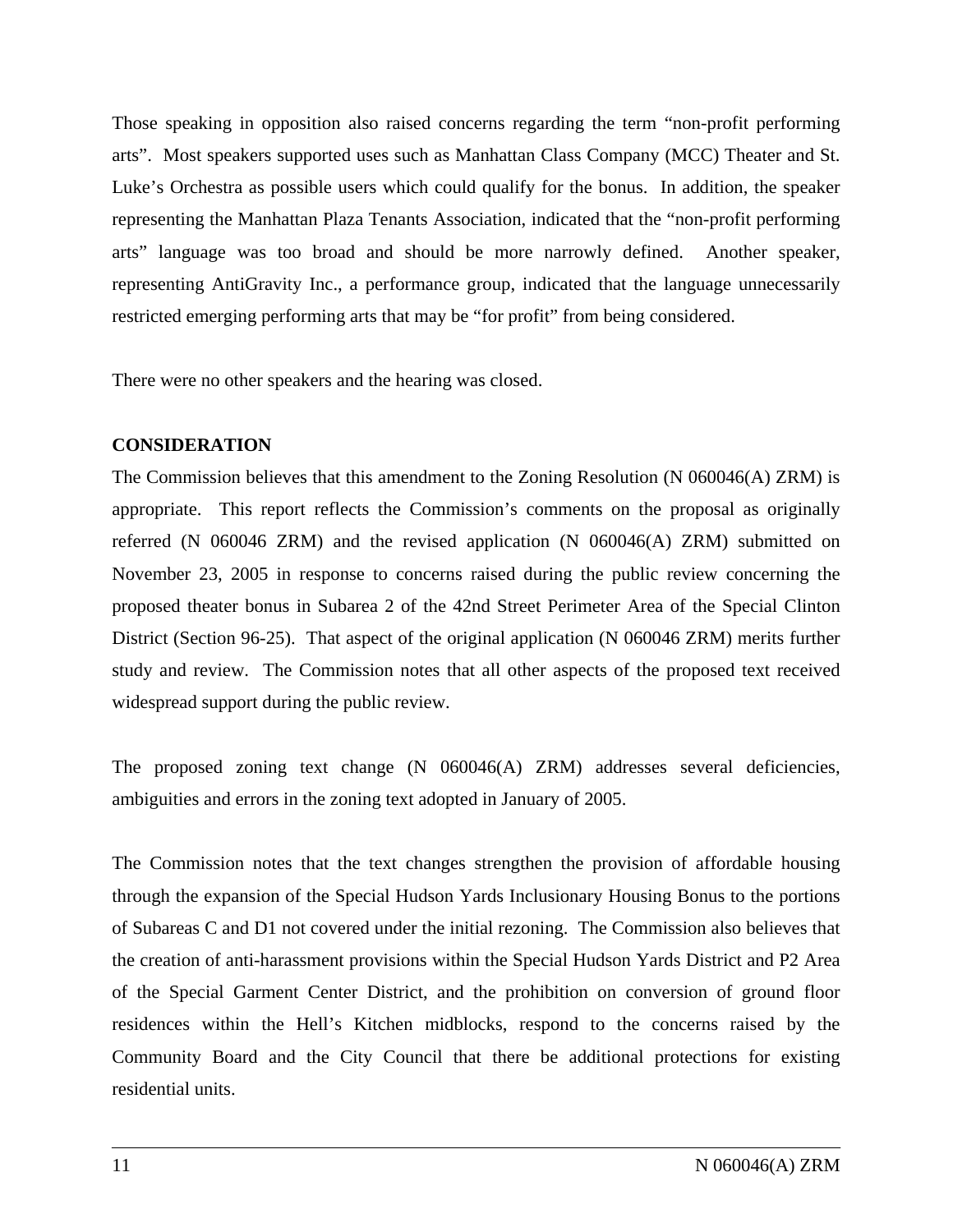The Commission also notes that modifications to the tower coverage regulations in the Farley Corridor will allow for more feasible residential development. Additionally, it is appropriate to allow new subway entrances within zoning lots to count the street level landing area toward the pedestrian circulation requirements of the development.

The Commission believes that this proposed text amendment (N 060046(A) ZRM) will facilitate the redevelopment of the west side and is consistent with the objectives of the original Hudson Yards proposal adopted in January of 2005.

## **RESOLUTION**

**RESOLVED,** that the City Planning Commission finds that the action described herein will have no significant impact on the environment; and be it further

**RESOLVED**, that the City Planning Commission, in its capacity as the City Coastal Commission, has reviewed the waterfront aspects of this application and finds that the proposed action is consistent with WRP policies; and be it further

**RESOLVED**, by the City Planning Commission, pursuant to Section 200 of the New York City Charter, and based on the environmental determination set forth in the modified Notice of Minor Modification dated December 5, 2005 and the consideration described in this report, the Zoning Resolution of the City of New York, effective as of December 15, 1961, and as subsequently amended, is further amended as follows:

Underlined matter is new, to be added; Matter in strike out is old, to be deleted; Matter within  $\#$  # is defined in Section 12-10; \* \* \* indicates where unchanged text appears in the Zoning Resolution

\* \* \*

#### ARTICLE IX: SPECIAL PURPOSE DISTRICTS CHAPTER 3: SPECIAL HUDSON YARDS DISTRICT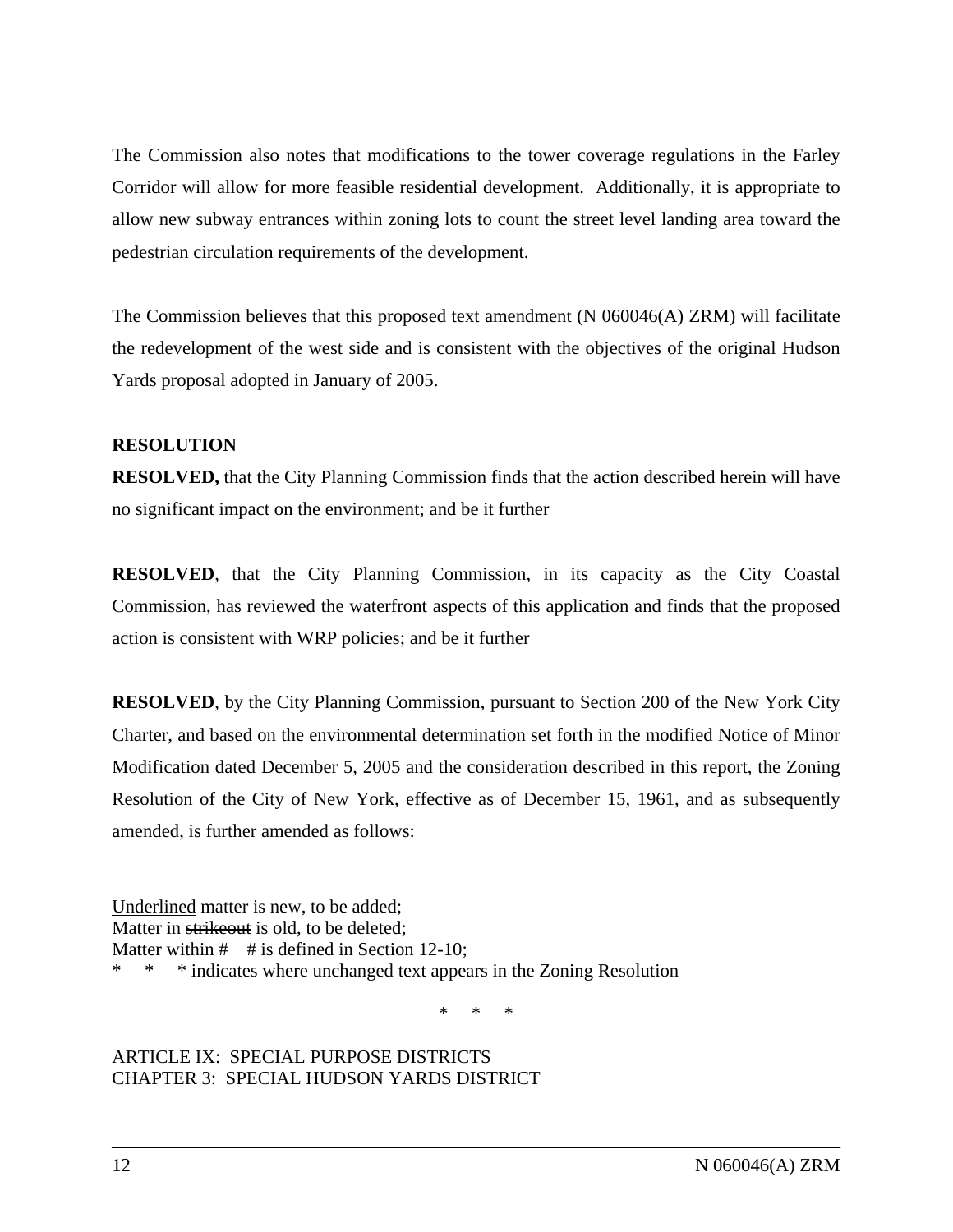\* \* \*

#### **93-12 Special Residential Use Regulations**

\* \* \*

## **93-124 Restrictions on conversions of residential use**

In #commercial districts# mapped within R8A Districts, a #residential use# existing on (effective date of amendment) and located on the ground floor or within five feet of #curb level# may not be converted to a #commercial use#.

\* \* \*

## **93-22 Floor Area Regulations in Subdistricts B, C, D and E**

\* \* \*

|              | Farley Corridor Subdistrict B |               |                  |           | 34th St    | Hell's Kitchen<br>Subdistrict D |                |                | South of         |
|--------------|-------------------------------|---------------|------------------|-----------|------------|---------------------------------|----------------|----------------|------------------|
|              |                               |               |                  |           | Corridor   |                                 |                |                | Port Auth.       |
|              |                               |               |                  |           | Sub        |                                 |                |                | Sub              |
|              |                               |               |                  |           | district C |                                 | district E     |                |                  |
|              | Western                       | Central       | Farley           | Penn.     |            | Subarea                         | Subarea        | Subarea        |                  |
| Subarea      | <b>Blocks</b>                 | <b>Blocks</b> | Post             | Stn.      |            | D1                              | D <sub>2</sub> | D <sub>3</sub> |                  |
|              |                               |               | Office           |           |            |                                 |                |                |                  |
| <b>ROW A</b> | 10.0                          | 12.0          | 10.0             | 10.0      | 10.0       | 7.5                             | 7.5            | 7.5            | 10.0             |
| Basic        | total                         | total         | total            | total     | total      | total                           | total          | total          | total            |
| maximum      | 10.0C                         | 12.0 C        | 10.0C            | 10.0C     | 10.0C      | 2.0C                            | 2.0C           | 6.0C           | 10.0C            |
| #floor area  | 2.0 CF                        | 2.0 CF        | 6.0R             | 2.0 CF    | 10.0 CF    | 7.5 CF                          | 7.5 CF         | 7.5 CF         | $2.0 \text{ CF}$ |
| ratio# for   |                               |               | $2.0 \text{ CF}$ |           |            |                                 |                |                |                  |
| non-         |                               |               |                  |           |            |                                 |                |                |                  |
| #residential |                               |               |                  |           |            |                                 |                |                |                  |
| buildings#   |                               |               |                  |           |            |                                 |                |                |                  |
| <b>ROW B</b> | <b>NA</b>                     | <b>NA</b>     | <b>NA</b>        | <b>NA</b> | 6.5 total  | 6.5                             | 6.5            | 7.5            | NA               |
| Basic        |                               |               |                  |           | 6.5 C      | total                           | total          | total          |                  |
| maximum      |                               |               |                  |           | 6.5 R      | 2.0C                            | 2.0C           | 6.0C           |                  |
| FAR for      |                               |               |                  |           | 6.5 CF     | 6.5R                            | 6.5 R          | 7.5R           |                  |
| #buildings#  |                               |               |                  |           |            | 6.5 CF                          | 6.5 CF         | 7.5 CF         |                  |
| containing   |                               |               |                  |           |            |                                 |                |                |                  |
| #residences# |                               |               |                  |           |            |                                 |                |                |                  |

Maximum Permitted Floor Area Ratio within Subdistricts B through E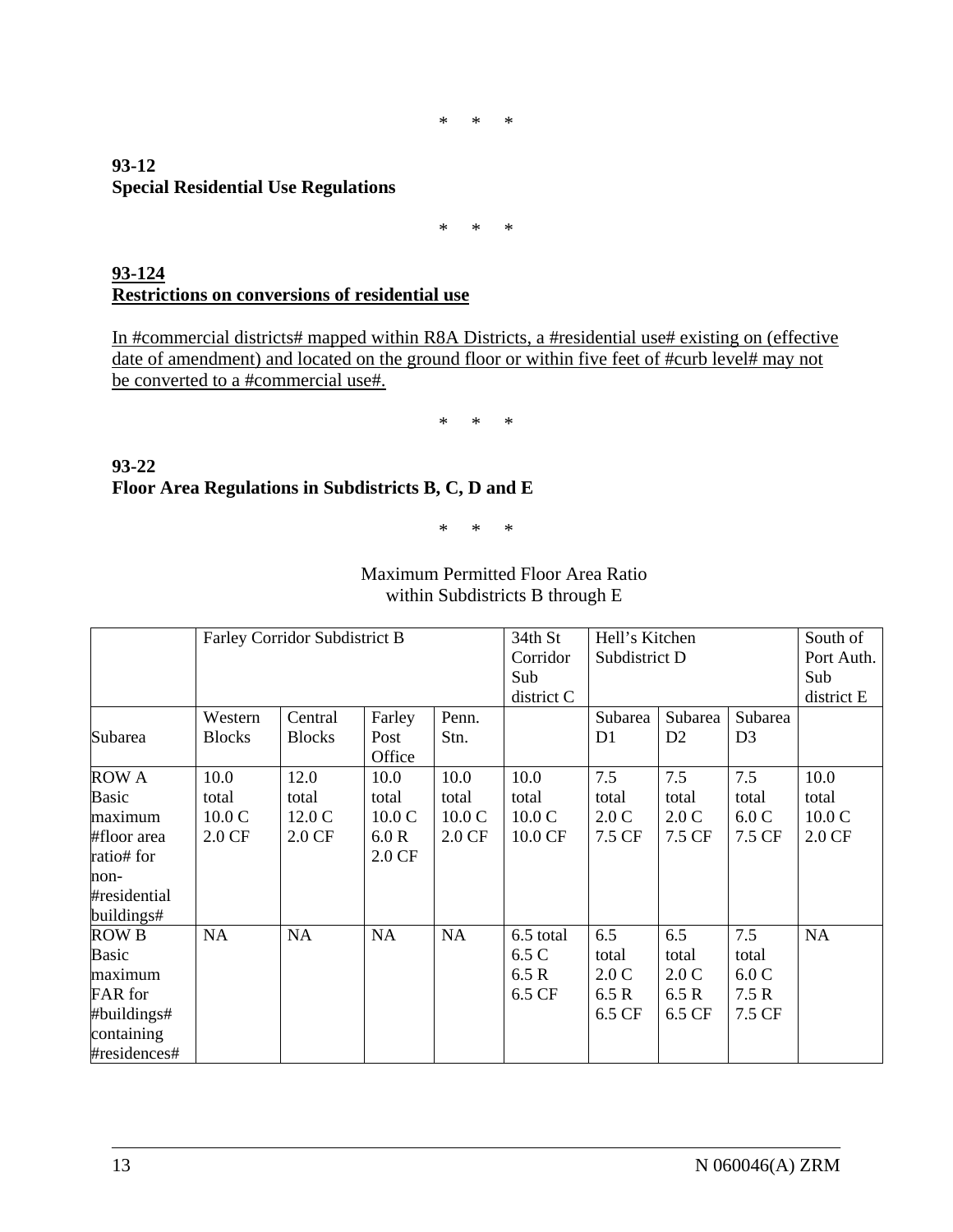| <b>ROW C</b>       | $21.6$ total     | 19.0             | 10.0             | 19.5             | 13.0    | 15.0             | 13.0   | 12.0   | 18.0             |
|--------------------|------------------|------------------|------------------|------------------|---------|------------------|--------|--------|------------------|
| Maximum            | 21.6 C           | total            | total            | total            | total   | total            | total  | total  | total            |
| <b>FAR</b> through | 6.0R             | 19.0 C           | 10.0C            | 19.5 C           | 13.0 C  | 3.0 <sub>C</sub> | 3.0 C  | 7.2 C  | 18.0 C           |
| special #floor     | $2.0 \text{ CF}$ | 4.0R             | 6.0R             | $2.0 \text{ CF}$ | 12.0R   | 12.0R            | 12.0R  | 7.5R   | 3.0 R            |
| area# increases    |                  | $2.0 \text{ CF}$ | $2.0 \text{ CF}$ |                  | 12.0 CF | 12.0CF           | 12.0CF | 12.0CF | $2.0 \text{ CF}$ |
| pursuant to        |                  |                  |                  |                  |         |                  |        |        |                  |
| Section 93-30,     |                  |                  |                  |                  |         |                  |        |        |                  |
| inclusive,         |                  |                  |                  |                  |         |                  |        |        |                  |
| Inclusionary       |                  |                  |                  |                  |         |                  |        |        |                  |
| Housing            |                  |                  |                  |                  |         |                  |        |        |                  |
| Section 93-23,     |                  |                  |                  |                  |         |                  |        |        |                  |
| inclusive, or      |                  |                  |                  |                  |         |                  |        |        |                  |
| Section 74-79,     |                  |                  |                  |                  |         |                  |        |        |                  |
| inclusive as       |                  |                  |                  |                  |         |                  |        |        |                  |
| applicable.        |                  |                  |                  |                  |         |                  |        |        |                  |

 $C = Commercial FAR$ 

 $CF = Community Facility FAR$ 

 $R = Residental FAR$ 

\* \* \*

#### **93-221 Maximum #floor area ratio# in Subdistrict B**

\* \* \*

## (b) Subarea B2

In the Central Blocks Subarea (Subarea B2) of Subdistrict B and the South of Port Authority Subdistrict (Subdistrict E), #residential use# shall only be permitted as part of a #development# or #enlargement# with a #commercial floor area ratio# of 15.0 or more, or as provided for phased developments in Section 93-122.

\* \* \*

## **93-222 Maximum #floor area ratio# in Subdistrict C**

\* \* \*

The #floor area ratio# of any #building# containing #residences# may be increased from 6.5 pursuant to Sections 93-31 or 93-32, and pursuant to Section 23-90 (INCLUSIONARY HOUSING), as modified by Section 93-23, as follows:

(a) The #residential floor area ratio# may be increased from 6.5 to a maximum of 12.0 only if for every five square feet of #floor area# increase pursuant to Sections 93-31 or 93-32 there is a #floor area# increase of six square feet pursuant to Section 23-90 as modified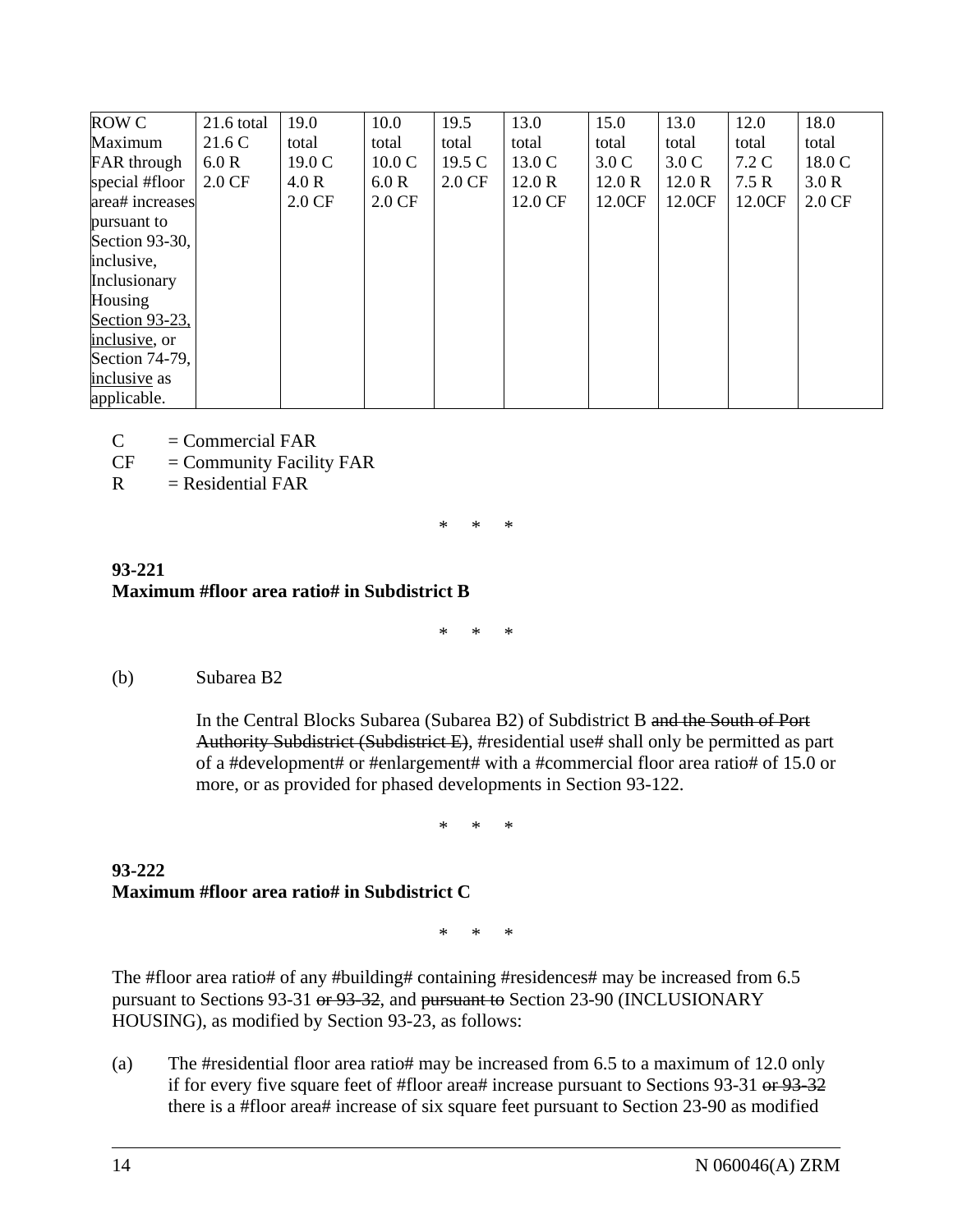by Section 93-23.

(b) Any #floor area# increase above a #floor area ratio# of 12.0 shall be only pursuant to Sections 93-31 or 93-32.

However, notwithstanding the table in Section 93-22, for any #zoning lot# or portion thereof located within the area bounded by West 35<sup>th</sup> Street, Eighth Avenue, West 33<sup>rd</sup> Street, and a line 100 feet east of and parallel to Ninth Avenue, the basic maximum #residential floor area ratio# shall be 7.5 and may be increased from 7.5 to 10.0 only pursuant to Section 93-31, and may be further increased from 10.0 to 12.0 only pursuant to Section 23-90.

#### **93-223**

# **Maximum #floor area ratio# in Subdistrict D**

(a) Subareas D1 and D2

\* \* \*

 (2) Any #floor area# increase above a #floor area ratio# of 12.0 shall be only pursuant to Sections 93-31 or 93-32.

However, notwithstanding the table in Section 93-22, for any #zoning lot# or portion thereof located in that portion of Subarea D1 between West 41<sup>st</sup> Street and the centerline of the #blocks# between West 41<sup>st</sup> and West 40<sup>th</sup> Streets, the basic maximum #residential floor area ratio# shall be 7.5 and may be increased from 7.5 pursuant to Section 93-31 or 93-32, and pursuant to Section 23-90 (INCLUSIONARY HOUSING), as modified by Section 93-23, as follows:

- (1) The #residential floor area ratio# may be increased from 7.5 to a maximum of 12.0 only if for every five square feet of #floor area# increase pursuant to Section 93-31 or 93-32 there is a #floor area# increase of six square feet pursuant to Section 23-90 as modified by Section 93-23.
- (2) Any #floor area# increase above a #floor area ratio# of 12.0 shall be only pursuant to Sections 93-31 or 93-32.

Furthermore, in Subarea D1, the #floor area ratio# on a #zoning lot# may exceed 13.0 only where the #community facility floor area ratio# is not less than the excess of such #floor area ratio# above 13.0.

(b) Subarea D3

In Subarea D3, the basic maximum #floor area ratio# may be increased only pursuant to Section 93-31 (District Improvement Fund).

 $(b)(c)$  Subareas D4 and D5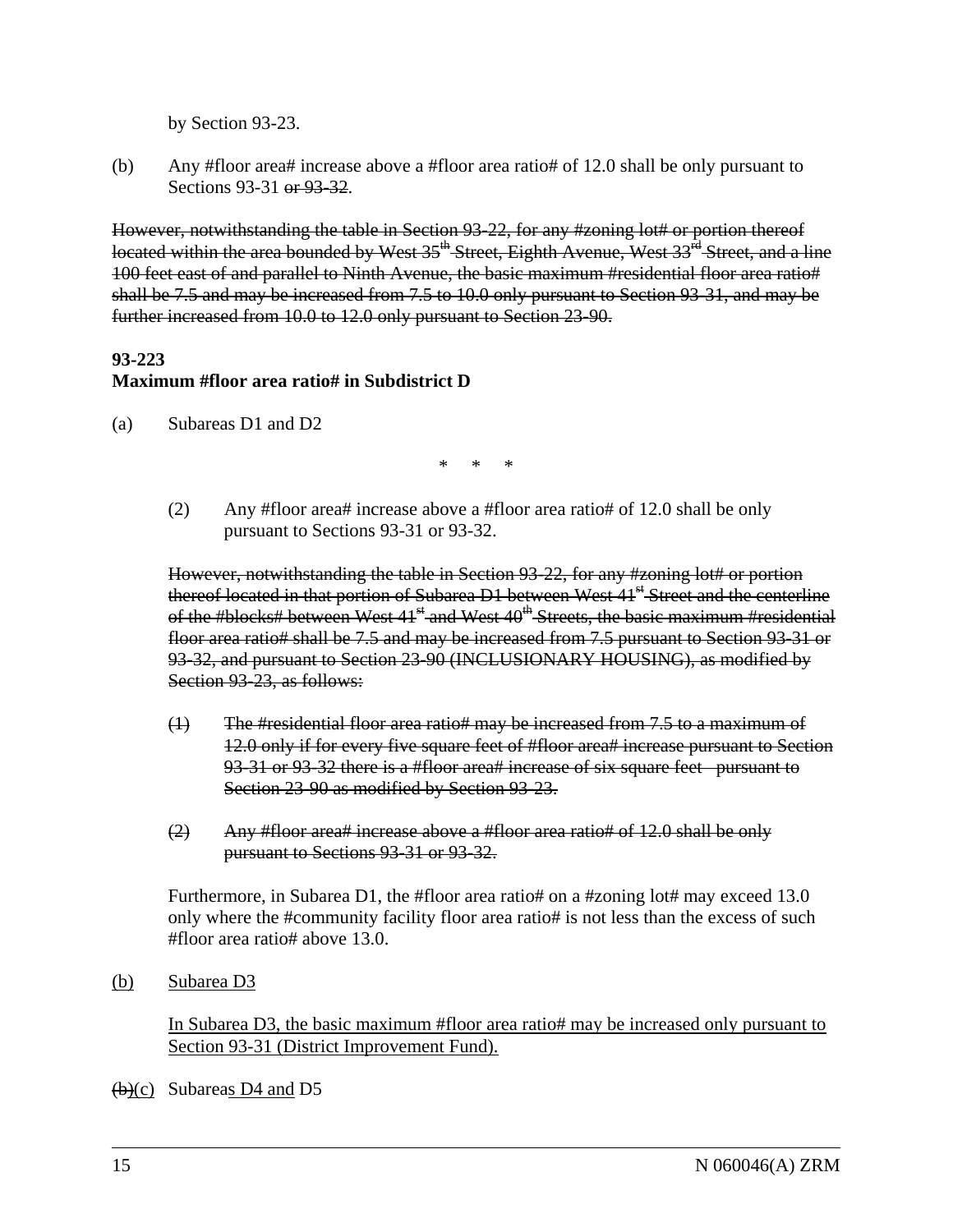In Subareas D4 and D5, the underlying #floor area ratio# regulations shall apply.

\* \* \*

 $\left(\frac{e}{d}\right)$  Authorization for transfer of #floor area# for public utilities

\* \* \*

 $(d)(e)$  Authorization for transfer of #floor area# for public open areas

\* \* \*

# **93-23 Modifications of Inclusionary Housing Program**

\* \* \*

#### **93-231 Definitions**

For the purposes of this Chapter, the following definitions in Section 23-92 23-93 shall be modified:

Administering agent

The "administering agent" is the entity or entities identified in the #lower income housing plan# as responsible for ensuring compliance with such plan.

The #administering agent# shall be a not-for-profit organization, unless the Commissioner of Housing Preservation and Development finds that a good faith effort by the developer of the #compensated development# to secure a qualified not-for-profit organization as the #administering agent# was unsuccessful. However, the Commissioner may approve an entity that is responsible for compliance monitoring pursuant to city, state, or federal funding sources, to serve as the #administering agent# during such compliance period*.*

If an entity other than a not-for-profit organization is proposed to serve as the #administering agent#, and the affected Community Board objects during its review period to the approval of the proposed entity, the Commissioner shall respond in writing to the Community Board's objections prior to approving the proposed entity to serve as #administering agent#.

## Fair rent

"Fair rent" shall be as defined in Section 23-92 23-93 with respect to #standard units# occupied by #lower income households#, except that the Commissioner of Housing Preservation and Development may determine that rents satisfying the requirements of city, state or federal programs assisting #lower income housing# will be considered 'fair rent", provided that such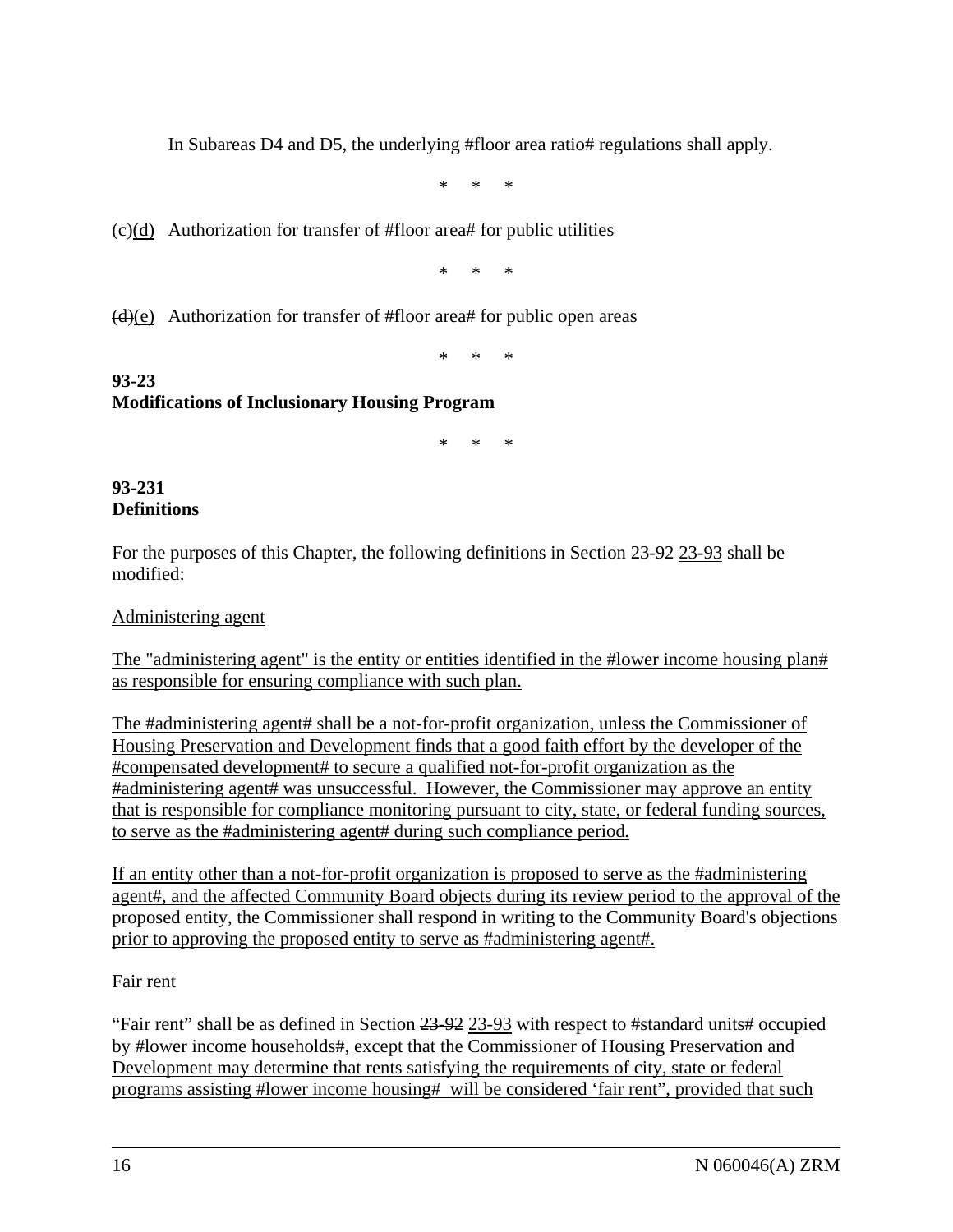rents do not exceed 30 percent of a #lower income household#'s income, and provided further that upon expiration or termination of the requirements of the city, state or federal program, rent increases and re-rentals shall be subject to the higher of the then-currently applicable Section 8 Standard or the Rent Stabilization Standard.

The following definition of "fair rent" shall apply to #moderate income households# and #middle income households#:

At initial occupancy of #lower income housing# that is occupied by a #moderate income household# or a #middle income household# as defined in this Section 93-231, "fair rent" shall include an annual rent for each such housing unit equal to not more than 30 percent of the annual income of the tenant of such housing (the "30 Percent Standard").

Upon renewal of a lease for such an existing tenant in #lower income housing#, #fair rent# (the "Rent Stabilization Standard") shall be is not more than the then-current #fair rent# for such housing plus a percentage increase equal to the percentage increase for a renewal lease of the same term permitted by the Rent Guidelines Board for units subject to the rent stabilization law.

After initial occupancy, upon rental of #lower income housing# to a new tenant, #fair rent# shall be is not more than the higher of

- (a) the then-currently applicable "30 Percent Standard"; or
- (b) the Rent Stabilization Standard.

In order for rent to be #fair rent#, the following must also apply:

There shall be no additional charge to the tenant for the provision of heat and electric service, except that the Commissioner of Housing Preservation and Development may approve a #lower income housing plan# making a #lower income#, #moderate income# or #middle income household# responsible for the payment of utilities as long as the sum of the following do not exceed 30 percent of said #lower income#, #moderate income# or #middle income household's# income:

- (1) the initial #fair rent#; and
- (2) the monthly costs of a reasonable compensation for these utilities, by an energy conservative household of modest circumstances consistent with the requirements of a safe, sanitary and healthful living environment.

The Commissioner of Housing Preservation and Development may determine that rents satisfying the requirements of city, state or federal programs assisting #lower income housing# will be considered 'fair rent'', provided that such rents do not exceed 30 percent of a #moderate income# or #middle income household#'s income, as applicable, and provided further that upon expiration or termination of the requirements of the city,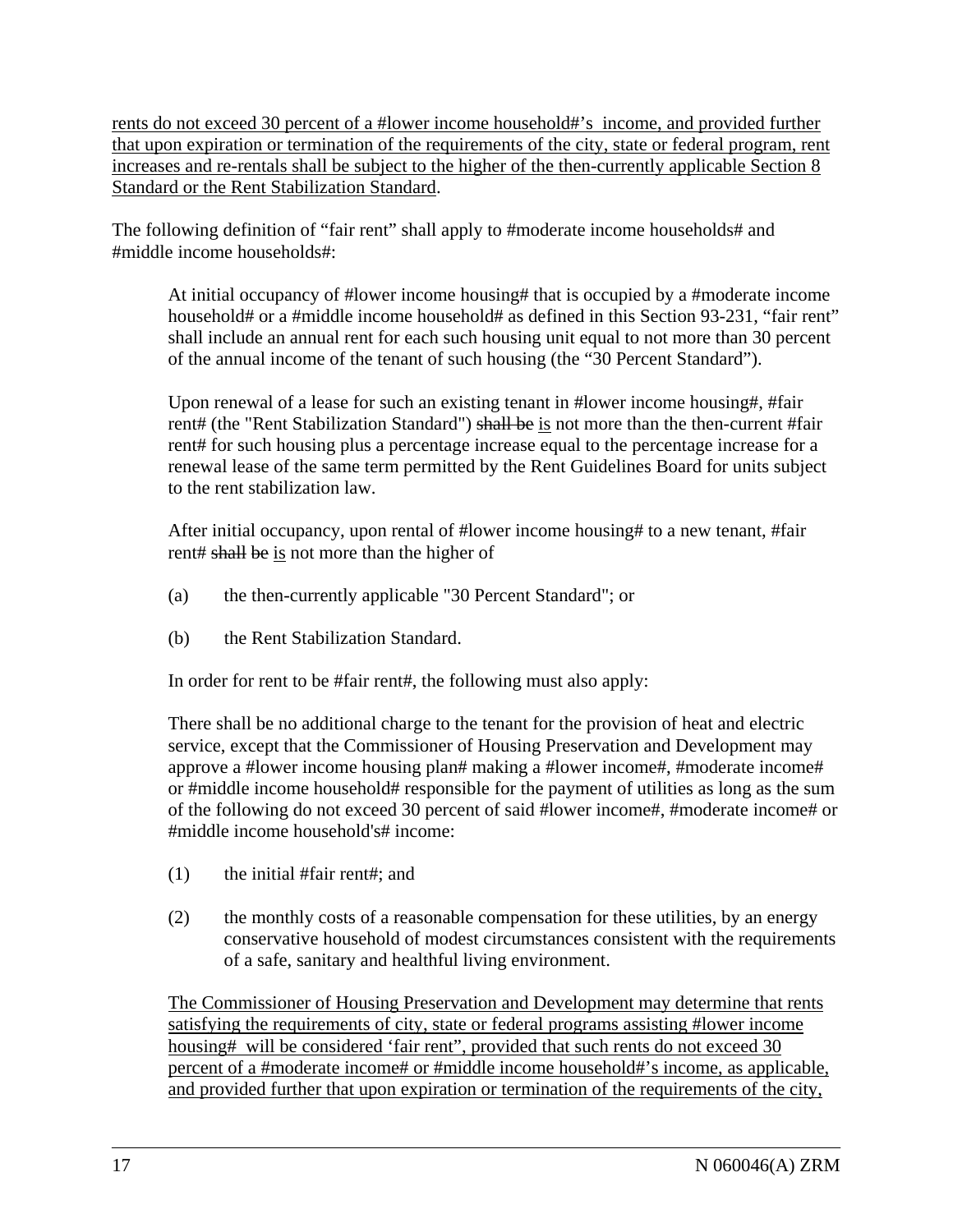state or federal program, rent increases and re-rentals shall be subject to the higher of the then-currently applicable 30 Percent Standard or the Rent Stabilization Standard.

At initial occupancy of any #lower income housing# occupied by a #lower income#, #moderate income# or #middle income household#, a portion of the fair rents may be for the payment of the principal or interest on debt, and such housing may secure debt, provided that, as of the date of the approval of the #lower income housing plan#, the Commissioner of Housing Preservation and Development finds that the total annual rent, when such interest and principal payments are deducted, is in compliance with the requirements of paragraph (c) of Section 23-94 23-95 (Lower Income Housing Requirements), and provided that the lender agrees to enter into a written agreement which subordinates such debt to the provisions of the #lower income housing plan#.

\* \* \*

# **93-233 Lower Income Housing Requirements**

#Developments# that increase #floor area# in accordance with the provisions of this Section shall comply with the lower income housing requirements of Section 23-94 23-95 (Lower Income Housing Requirements), except as modified in this Section.

\* \* \*

- (b) The provisions of paragraph (d) (Income verification) of Section 23-94 23-95 shall apply, except that prior to renting #lower income housing#, the #administering agent# shall verify the income of each household to occupy such housing to assure that the households are #lower#, #moderate# or #middle income households# as provided by this Section and in the approved #lower income housing plan#. The #administering agent# shall submit an affidavit to the Commissioner of Housing Preservation and Development upon initial occupancy and annually thereafter attesting that all incoming occupants of #lower income housing# are #lower#, #moderate# or #middle income households# as required by the provisions of this Section and in the approved #lower income housing plan#.
- (c) The provisions of paragraph (g) (Insurance) of Section 23-95 may be modified by the Commissioner of Housing Preservation and Development to provide priority for lenders participating in the financing of #lower income housing# that is assisted under city, state or federal programs.
- (d) Permits and certificate of occupancy

 The requirements of paragraph (f) of Section 23-95 shall not apply. In lieu thereof, the provisions of this paragraph (d) shall apply.

No building permit for any portion of the #compensated development# that utilizes #floor area# bonused pursuant to Section 93-232 (Floor area increase) shall be issued until the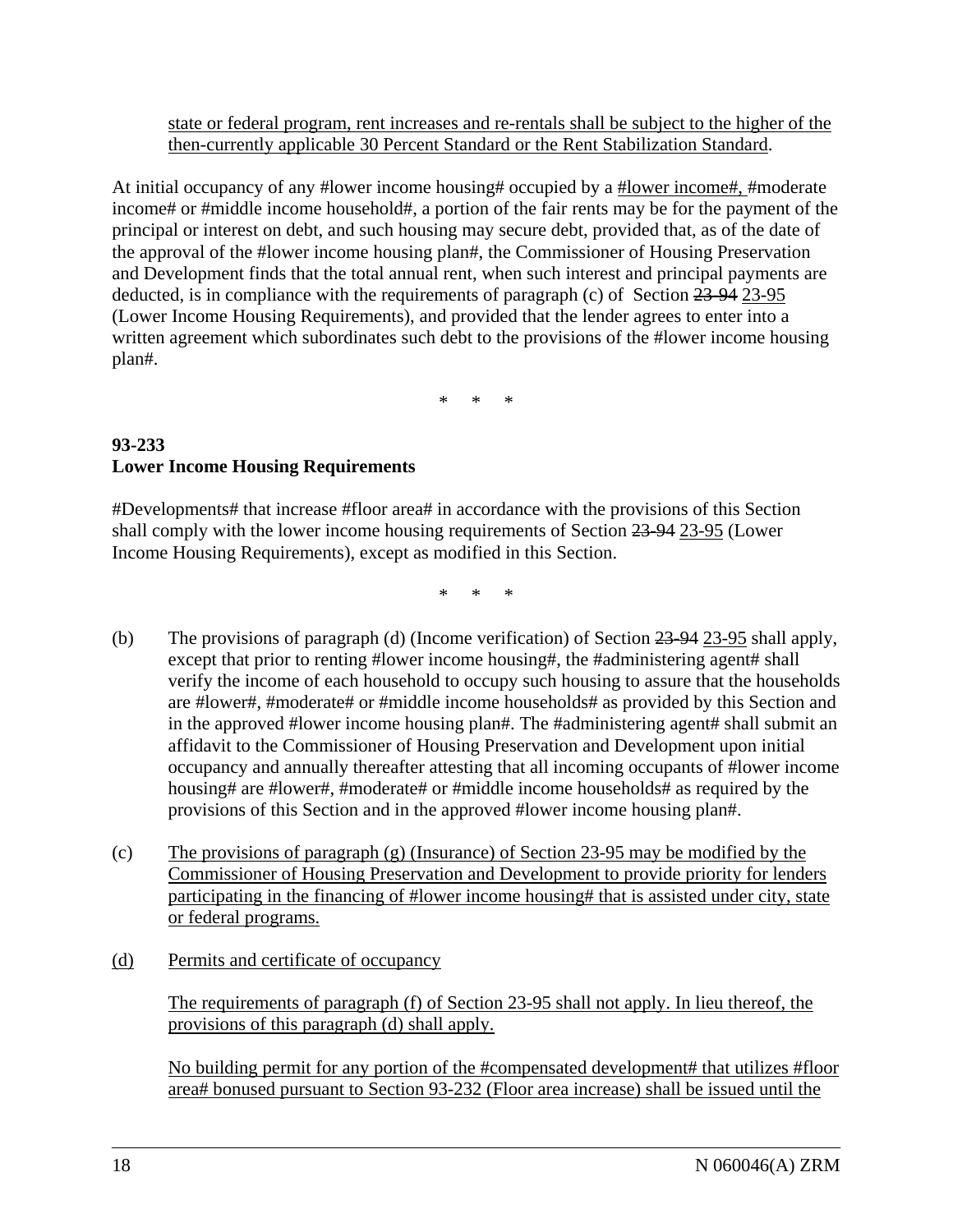Commissioner of Housing Preservation and Development certifies that an acceptable #lower income housing plan# has been filed and approved.

 No temporary certificate of occupancy shall be issued for any portion of the #compensated development# that utilizes #floor area# bonused pursuant to Section 93- 232 until a temporary certificate of occupancy for each unit of #lower income housing# that is the subject of the #lower income housing plan# accepted by the Commissioner of Housing Preservation and Development has been issued, or, if the building has a valid certificate of occupancy and no new certificate of occupancy is required under the preservation option, until the Commissioner has certified to the Department of Buildings that the applicant has fulfilled its obligations with respect to the lower income housing. No permanent certificate of occupancy shall be issued for any portion of the #compensated development# that utilizes #floor area# bonused pursuant to Section 93- 232 until a permanent certificate of occupancy for each unit of #lower income housing# that is the subject of the #lower income housing plan# accepted by the Commissioner of Housing Preservation and Development has been issued or, if the building has a valid certificate of occupancy and no new certificate of occupancy is required under the preservation option, until the Commissioner has certified to the Department of Buildings that the applicant has fulfilled its obligations with respect to the lower income housing.

 Prior to the issuance of any temporary or permanent certificate of occupancy for any portion of the #compensated development# that utilizes #floor area# bonused pursuant to Section 93-232 the Commissioner of Housing Preservation and Development shall certify that the #lower income housing# is in compliance with the #lower income housing plan#.

- (e) (e) The provisions of Sections 23-941, 23-942 and 23-943 23-951, 23-952 and 23-953 shall apply, except as follows:
	- (i) that with respect to Sections  $23-941(a)$ ,  $23-942(b)$ , and  $23-943(a)$ ,  $23-951(a)$ ,  $23-951(a)$ 952(b), and 23-953(a), #lower income housing# shall be maintained and leased to #lower#, #moderate# or #middle income households#, as provided in this Section, for the life of the increased #floor area#, and in accordance with the approved #lower income housing plan#.
	- (ii) if the lower income housing is subject to the requirements of city, state or federal programs assisting the lower income housing that have size and distribution requirements conflicting with the size and distribution requirements of Section 23-941(b), then the size and distribution requirements of Section 23-941(b) may be waived by the Commissioner of Housing Preservation and Development to facilitate the #development# of #lower income housing#, and
	- (iii) Furthermore, Section  $23-943(a)$  23-953(a) shall be modified to provide that the #administering agent# shall not be required to verify the income of households in tenancy as of the date upon which the Commissioner of Housing Preservation and Development approves the #lower income housing plan#.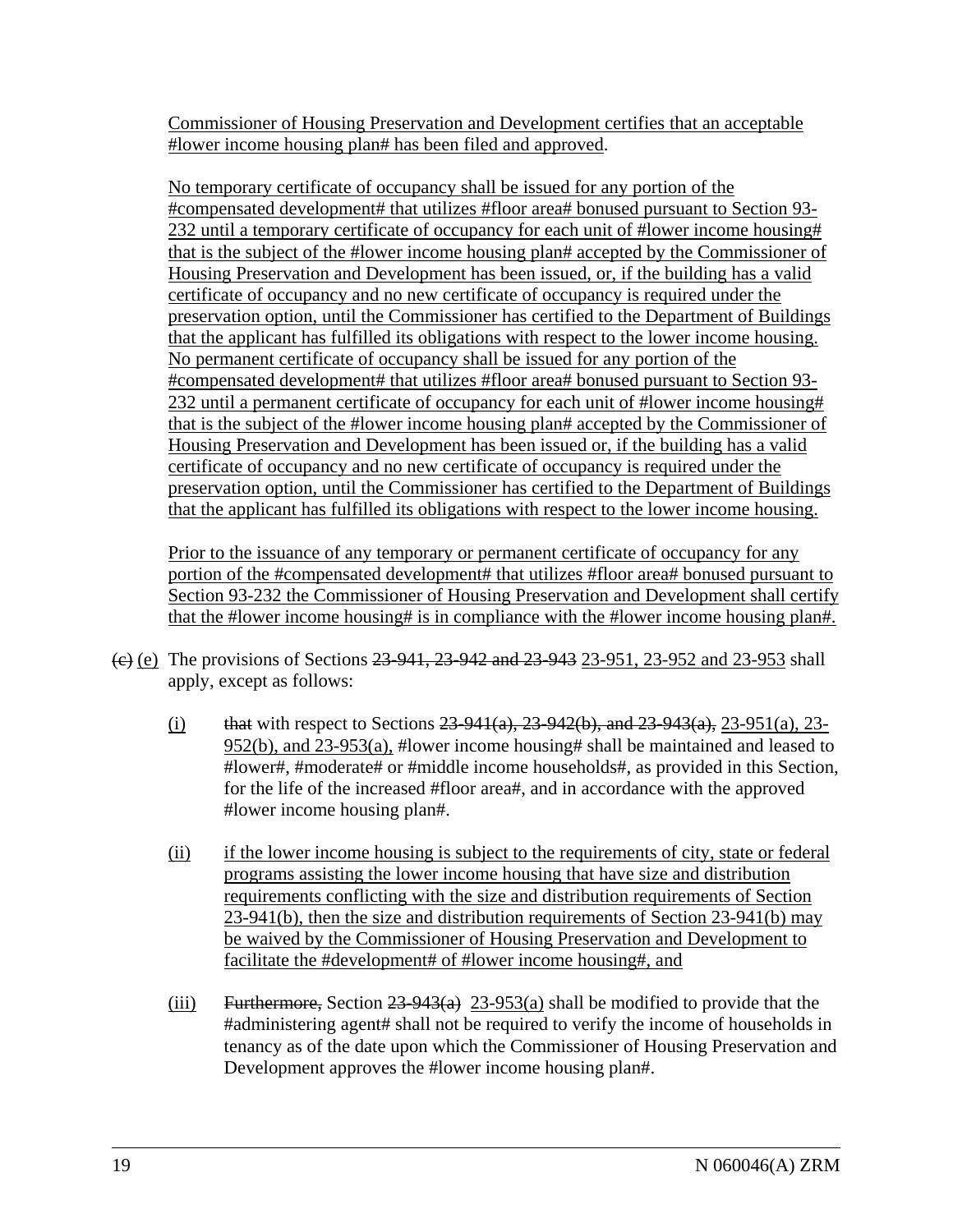$*$  \*

# **93-42 Height and Setback in Subdistricts A through E**

In Subdistricts A through E, the underlying height and setback regulations shall not apply, except as set forth in Section 93-542 (Height and setback in Subareas D4 and D5). In lieu thereof, the provisions of this Section shall apply. These regulations are further modified in certain locations as set forth in Section 93-50 (SPECIAL HEIGHT AND SETBACK REGULATIONS IN SUBDISTRICTS A THROUGH E). The rooftop regulations set forth in Section 93-41 shall apply. The height of all #buildings or other structures# shall be measured from #curb level#.

\* \* \*

# **93-52 Special Height and Setback Regulations in the Farley Corridor (Subdistrict B)**

The tower #lot coverage# requirements of paragraph (c) of Section 93-42 shall not apply to any #development# or #enlargement# within the Farley Corridor (Subdistrict B).

\* \* \*

## **93-63 Pedestrian Circulation Space**

In C2-8 and C6-4 Districts, all new #developments# or #enlargements# on #zoning lots# of 5,000 square feet or larger with more than 70,000 square feet of new #floor area# shall provide pedestrian circulation space in accordance with the provisions of Section 37-07 (Requirements for Pedestrian Circulation Space). In addition, for #developments# or #enlargements# that provide subway entranceways constructed after (effective date of amendment), one and one-half times the area of such entranceway accessible to the public at #street# level may qualify as pedestrian circulation space, up to a maximum amount of 3,000 square feet.

Pedestrian circulation space shall not be required if any of the following conditions exist:

- (a) The #zoning lot# is entirely occupied by a #building# of no more than one #story# in height.
- (b) The #zoning lot# is an #interior lot# fronting on a #wide street# with less than 80 feet of #street# frontage.
- (c) The #zoning lot# is a #through lot# and both #street# frontages are less than 25 feet in length.
- (d) The #zoning lot# is required to provide public access pursuant to Section 93-70 (PUBLIC ACCESS REQUIREMENTS FOR SPECIAL SITES).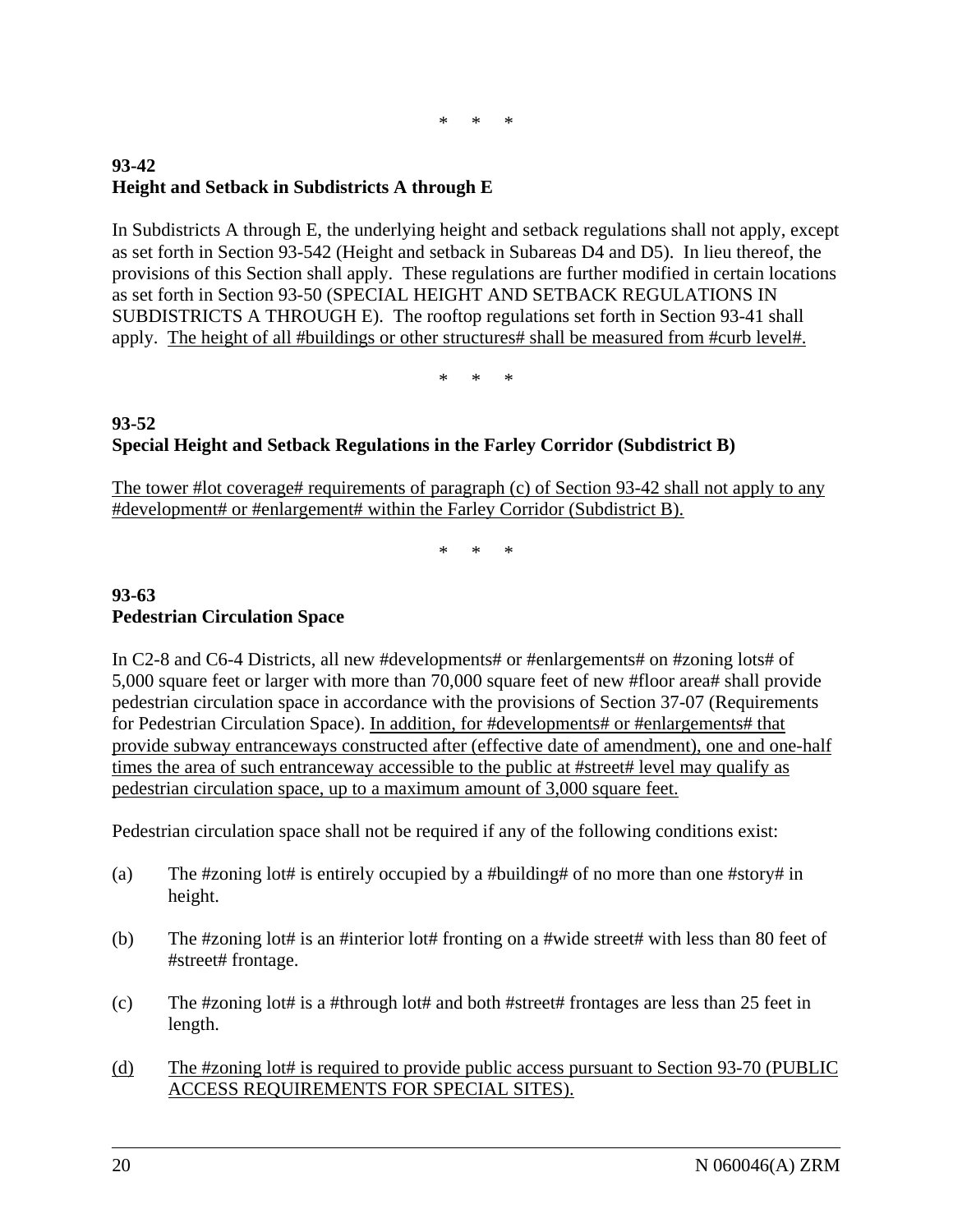# **93-80 OFF-STREET PARKING REGULATIONS**

The regulations governing permitted and required #accessory# off-street parking spaces of Article I, Chapter 3 (Comprehensive Off-Street Parking Regulations in Community Districts 1, 2, 3, 4, 5, 6, 7 and 8 in the Borough of Manhattan and a Portion of Community Districts 1 and 2 in the Borough of Queens), and Article II, Chapter 5; Article III, Chapter 6 (Accessory Off-Street Parking and Loading Regulations)and Article IV, Chapter 4 (Accessory Off-Street Parking and Loading Regulations) shall not apply except as set forth in this Section. In lieu thereof, the provisions of this Section, inclusive, shall apply.

## **93-81 Required and Permitted Parking**

All #developments# or #enlargements# on #zoning lots# greater than 15,000 square feet shall provide #accessory# parking spaces in accordance with the provisions of this Section. For #zoning lots# of 15,000 square feet or less, #accessory# parking spaces are permitted up to the maximum number allowed for required spaces as set forth in this Section.

- (a) For #residences#, #accessory# off-street parking spaces shall be provided for at least 33 percent of the total number of #dwelling units#, except that where such #dwelling units# are government-assisted, pursuant to paragraph (e) of Section 25-25, #accessory# offstreet parking spaces shall be provided for at least 25 percent of the total number of such #dwelling units#. The total number of off-street parking spaces #accessory# to #residences# shall not exceed 40 percent of the total number of #dwelling units#. However, if the total number of #accessory# off-street parking spaces required for such #use# on the #zoning lot# is less than 15, no such spaces shall be required.
- (b) For #commercial# and #community facility uses#, a minimum of  $0.30$  #accessory# offstreet parking spaces shall be provided for each 1,000 square feet of #floor area#, and not more than 0.325 off-street parking spaces shall be provided for every 1,000 square feet of #floor area#. However, if the total number of #accessory# off-street parking spaces required for such #uses# on the #zoning lot# is less than 40, no such spaces shall be required. No parking shall be required for houses of worship or #schools#.
- (c) The required and permitted amounts of #accessory# off-street parking spaces shall be determined separately for #residential#, #commercial# and #community facility uses#.
- (d) The provisions of Sections 36-52 (Size and Location of Spaces) and 36-53 (Location of Access to the Street) shall apply to all permitted or required #accessory# off-street parking spaces.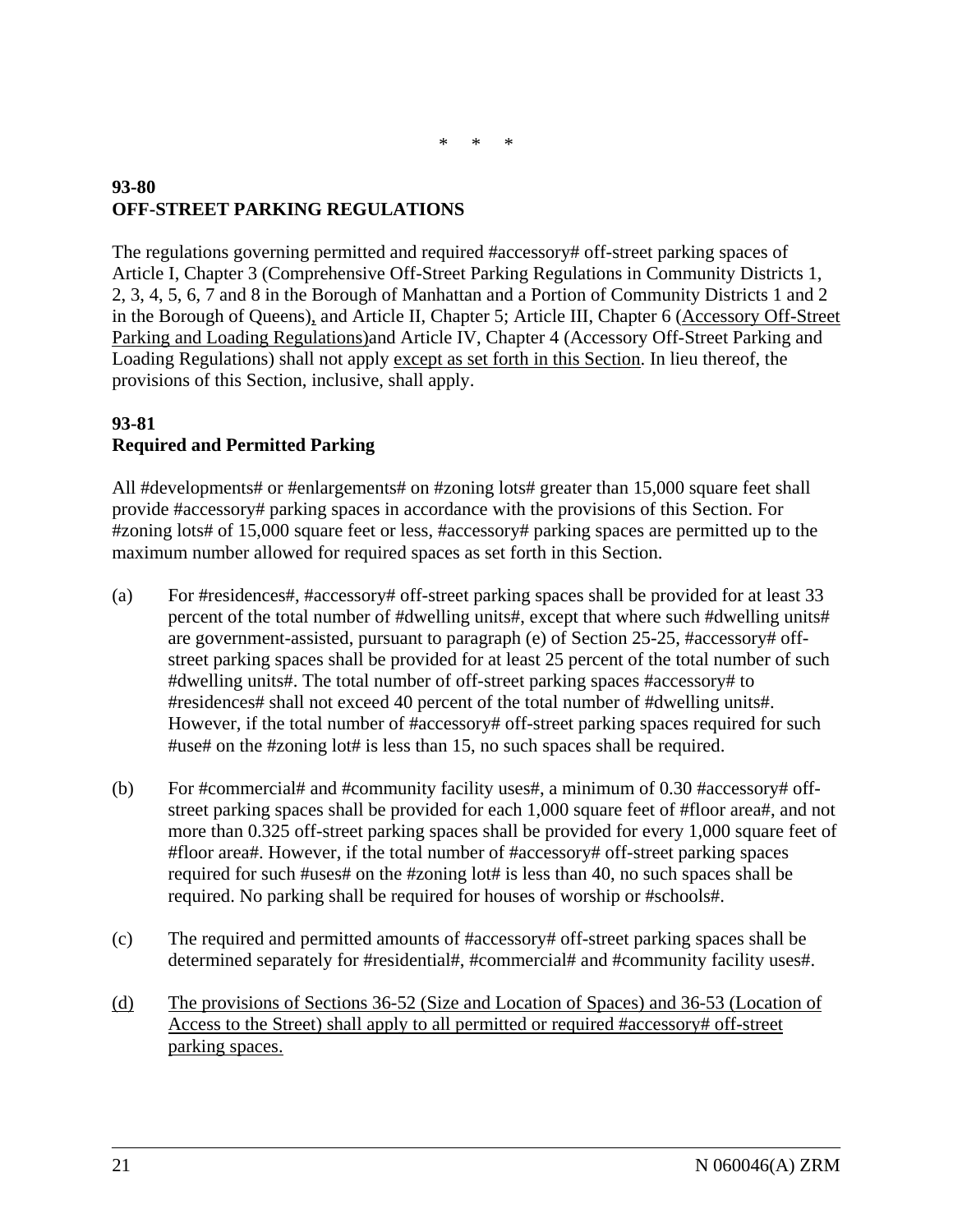# **93-82 Use and Location of Parking Facilities**

The provisions of this Section shall apply to all off-street parking spaces within the #Special Hudson Yards District#.

(a) In Subdistricts A through E, a All #accessory# off-street parking spaces may be made available for public use. However, any such space shall be made available to the occupant of a #residence# to which it is #accessory# within 30 days after written request therefore is made to the landlord. Furthermore, if #accessory# and public parking spaces are provided on the same #zoning lot#, all such spaces shall be located within the same parking facility. However, in C1-7A Districts and in C2-5 Districts mapped within R8A Districts, all #accessory# off-street parking spaces shall be used exclusively by the occupants of the #residential development#, #enlargement# or conversion. Where a parking facility is located partially within a C2-5 District mapped within an R8A District and partially within another district, all such #accessory# off-street parking spaces may be made available for public use provided more than half of the floor space of the parking facility is located outside the C2-5 District mapped within an R8A District.

\* \* \*

# **93-90 Harassment**

- (a) Definitions
	- 1. Anti-harassment area

"Anti-harassment area" shall mean the #Special Hudson Yards District# and Preservation Area P-2 of the #Special Garment Center District#.

2. Application date

"Application date" shall mean the date that the Department of Housing Preservation and Development accepts a completed application for a #certification of no harassment# for processing.

3. Certification of no harassment

"Certification of no harassment" shall mean a certification by the Department of Housing Preservation and Development pursuant to this Section that there has not been #harassment# of the lawful occupants of a #multiple dwelling# during the #inquiry period#.

4. Cure compliance lot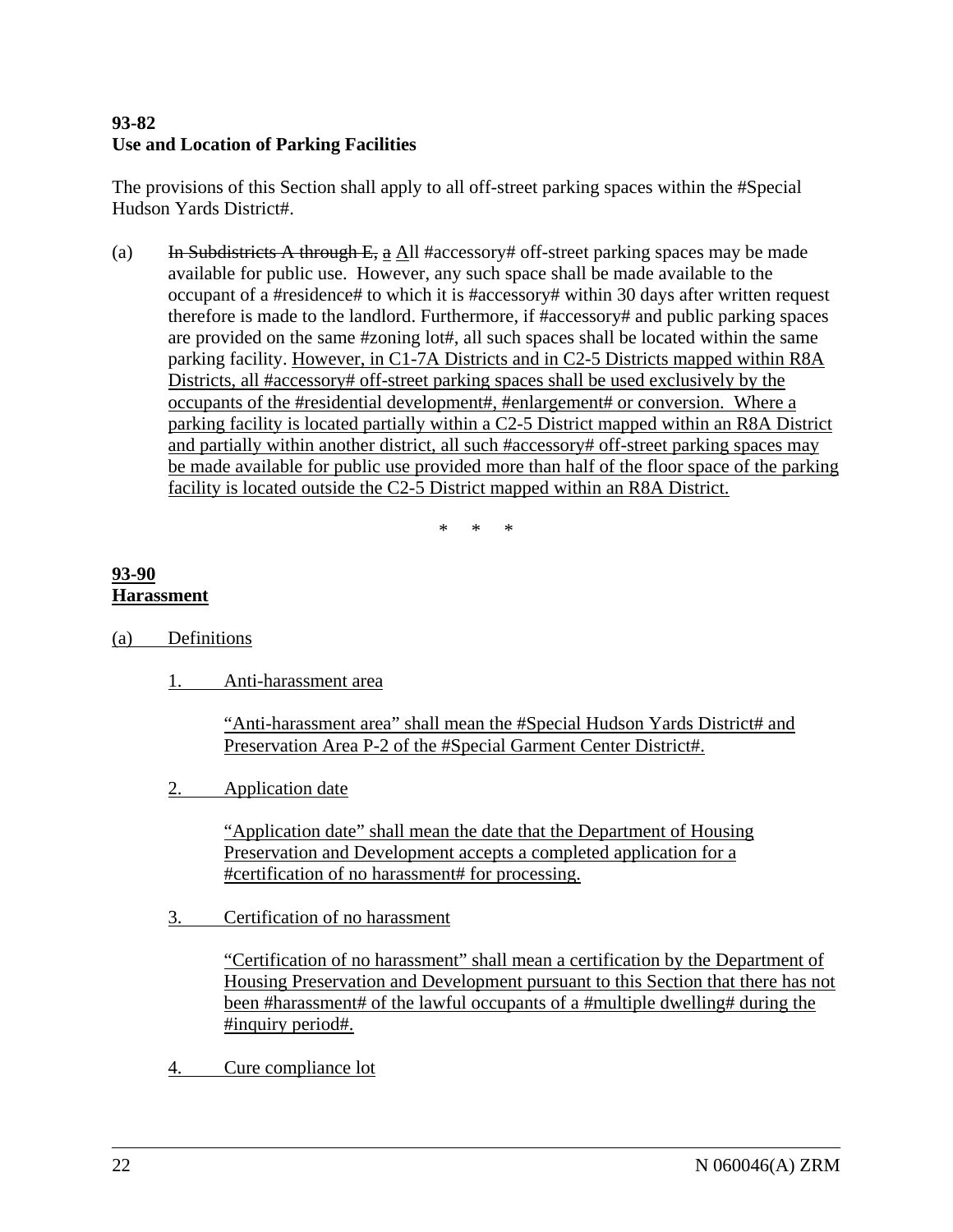"Cure compliance lot" shall mean a #zoning lot# on which #low income housing# is provided pursuant to a #restrictive declaration# in accordance with the cure provisions of paragraph (d) of this Section. A #cure compliance lot# may be a #cure requirement lot#.

5. Cure requirement

Except as otherwise provided in paragraph (e) of this Section with respect to Subareas 4 and 5 of the #Hell's Kitchen Subdistrict# of the #Special Hudson Yards District#, "cure requirement" shall mean #floor area# in an amount not less than the greater of:

- (i) 28 percent of the total #residential# and #hotel floor area# of any #multiple dwelling# to be altered or demolished in which #harassment# has occurred, or
- (ii) 20 percent of the total #floor area# of any new or altered #building# on the #cure requirement lot#.
- 6. Cure requirement lot

"Cure requirement lot" shall mean (i) a #zoning lot# containing a #multiple dwelling# with respect to which the Department of Housing Preservation and Development has denied a #certification of no harassment#, or (ii) a #zoning lot# with respect to which an applicant, in lieu of seeking a #certification of no harassment# which would otherwise be required for the full or partial demolition or #material alteration# of a #multiple dwelling# located in the #anti-harassment area#, elects to seek a certification of compliance with the cure provisions of paragraph (d) of this Section and enters into a #restrictive declaration#.

7. Dwelling unit

"Dwelling unit" shall have the meaning set forth in the Multiple Dwelling Law.

8. Exempt hotel

"Exempt hotel" shall mean any #multiple dwelling#:

- (i) which is a #transient hotel# and was a #transient hotel# on the #referral date#, and
- (ii) in which no #residential# occupant is, or was on the #referral date#, entitled to a renewal lease or otherwise entitled to continued occupancy pursuant to the Local Housing Emergency Rent Control Act, as amended, the City Rent and Rehabilitation Law, as amended, the Rent Stabilization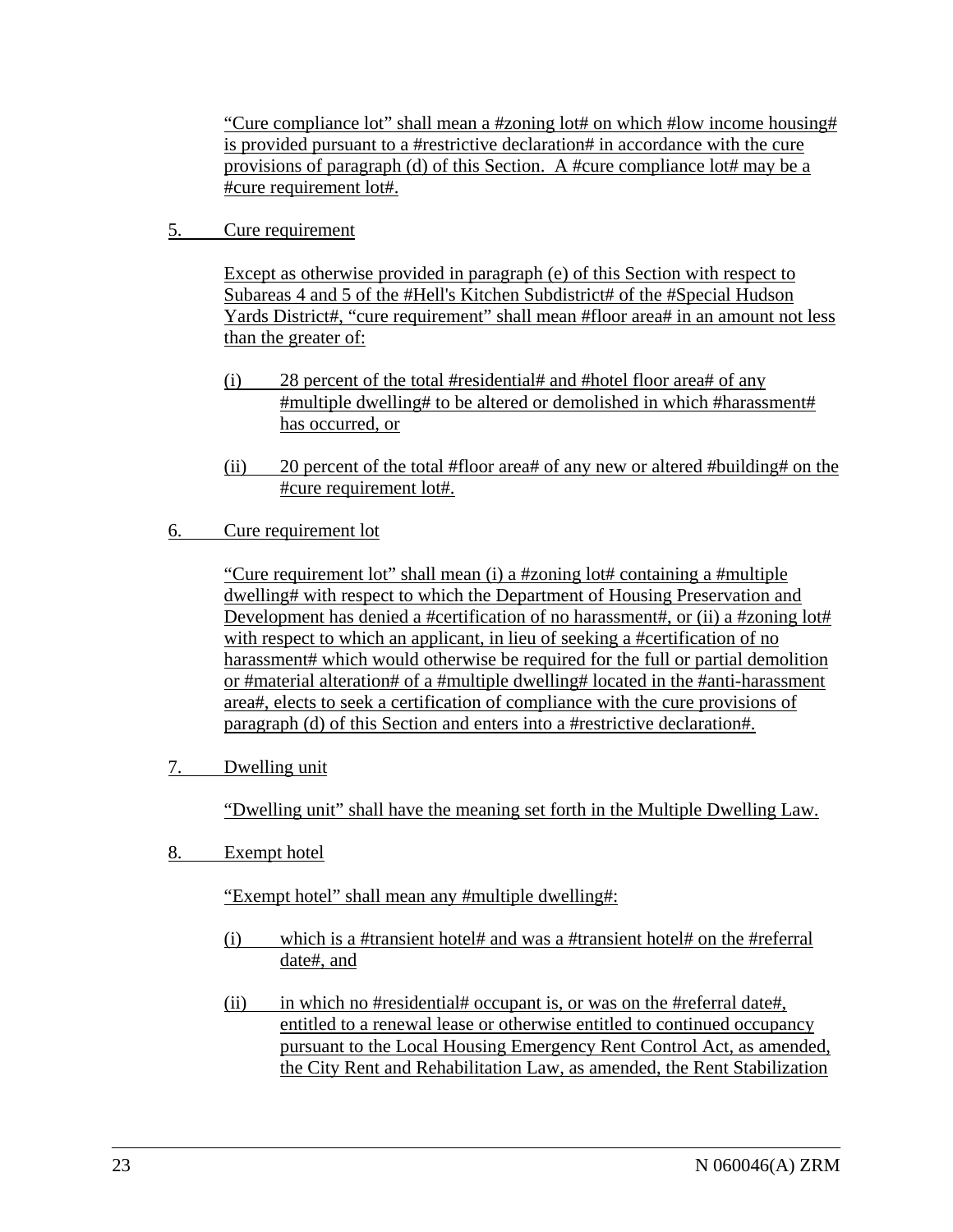Law of 1969, as amended, or the Emergency Tenant Protection Act of 1974, as amended, and

- (iii) which has been exempted from the provisions of this Section by written determination of the Department of Housing Preservation and Development.
- 9. Exempt institutional residence

"Exempt institutional residence" shall mean any #multiple dwelling#:

- (i) the occupancy of which is restricted to non-profit institutional use and was restricted to non-profit institutional use on the #referral date#, and
- (ii) which has been exempted from the provisions of this Section by written determination of the Department of Housing Preservation and Development.
- 10. Harassment

"Harassment" shall mean any conduct by or on behalf of an owner of a #multiple dwelling# that includes:

- (i) the use or threatened use of force which causes or is intended to cause any person lawfully entitled to occupancy of a #dwelling unit# or #rooming unit# in such #multiple dwelling# to vacate such unit or to surrender or waive any rights in relation to such occupancy;
- (ii) the interruption or discontinuance of essential services which
	- (a) interferes with or disturbs or is intended to interfere with or disturb the comfort, repose, peace or quiet of any person lawfully entitled to occupancy of a #dwelling unit# or #rooming unit# in the use or occupancy of such #dwelling unit# or #rooming unit# and
	- (b) causes or is intended to cause such person lawfully entitled to occupancy of such #dwelling unit# or #rooming unit# to vacate such #dwelling unit# or #rooming unit# or to surrender or waive any rights in relation to such occupancy;
- (iii) a failure to comply with the provisions of subdivision (c) of section 27- 2140 of article seven of subchapter five of the Housing Maintenance Code which causes or is intended to cause such person lawfully entitled to occupancy of such #dwelling unit# or #rooming unit# to vacate such unit or to waive any rights in relation to such occupancy; or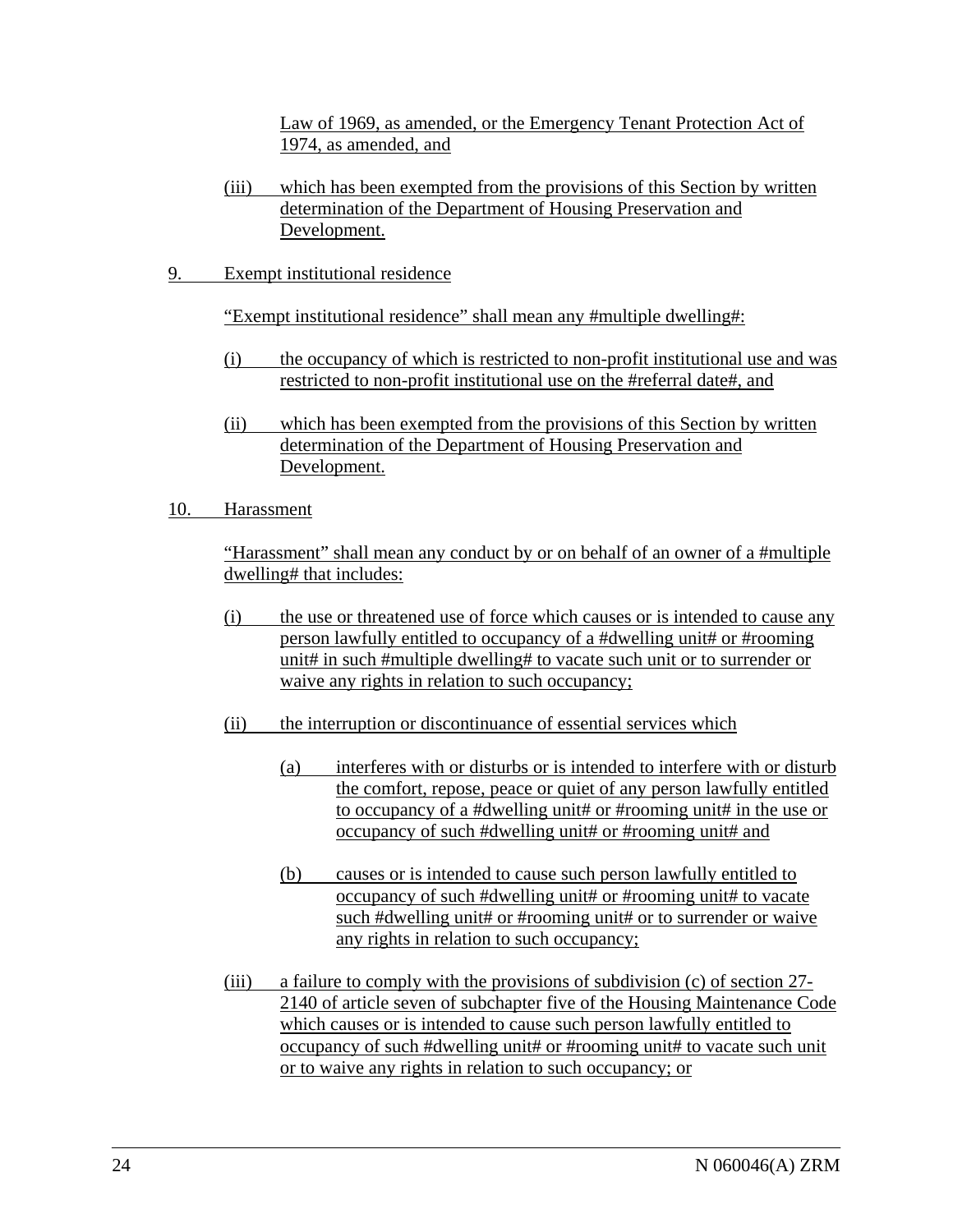(iv) any other conduct which prevents or is intended to prevent any person from the lawful occupancy of such #dwelling unit# or #rooming unit# or causes or is intended to cause such person lawfully entitled to occupancy of such #dwelling unit# or #rooming unit# to vacate such #dwelling unit# or #rooming unit# or to surrender or waive any rights in relation to such occupancy, including but not limited to removing the possessions of any occupant from the #dwelling unit# or #rooming unit#; removing the door at the entrance to the #dwelling unit# or #rooming unit#; removing, plugging or otherwise rendering the lock on such entrance door inoperable; or changing the lock on such entrance door without supplying the occupant with a key.

## 11. Inquiry period

"Inquiry period" shall mean a period which:

- (i) commences upon the later of the #referral date# or a date which is fifteen years prior to the #application date#, and
- (ii) terminates upon the #application date#;

provided, however, that the Department of Housing Preservation and Development may:

- (a) set such commencement date upon any date which is on or after the #referral date# and is more than fifteen years prior to the #application date# where it determines that such extension of the duration of the inquiry period would further the purposes of this Section, and
- (b) extend such termination date up to and including the date upon which the Department of Housing Preservation and Development determines to grant or deny a #certification of no harassment#.
- 12. Low income housing

"Low income housing" shall mean #dwelling units# or #rooming units# occupied or to be occupied by persons or families having an annual household income at the time of initial occupancy equal to or less than eighty percent of the median income for the primary metropolitan statistical area, as determined by the United States Department of Housing and Urban Development or its successors from time to time for a family of four, as adjusted for family size.

13. Material alteration

"Material alteration" shall mean any alteration to a #multiple dwelling# or other #building#, including, but not limited to, an alteration which reduces or increases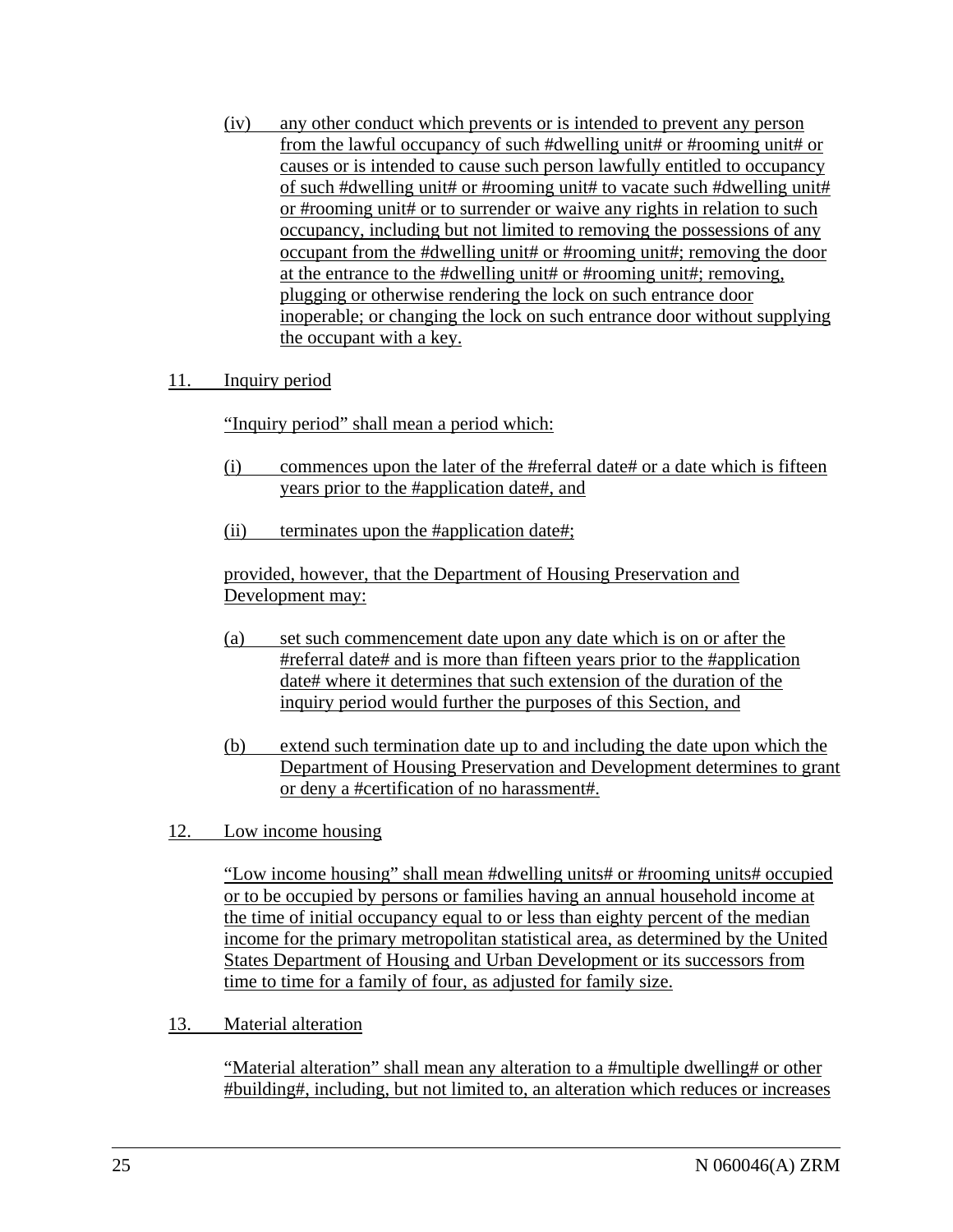the #floor area# of the #multiple dwelling# or other #building#, converts #floor area# from residential to non-residential use, changes the number or layout of #dwelling units# or #rooming units#, or adds or removes kitchens or bathrooms; provided, however, that #material alteration# shall not include:

- (i) an #incidental alteration# which does not change the layout of #dwelling units# or #rooming units#, or
- (ii) a repair or replacement of existing elements of such #multiple dwelling# or other #building# without materially modifying such elements.
- 14. Multiple dwelling

"Multiple dwelling" shall have the meaning set forth in the Multiple Dwelling Law.

15. Referral date

"Referral date" shall mean June 21, 2004.

16. Restrictive declaration

"Restrictive declaration" shall mean a legal instrument which:

- (i) provides that #low income housing# in an amount not less than the #cure requirement# shall be provided in a new or altered #multiple dwelling# located in the #anti-harassment area#,
- (ii) provides that the #low income housing# must comply with the requirements of Section 23-90, as amended by this Chapter, unless any such requirement is waived by the Department of Housing Preservation and Development,
- (iii) contains such other terms as the Department of Housing Preservation and Development shall determine,
- (iv) has been approved by the Department of Housing Preservation and Development,
- (v) runs with the land and binds all parties in interest to the #cure requirement lot# and their successors,
- (vi) runs with the land and binds all parties in interest to the #cure compliance lot# and their successors, and
- (vii) is perpetual in duration.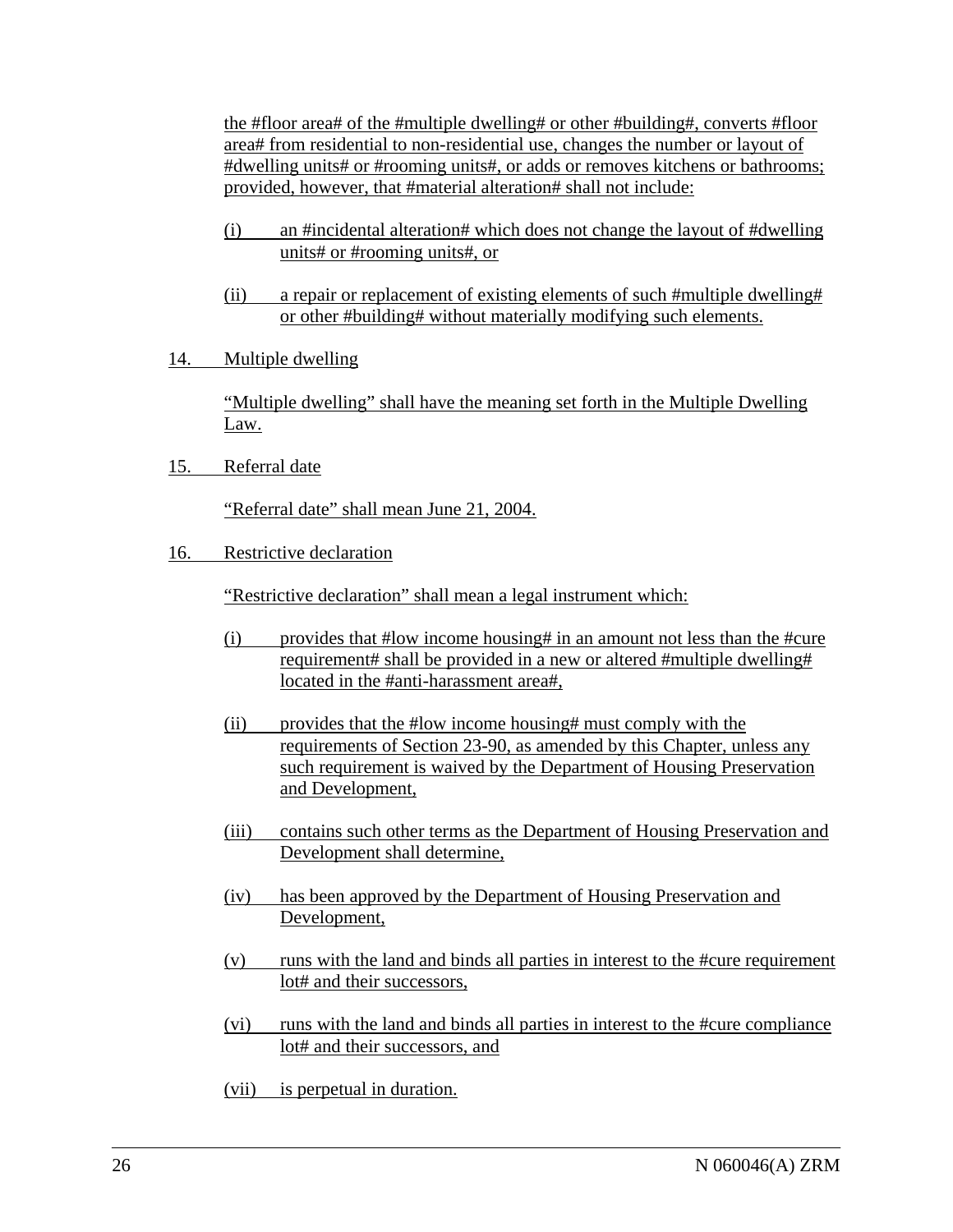## 17. Rooming unit

"Rooming unit" shall have the meaning set forth in the Housing Maintenance Code.

# (b) Permit Process

- 1. Unless the Department of Housing Preservation and Development has issued a #certification of no harassment# pursuant to paragraph (c) of this Section or has certified compliance with the cure provisions of paragraph (d) of this Section, the Department of Buildings shall not issue a permit for:
	- (i) the full or partial demolition of a #multiple dwelling# located in the #antiharassment area#; or
	- (ii) the #material alteration# of a #multiple dwelling# located in the #antiharassment area#.
- 2. Any permit for alterations may be exempted from the provisions of this Section by written determination of the Department of Housing Preservation and Development that such alterations are to be performed solely for the purpose of either:
	- (i) making the public areas of a #multiple dwelling# accessible to persons with disabilities without altering the configuration of any #dwelling unit# or #rooming unit#, or
	- (ii) making a #dwelling unit# or a #rooming unit# accessible to persons with disabilities .
- 3. The following structures shall be exempt from the provisions of this Section: (i) any city-owned #multiple dwelling#; (ii) any #multiple dwelling# which is the subject of a program approved by Department of Housing Preservation and Development for the provision of housing for persons of low or moderate income and has been exempted from the provisions of this Section by written determination of the Department of Housing Preservation and Development; (iii) any #multiple dwelling# initially occupied for residential purposes after January 1, 1974, except for #buildings# which are or have been interim #multiple dwellings# pursuant to Article 7C of the Multiple Dwelling Law; (iv) any #exempt hotel#; (v) any #multiple dwelling# in which occupancy is restricted to clubhouse or school dormitory use and occupancy was restricted to clubhouse or school dormitory use on the #referral date#; and (vi) any #exempt institutional residence#.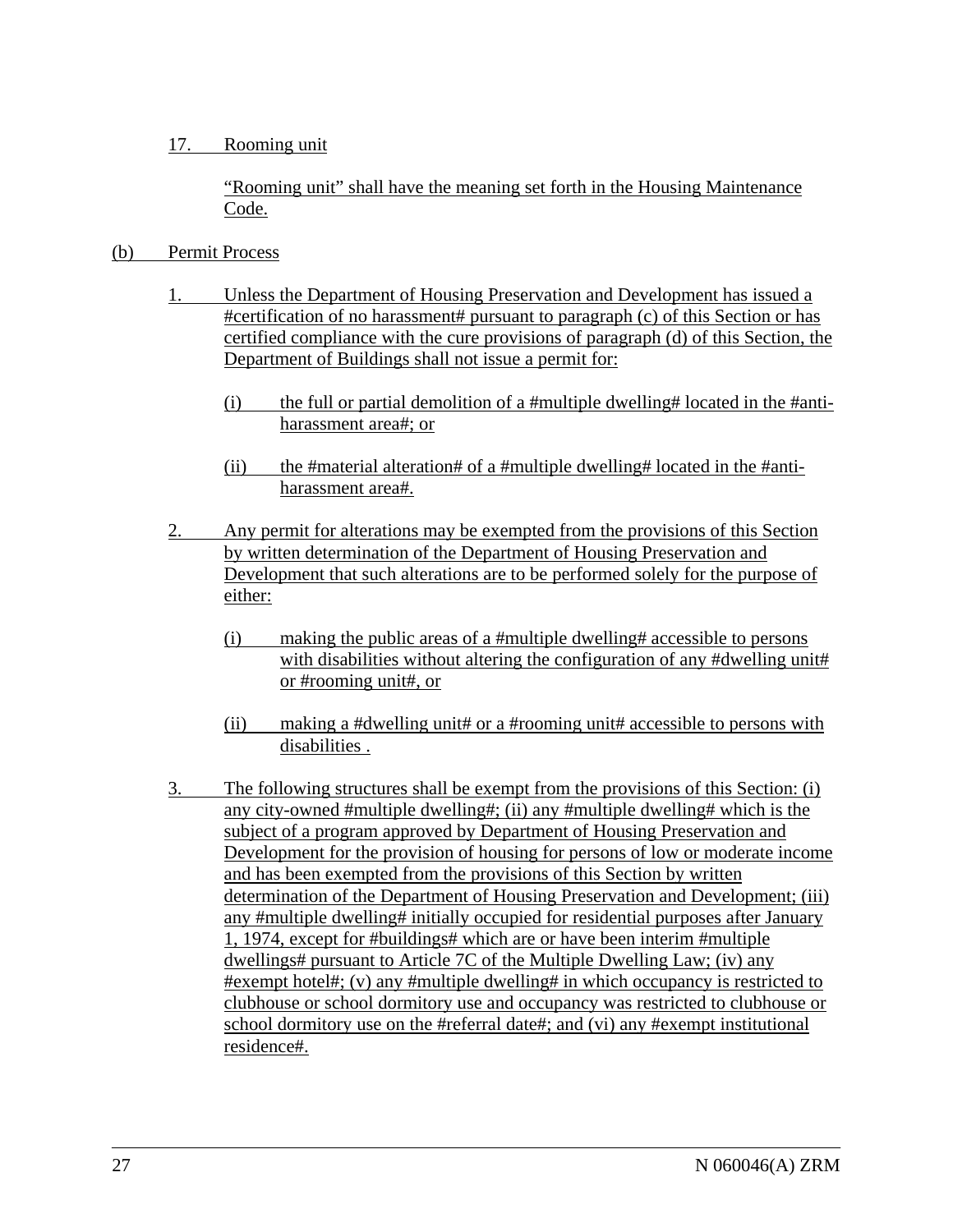- 4. Where the Department of Housing Preservation and Development has denied a #certification of no harassment# with respect to a #multiple dwelling#, the Department of Buildings shall not issue any permit with respect to any #multiple dwelling# or other #building# located on, or to be located on, the #cure requirement lot# except in accordance with paragraph (d) of this Section.
- (c) Certification of No Harassment
	- 1. The Department of Housing Preservation and Development shall determine and certify whether there has been #harassment# of the lawful occupants of a #multiple dwelling# during the #inquiry period#.
	- 2. There shall be a rebuttable presumption that any of the acts or omissions described in paragraph  $(a)(10)$  of this Section occurring within the #inquiry period# were committed by or on behalf of the owner of such #multiple dwelling# and that such acts or omissions:
		- (i) were committed with the intent to cause a person lawfully entitled to occupancy of a #dwelling unit# or #rooming unit# in such #multiple dwelling# to vacate such unit or to surrender or waive a right in relation to such occupancy, and
		- (ii) materially advanced the demolition or alteration in furtherance of which the permit and #certification of no harassment# are sought.
	- 3. The Department of Housing Preservation and Development may promulgate rules regarding the implementation of this Section. Such rules may include, but shall not be limited to, provisions which:
		- (i) establish the information to be required in an application for #certification of no harassment#, the form of such application, and the manner of filing of such application,
		- (ii) establish reasonable fees and charges to be collected from applicants for the administrative expenses incurred by the Department of Housing Preservation and Development, including, but not limited to, costs for publication of any notices, and
		- (iii) establish the duration for which a #certification of no harassment# will remain effective, and
		- (iv) authorize the recission of a #certification of no harassment# if the Department of Housing Preservation and Development finds either that #harassment# has occurred after the #inquiry period# or that the application for such #certification of no harassment# contained a material misstatement of fact. Following such recission, the Department of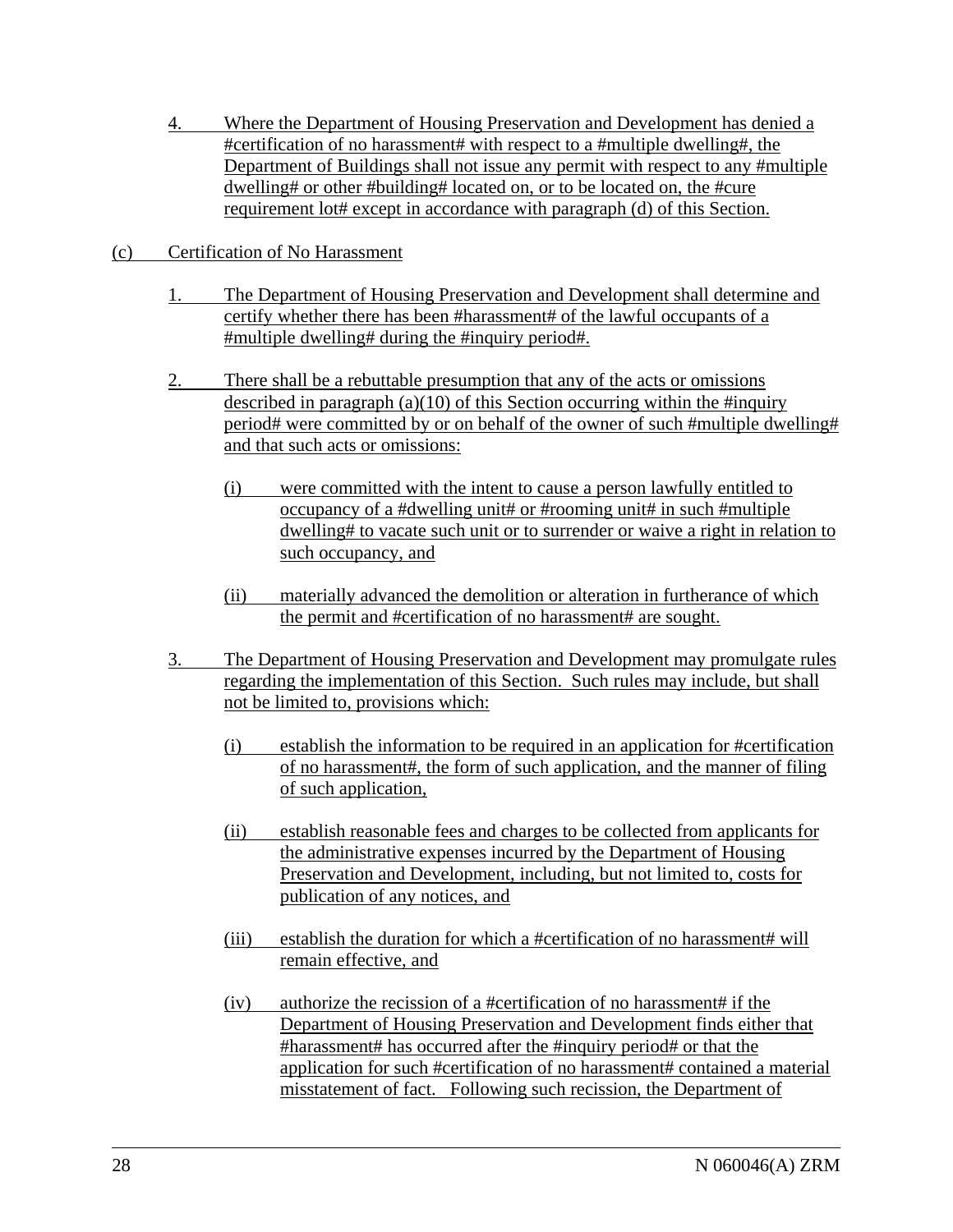Buildings may revoke any permit for which such #certification of no harassment# was required.

- 4. The Department of Housing Preservation and Development may refuse to accept, or to act upon, an application for a #certification of no harassment# where the Department of Housing Preservation and Development finds that:
	- (i) taxes, water and sewer charges, emergency repair program charges, or other municipal charges remain unpaid with respect to such #multiple dwelling#,
	- (ii) such #multiple dwelling# has been altered either without proper permits from the Department of Buildings or in a way that conflicts with the certificate of occupancy for such #multiple dwelling# (or, where there is no certificate of occupancy, any record of the Department of Housing Preservation and Development indicating the lawful configuration of such #multiple dwelling#) and such unlawful alteration remains uncorrected, or
	- (iii) the Department of Housing Preservation and Development has previously denied an application for a #certification of no harassment# pursuant to this Section.
- 5. If the Department of Housing Preservation and Development determines that an application for a #certification of no harassment# contains a material misstatement of fact, the Department of Housing Preservation and Development may reject such application and bar the submission of a new application with respect to such #multiple dwelling# for a period not to exceed three years.
- 6. Before determining whether there is reasonable cause to believe that #harassment# has occurred with respect to any #multiple dwelling#, the Department of Housing Preservation and Development shall publish a notice in such form and manner as shall be specified in the rules promulgated pursuant to paragraph (c)(3) of this Section. Such notice shall seek public comment regarding whether there has been #harassment# of the lawful occupants of such #multiple dwelling# from the #referral date# to the date of submission of comments. If the Department of Housing Preservation and Development receives comments containing material evidence that #harassment# occurred on or after the #referral date# and more than fifteen years prior to the #application date#, the Department of Housing Preservation and Development shall, in accordance with paragraph  $(a)(11)$  of this Section, set the commencement of the #inquiry period# on a date prior to the date of such alleged harassment.
- 7. The Department of Housing Preservation and Development shall determine whether there is reasonable cause to believe that #harassment# has occurred during the #inquiry period#.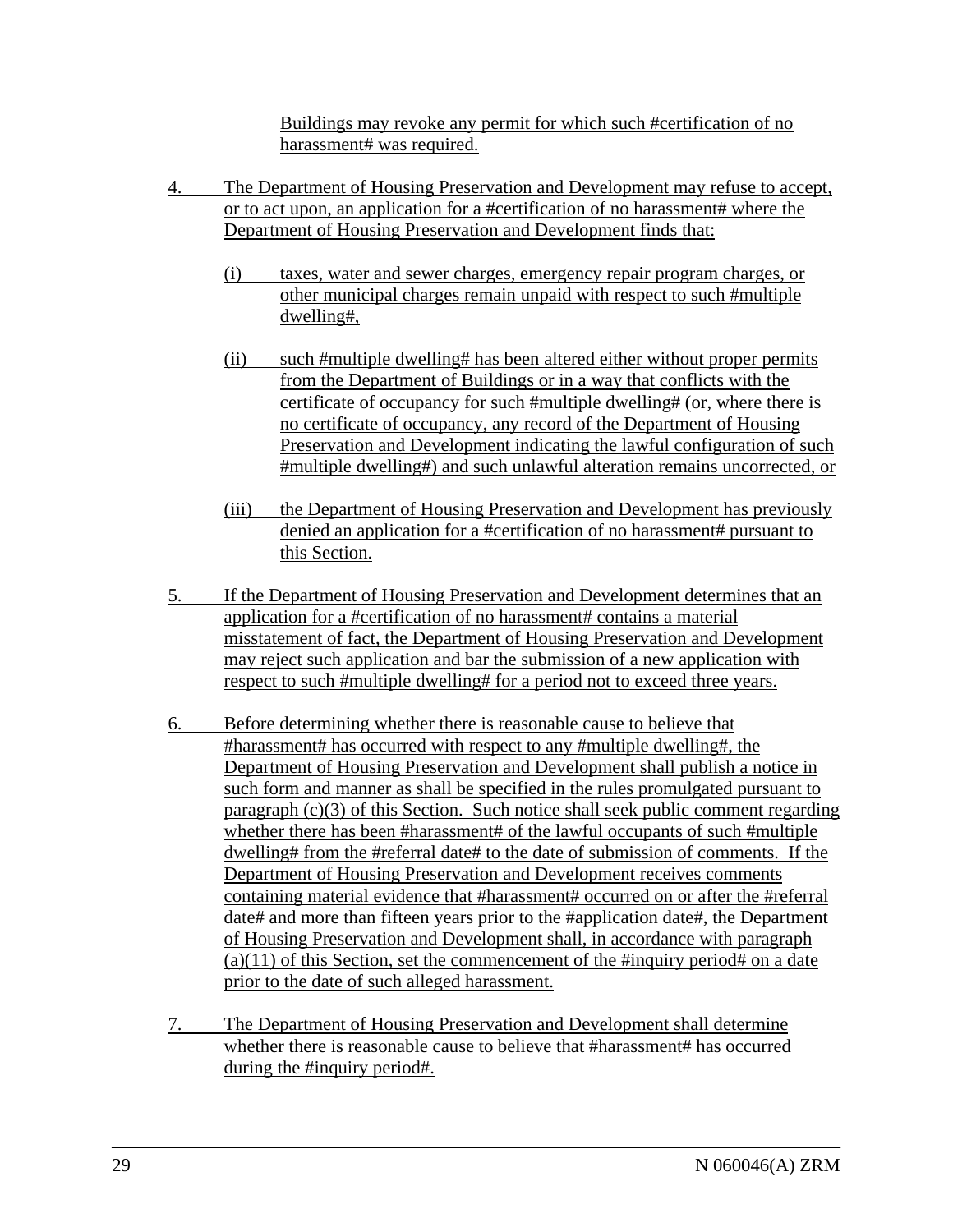- (i) If there is no reasonable cause to believe that #harassment# has occurred during the #inquiry period#, the Department of Housing Preservation and Development shall issue a #certification of no harassment#.
- (ii) If there is reasonable cause to believe that #harassment# has occurred during the #inquiry period#, the Department of Housing Preservation and Development shall cause a hearing to be held in such manner and upon such notice as shall be determined by the Department of Housing Preservation and Development, unless the applicant waives the right to a hearing. Following receipt of the report and recommendation of the hearing officer, or receipt of a waiver of the right to such a hearing from the applicant, the Department of Housing Preservation and Development shall either grant or deny a #certification of no harassment#.
- 8. The Department of Housing Preservation and Development may deny a #certification of no harassment# without a prior hearing if there has been a finding by the Division of Housing and Community Renewal or any court having jurisdiction that there has been harassment, unlawful eviction or arson at the #multiple dwelling# during the #inquiry period#.
- (d) Certification of Cure For Harassment
	- 1. The Department of Housing Preservation and Development shall not certify compliance with the cure provisions of this paragraph to the Department of Buildings unless all parties in interest to the #cure requirement lot# and all parties in interest to the #cure compliance lot# have entered into a #restrictive declaration#.
	- 2. Any permit or certificate of occupancy issued by the Department of Buildings with respect to any structure located on a #cure requirement lot# or a #cure compliance lot# shall be subject to the following conditions:
		- (i) The Department of Buildings shall not issue any permit, except a permit for an alteration which is not a #material alteration#, with respect to any structure located on the #cure requirement lot# unless the #restrictive declaration# has been recorded in the Office of the City Register and indexed against each tax lot within the #cure requirement lot# and each tax lot within the #cure compliance lot#.
		- (ii) The Department of Buildings shall not issue any temporary or permanent certificate of occupancy for any new or existing structure or portion thereof on the #cure requirement lot#, other than any #low income housing# located on the #cure requirement lot#, until:
			- (a) the Department of Housing Preservation and Development certifies that the #low income housing# required by the #restrictive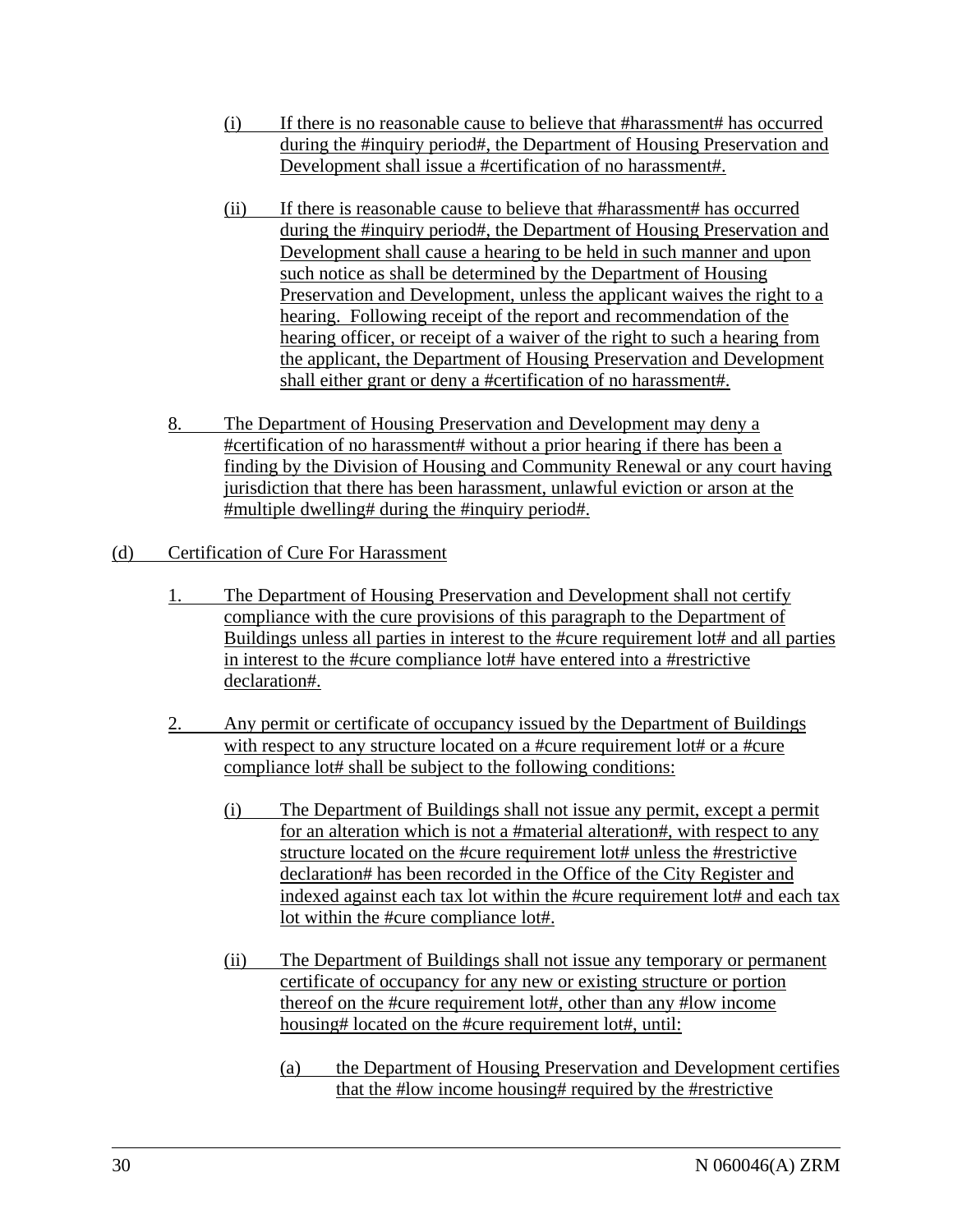declaration# has been completed in compliance with the #restrictive declaration#, and

- (b) the Department of Buildings has issued a temporary or permanent certificate of occupancy for each unit of such #low income housing#.
- (iii) The Department of Buildings shall include the occupancy restrictions of the #restrictive declaration# in any temporary or permanent certificate of occupancy for any new or existing structure or portion thereof on the #cure compliance lot#. Failure to comply with the terms and conditions set forth in the #restrictive declaration# shall constitute a violation, and a basis for revocation, of any certificate of occupancy containing such restriction.
- (iv) The Department of Buildings shall include the occupancy restrictions of the #restrictive declaration# in any temporary or permanent certificate of occupancy for any new or existing structure or portion thereof on the #cure requirement lot#, except where (a) the #cure requirement lot# is not the #cure compliance lot#, and (b) the management and operation of the #cure compliance lot# is wholly controlled by, and the #restrictive declaration# requires that management and operation of the #cure compliance lot# remain wholly controlled by, an independent not-forprofit administering agent that is not affiliated with the owner of the #cure requirement lot#. Failure to comply with the terms and conditions set forth in the #restrictive declaration# shall constitute a violation, and a basis for revocation, of any certificate of occupancy containing such restriction.
- 3. No portion of the #low income housing# required under this Section shall qualify to:
	- (i) increase the #floor area ratio# pursuant to the provisions of Section 23-90, as modified by the provisions of the #Special Hudson Yards District# and the #Special Garment Center District#, or
	- (ii) satisfy an eligibility requirement of any real property tax abatement or exemption program with respect to any #multiple dwelling# that does not contain such #low income housing#.
- (e) Demolition In Subareas 4 and 5 of the #Hell's Kitchen Subdistrict#

Notwithstanding any provision of paragraph (a)(5) of this Section or paragraph (d) of this Section to the contrary, with regard to any #multiple dwelling# to be demolished in Subareas 4 and 5 of the #Hell's Kitchen Subdistrict# of the #Special Hudson Yards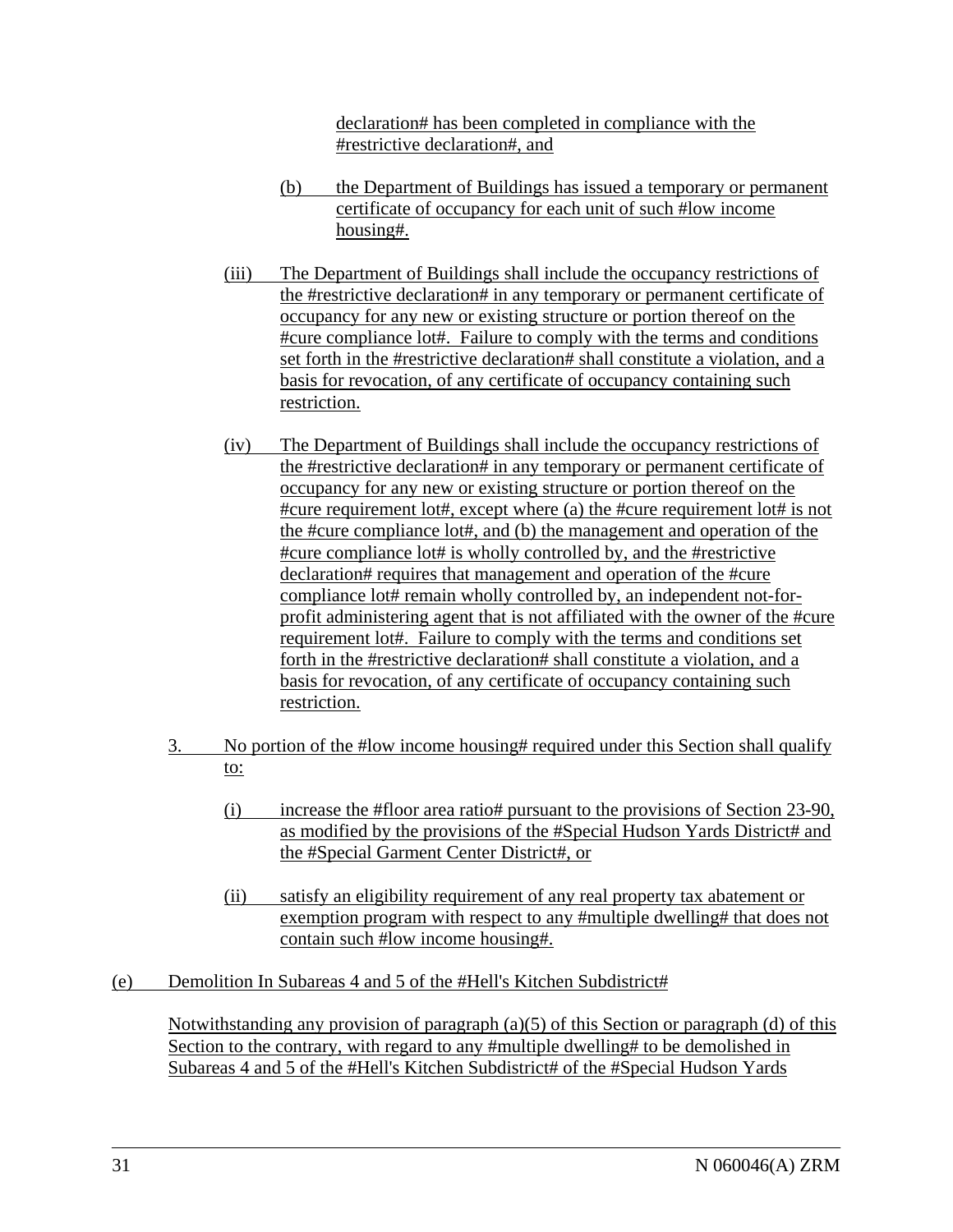District#, #cure requirement# shall mean #floor area# in an amount not less than the greater of:

- (i) 40 percent of the total #residential# or #hotel floor area# of any #multiple dwelling# to be demolished in which #harassment# has occurred, or
- (ii) 30 percent of the total #floor area# of any new #building# on the same #zoning lot# as the #multiple dwelling# to be demolished.

\* \* \*

# **Chapter 6 Special Clinton District**

\* \* \*

## **96-01 Definitions**

Definitions specially applicable to this Chapter are set forth in this Section. The definitions of other defined terms are as set forth in Section 12-10 (DEFINITIONS).

# Certification of no harassment

"Certification of no harassment" shall mean a certification by the Department of Housing Preservation and Development pursuant to Section 96-110 that there has not been #harassment# of the lawful occupants of a #multiple dwelling# during the #inquiry period#, as defined in Section 96-110.

# Harassment

"Harassment" shall mean any conduct by or on behalf of an owner of a #multiple dwelling# that includes:

- (i) the use or threatened use of force which causes or is intended to cause any person lawfully entitled to occupancy of a #dwelling unit# or #rooming unit# in such #multiple dwelling# to vacate such unit or to surrender or waive any rights in relation to such occupancy;
- (ii) the interruption or discontinuance of essential services which
	- (a) interferes with or disturbs or is intended to interfere with or disturb the comfort, repose, peace or quiet of any person lawfully entitled to occupancy of a #dwelling unit# or #rooming unit# in the use or occupancy of such #dwelling unit# or #rooming unit# and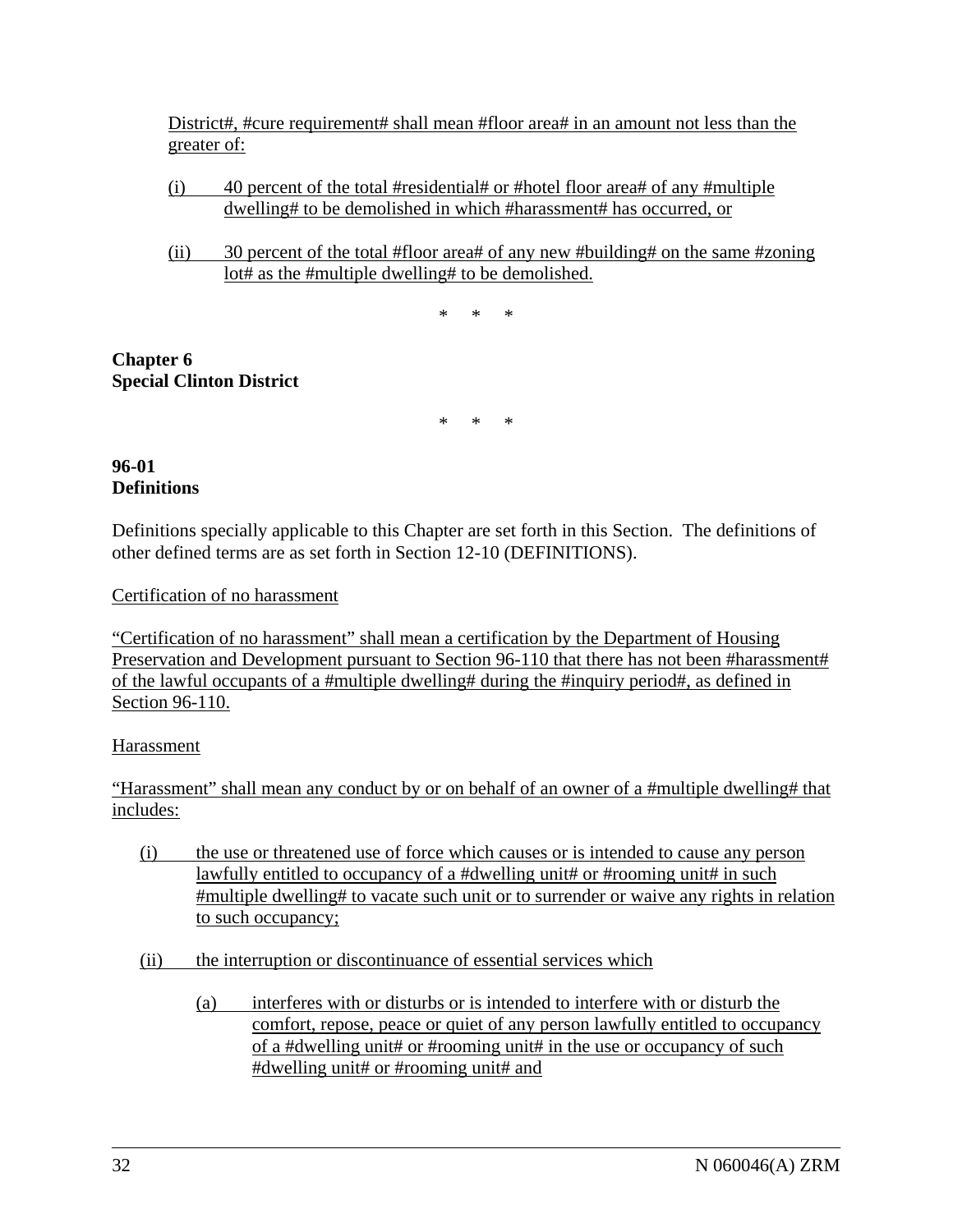- (b) causes or is intended to cause such person lawfully entitled to occupancy of such #dwelling unit# or #rooming unit# to vacate such #dwelling unit# or #rooming unit# or to surrender or waive any rights in relation to such occupancy;
- (iii) a failure to comply with the provisions of subdivision (c) of section 27-2140 of article seven of subchapter five of the Housing Maintenance Code which causes or is intended to cause such person lawfully entitled to occupancy of such #dwelling unit# or #rooming unit# to vacate such unit or to waive any rights in relation to such occupancy; or
- (iv) any other conduct which prevents or is intended to prevent any person from the lawful occupancy of such #dwelling unit# or #rooming unit# or causes or is intended to cause such person lawfully entitled to occupancy of such #dwelling unit# or #rooming unit# to vacate such #dwelling unit# or #rooming unit# or to surrender or waive any rights in relation to such occupancy, including but not limited to removing the possessions of any occupant from the #dwelling unit# or #rooming unit#; removing the door at the entrance to the #dwelling unit# or #rooming unit#; removing, plugging or otherwise rendering the lock on such entrance door inoperable; or changing the lock on such entrance door without supplying the occupant with a key.

For purposes of this definition, #dwelling unit#, #referral date# and #rooming unit# shall be defined as in Section 96-110.

# Material alteration

"Material alteration" shall mean any alteration to a #multiple dwelling# including, but not limited to, an alteration which reduces or increases the #floor area# of the #multiple dwelling#, converts #floor area# from residential to non-residential use, changes the number or layout of #dwelling units# or #rooming units#, or adds or removes kitchens or bathrooms; provided, however, that #material alteration# shall not include:

- (i) an #incidental alteration# which does not change the layout of #dwelling units# or #rooming units#, or
- (ii) a repair or replacement of existing elements of such #multiple dwelling# without materially modifying such elements.

For purposes of this definition, #dwelling unit# and #rooming unit# shall be defined as in Section 96-110.

# Mixed building

For the purposes of this Chapter, a "mixed building" is a #building# in a #Commercial District# used partly for #residential use# and partly for #community facility# or #commercial use#, or a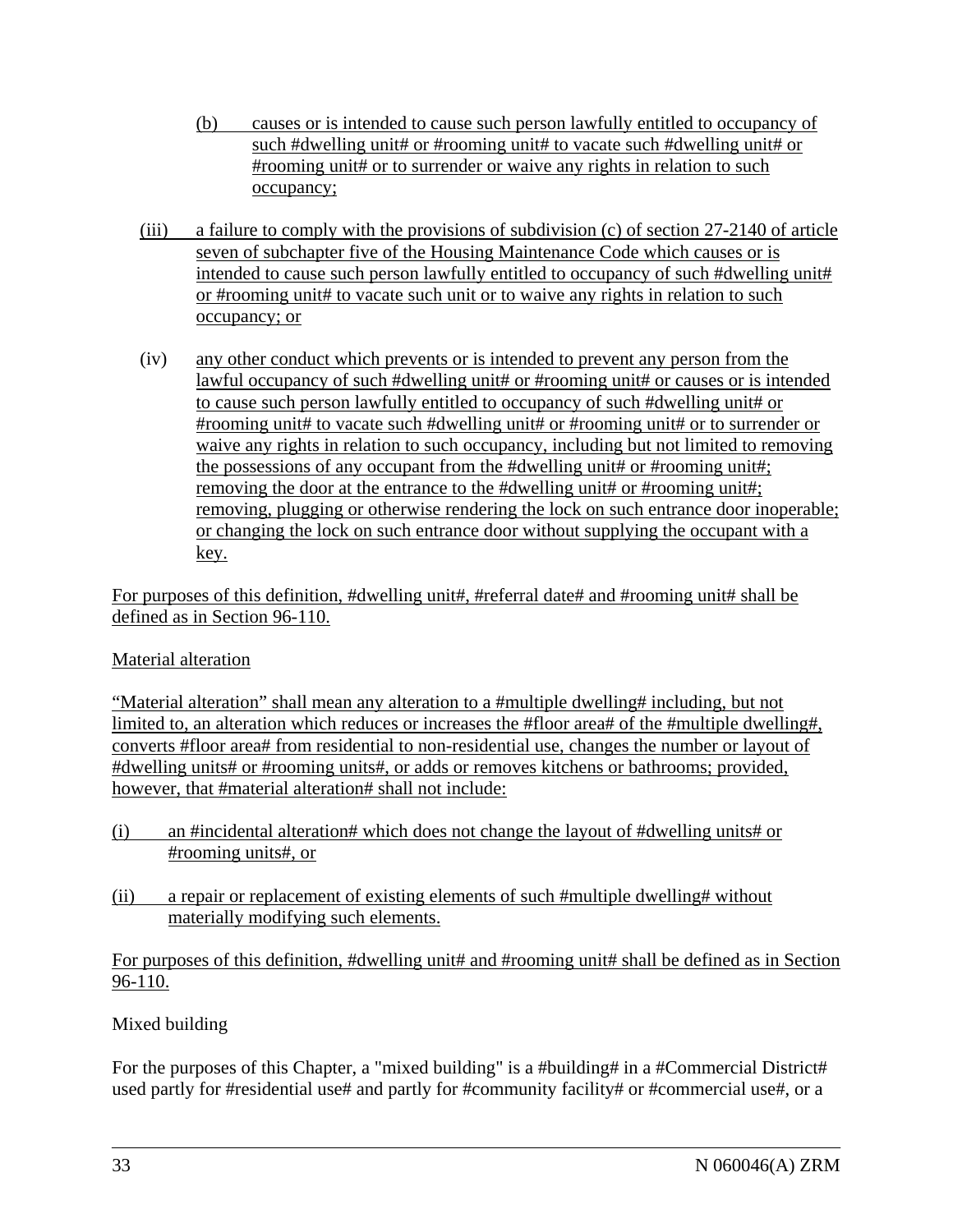#building# in a #Residential District# used partly for #residential use# and partly for #community facility use#.

# Multiple dwelling

"Multiple dwelling" shall have the meaning set forth in the Multiple Dwelling Law.

\* \* \*

# **96-107 Special regulations for community facility uses**

#Developments#, #enlargements# or #extensions# of #community facility uses# or conversions of an existing #building# to a #community facility use#, are permitted on #zoning lots# containing existing #buildings# with #residential uses# only, pursuant to the provisions of this Section. The City Planning Commission, by special permit, may permit #developments#, #enlargements# or #extensions# of #community facility uses#, provided that the Commission makes the following findings:

- (a) that the existing #building# is not eligible for rehabilitation under any active publiclyaided program under which funds are available;
- (b) that, prior to evicting or otherwise terminating the occupancy of any tenant preparatory to demolition, the developer shall have notified the Commissioner Department of Housing Preservation and Development of his or her intention to demolish the #building#; and
- $(c)$  that the eviction and relocation practices followed by the owner of the building satisfy all applicable legal requirements and that no harassment has occurred or, if it has been determined by the applicable governmental agency that legal relocation or eviction requirements have not been satisfied Department of Housing Preservation and Development has issued a #certification of no harassment# or that harassment has occurred, that the owner has complied with Section 96-110 (Harassment and cure) (d) (Certification of Cure For Harassment).

This special permit shall be in addition to any special permits required for nursing homes, health related-facilities and domiciliary care facilities for adults, pursuant to the provisions of Section 74-90.

The Commission may prescribe additional conditions and safeguards to minimize adverse effects on the character of the surrounding area.

# **96-108 Demolition of buildings**

No demolition permit or alteration permit for partial demolition involving a decrease of more than 20 percent in the amount of #residential floor area# in a #building# shall be issued by the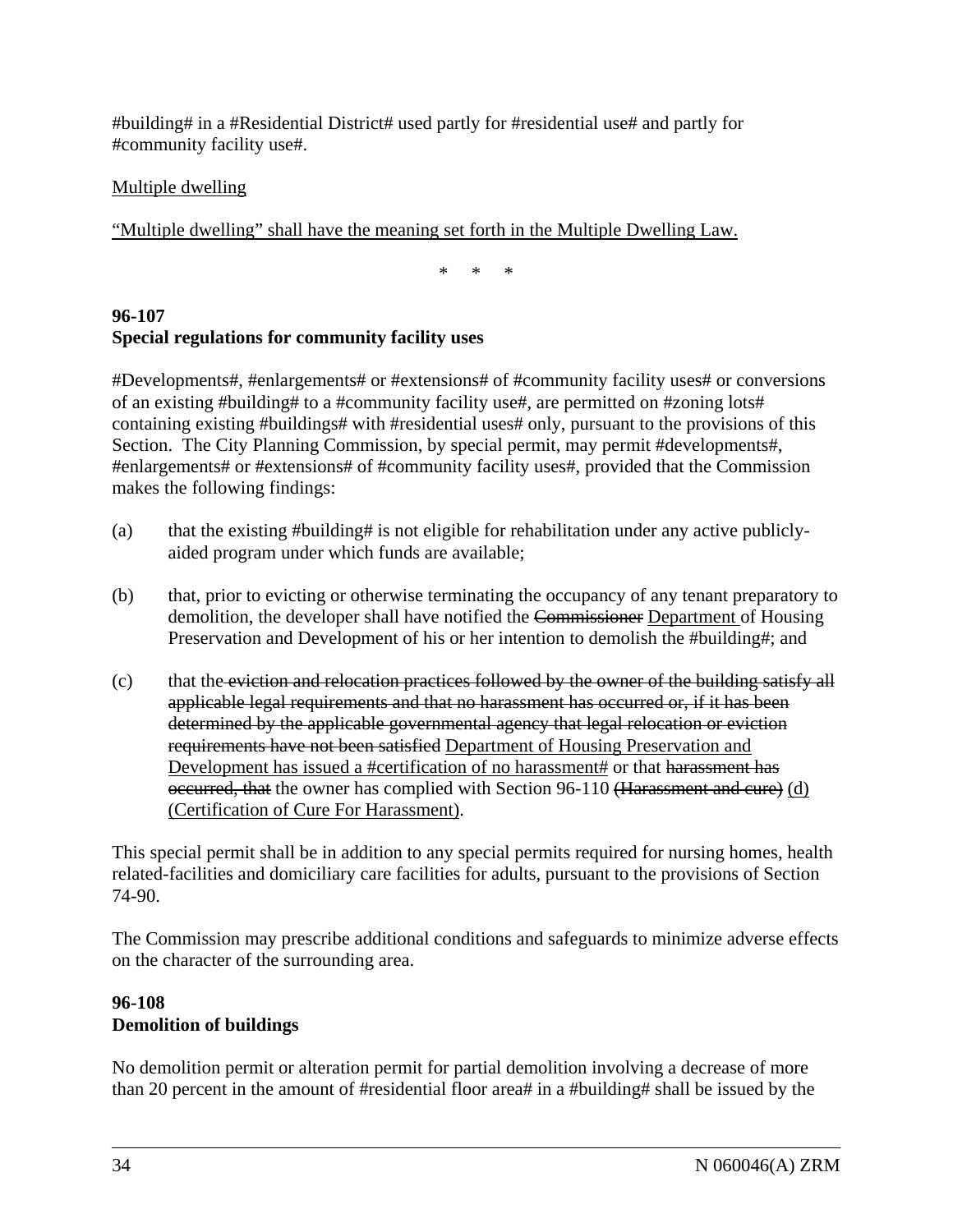Department of Buildings for any #building# containing #dwelling units# within the Preservation Area, unless it is an unsafe #building# and demolition is required pursuant to the provisions of Title 26, Sub-chapter 3, Article 8 of the New York City Administrative Code.

However, the City Planning Commission, by a special permit, may allow demolition of #buildings# containing #dwelling units# or #rooming units# other than unsafe #buildings# within the Preservation Area, provided that the Commission makes the following findings:

- (a) that the existing #building#:
	- (1) is not eligible for rehabilitation under any active publicly-aided program under which funds are available; or
	- (2) was vacant on August 17, 1990 and is to be demolished for the purpose of implementing a publicly assisted program (exclusive of any tax abatement or tax exemption) for the construction of housing units for lower income households as defined in Section 23-923 (Definitions), and which units in the aggregate will occupy not less than one-half of the #floor area# permitted on the #zoning lot# as of the date of the special permit, are to be administered by a not-for-profit agent and which comply with the requirements of Section 23-945 (Lower Income Housing Requirements), paragraphs (a) through (k), inclusive, and either the funds may not lawfully be used to rehabilitate the existing #building# or the project sponsor demonstrates that rehabilitation of the existing #building# is not appropriate in view of the specific requirements of the funding program as to the nature of the units to be constructed, services to be provided or population to be served; or
	- $(2)$   $(3)$  is to be substantially preserved and requires an alteration permit to allow the removal and replacement of 20 percent or more of the #floor area#.
- (b) that prior to evicting or otherwise terminating the occupancy of any tenant preparatory to demolition, the owner shall have notified the applicable governmental agency of its intention to demolish the #building#;
- (c) that the eviction and relocation practices followed by the owner satisfy all applicable legal requirements and that no harassment has occurred or, if it has been determined by the applicable governmental agency that harassment has occurred Department of Housing Preservation and Development has issued a #certification of no harassment# or if the owner has waived in writing the need for such a determination, that the owner has complied with Section 96-110 (Harassment and cure) (d) (Certification of Cure For Harassment). However, the owner has the right to withdraw its harassment determination waiver at any time prior to the issuance of a special permit pursuant to this Section; and
- (d) that an acceptable program for new #development# of the #zoning lot# is submitted to the Commission which indicates that to the extent permitted by the provisions of Section 96- 10 (PRESERVATION AREA), the number of new #dwelling units# to be constructed is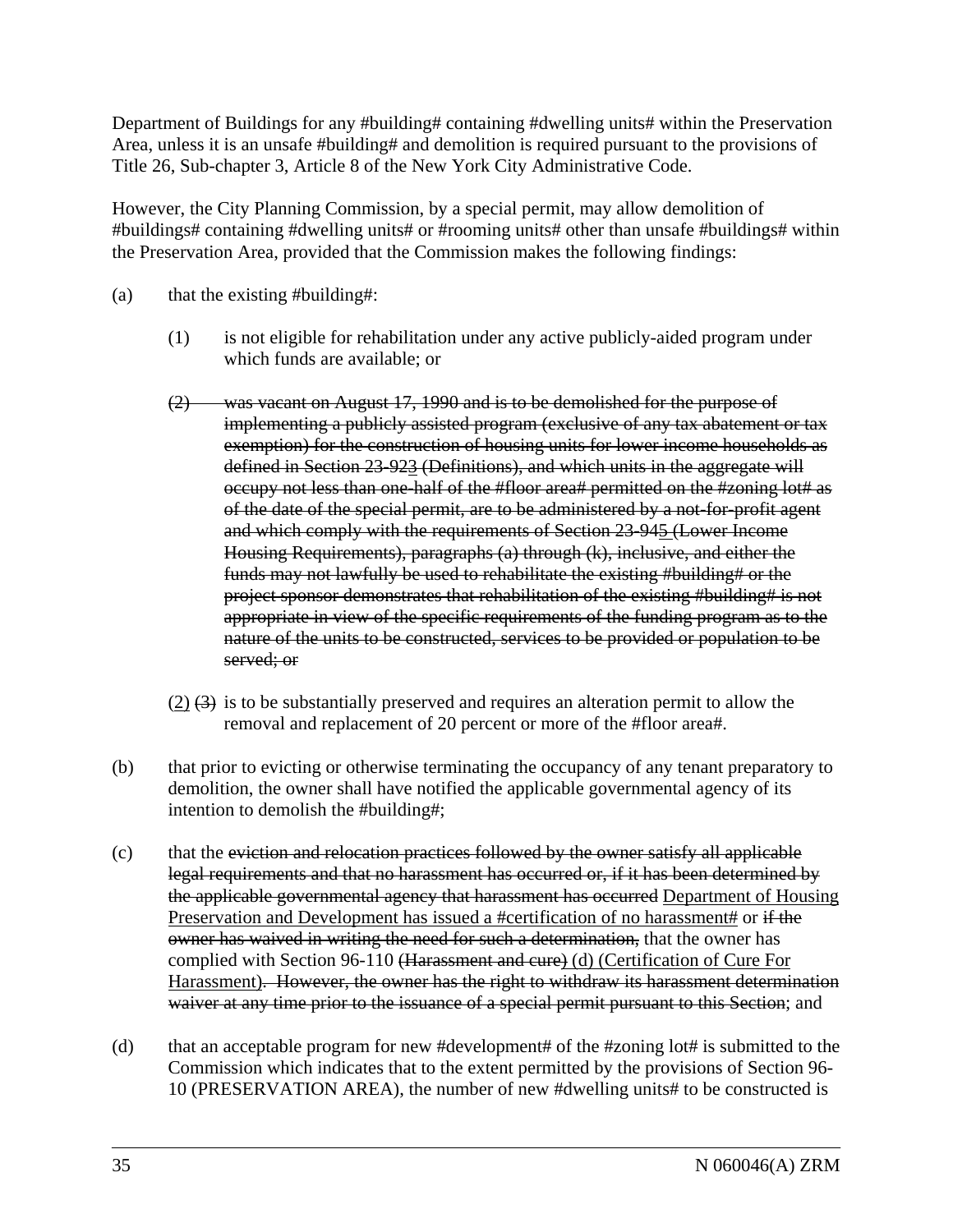at least equal to the number of #dwelling units# to be demolished and that the #floor area# of the new #residential development# is at least equal to the #floor area# of the #dwelling units# to be demolished and that site development will commence within a period of twelve months from completion of relocation.

The Commission may prescribe appropriate conditions and safeguards to insure that any interim #uses# proposed on the site prior to any construction is in conformance with the purposes of this Special District.

# **96-109 Alterations of buildings**

Prior to the issuance of an alteration permit by the Department of Buildings for an #material alteration# of a #multiple dwelling# other than an incidental alteration of a #building# containing #residential uses# within the Preservation Area, the Commissioner Department of Housing Preservation and Development shall certify to the Department of Buildings that:

- (a) prior to evicting or otherwise terminating the occupancy of any tenant preparatory to alteration, the owner shall have notified the Commissioner of his or her intention to alter the #building#; and
- (b) the eviction and relocation practices followed by the owner of the #building# satisfy all applicable legal requirements and that no harassment has occurred or, if it has been determined by the applicable governmental agency that legal relocation or eviction requirements have not been satisfied Department of Housing Preservation and Development has issued a #certification of no harassment# or that harassment has occurred, that the owner has complied with Section 96-110 (Harassment and cure) (d) (Certification of Cure For Harassment).

However, a permit for alterations may be exempted from the provisions of this Section by written determination of the Department of Housing Preservation and Development that such alterations are to be performed solely for the purpose of either:

- (a) making the public areas of a #multiple dwelling# accessible to persons with disabilities without altering the configuration of any #dwelling unit# or #rooming unit#, or
- (b) making a #dwelling unit# or a #rooming unit# accessible to persons with disabilities.

For purposes of this Section, #dwelling unit# and #rooming unit# shall be defined as in Section 96-110.

## **96-110 Harassment and cure**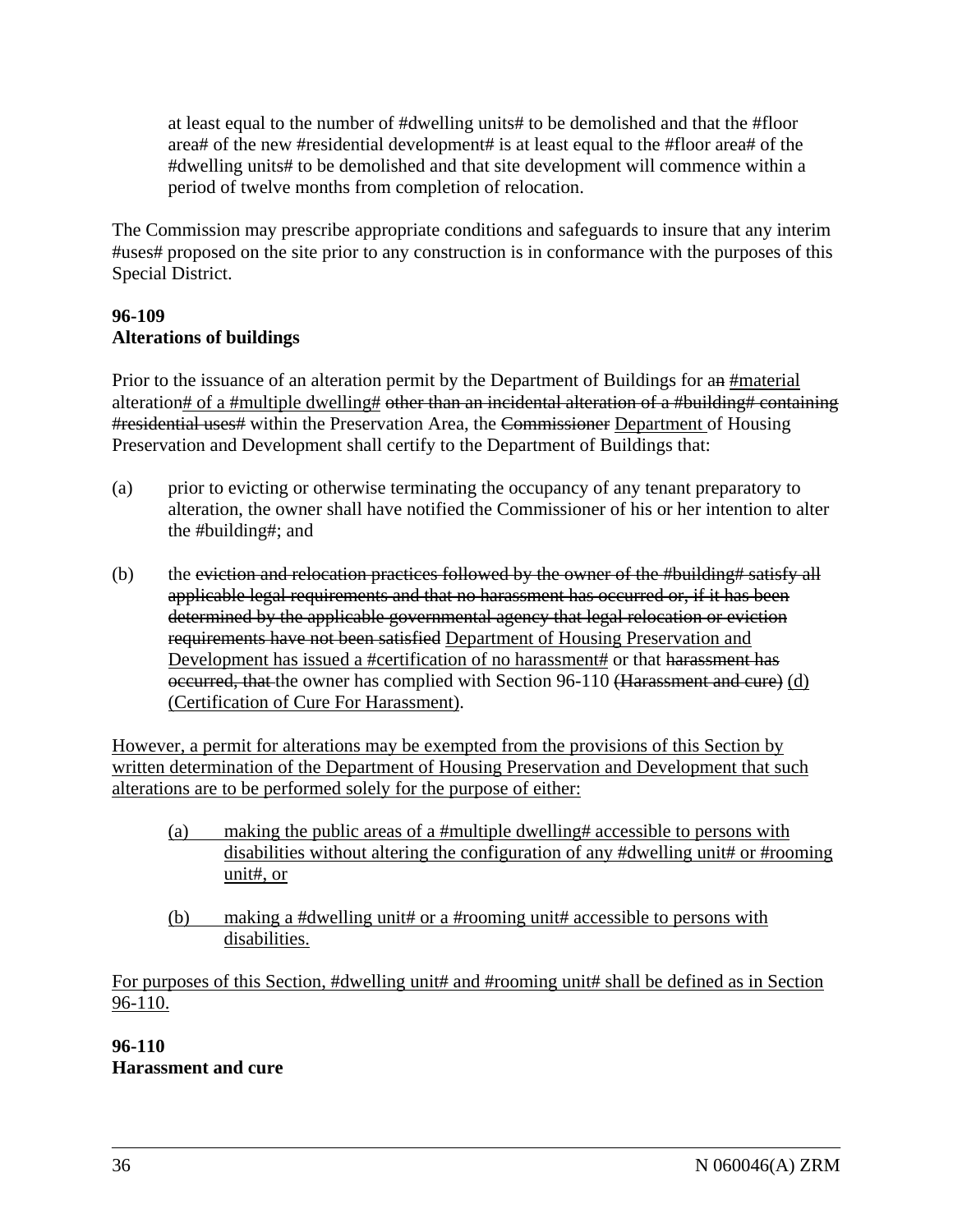## (a) Definitions

# 1. Application date

"Application date" shall mean the date that the Department of Housing Preservation and Development accepts a completed application for a #certification of no harassment# for processing.

# 2. Cure compliance lot

"Cure compliance lot" shall mean a #zoning lot# on which #low income housing# is provided pursuant to a #restrictive declaration# in accordance with the cure provisions of paragraph (d) of this Section. Each #cure compliance lot# shall be located entirely within the corresponding #cure requirement lot#.

# 3. Cure requirement

"Cure requirement" shall mean #floor area# in an amount not less than the greater of:

- (a)28 percent of the total #residential# and #hotel floor area# of any #multiple dwelling# to be altered or demolished in which #harassment# has occurred, or
- (b) 20 percent of the total #floor area# of any new or altered #building# on the #cure requirement lot#.

#Cure requirement# shall also mean any cure for harassment that was approved by the City Planning Commission or the Department of Housing Preservation and Development and was permitted by the provisions of this Section prior to (date of enactment).

4. Cure requirement lot

"Cure requirement lot" shall mean (i) a #zoning lot# containing a #multiple dwelling# with respect to which the Department of Housing Preservation and Development has denied a #certification of no harassment#, or (ii) a #zoning lot# with respect to which an applicant, in lieu of seeking a #certification of no harassment# which would otherwise be required, elects to seek a certification of compliance with the cure provisions of paragraph (d) of this Section and enters into a #restrictive declaration#.

5. Dwelling unit

"Dwelling unit" shall have the meaning set forth in the Multiple Dwelling Law.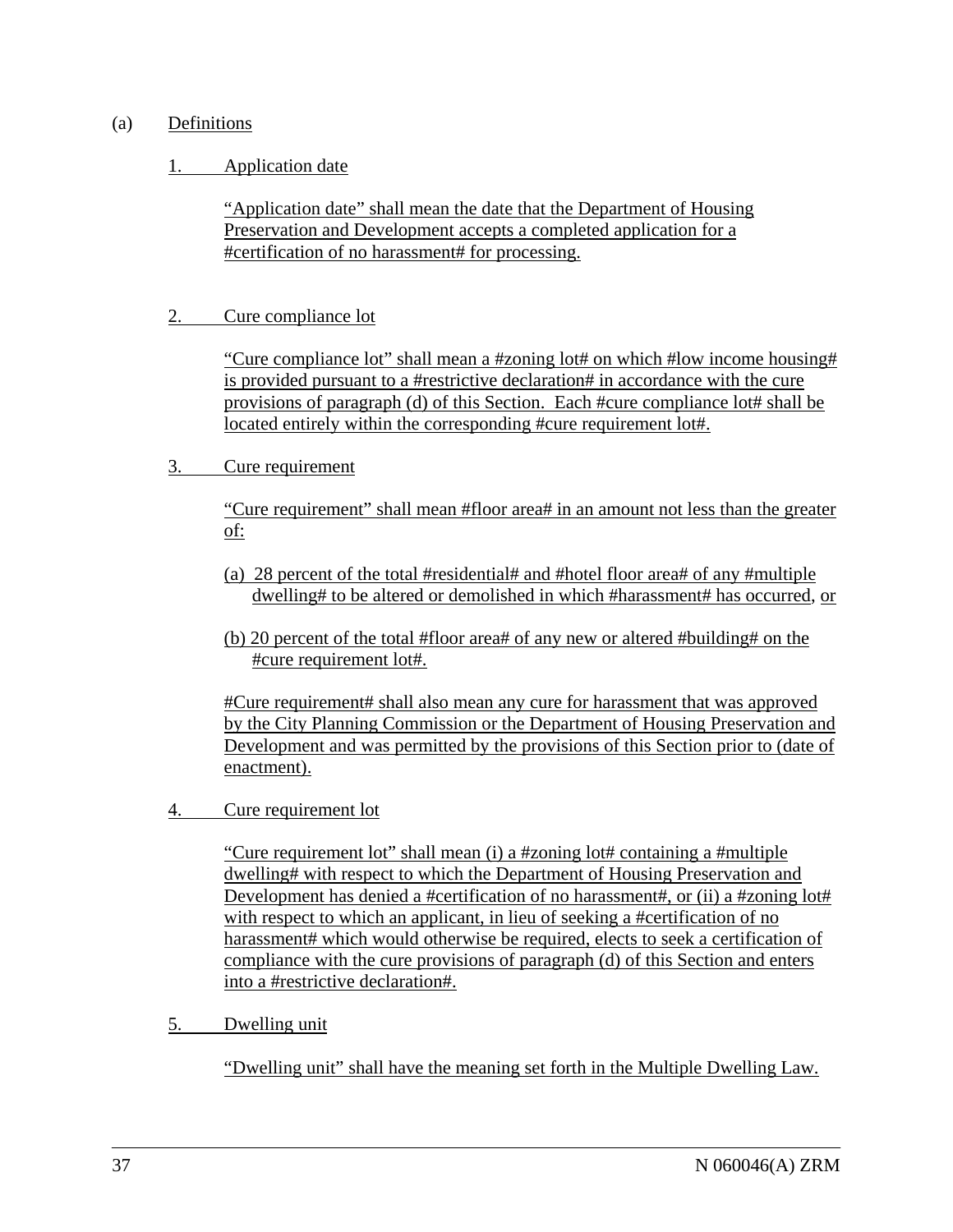#### 6. Exempt hotel

"Exempt hotel" shall mean any #multiple dwelling#:

- (i) which is a #transient hotel# and was a #transient hotel# on the #referral date#, and
- (ii) in which no #residential# occupant is, or was on the #referral date#, entitled to a renewal lease or otherwise entitled to continued occupancy pursuant to the Local Housing Emergency Rent Control Act, as amended, the City Rent and Rehabilitation Law, as amended, the Rent Stabilization Law of 1969, as amended, or the Emergency Tenant Protection Act of 1974, as amended, and
- (iii) which has been exempted from the provisions of this Section by written determination of the Department of Housing Preservation and Development.
- 7. Exempt institutional residence

"Exempt institutional residence" shall mean any #multiple dwelling#:

- (i) the occupancy of which is restricted to non-profit institutional use and was restricted to non-profit institutional use on the #referral date#, and
- (ii) which has been exempted from the provisions of this Section by written determination of the Department of Housing Preservation and Development.
- 8. Inquiry period

"Inquiry period" shall mean a period which:

- (i) commences fifteen years prior to the #application date#, and
- (ii) terminates upon the #application date#;

provided, however, that the Department of Housing Preservation and Development may:

(a) set such commencement date upon any date which is on or after the #referral date#, and is more than fifteen years prior to the #application date# where it determines that such extension of the duration of the inquiry period would further the purposes of this Section, and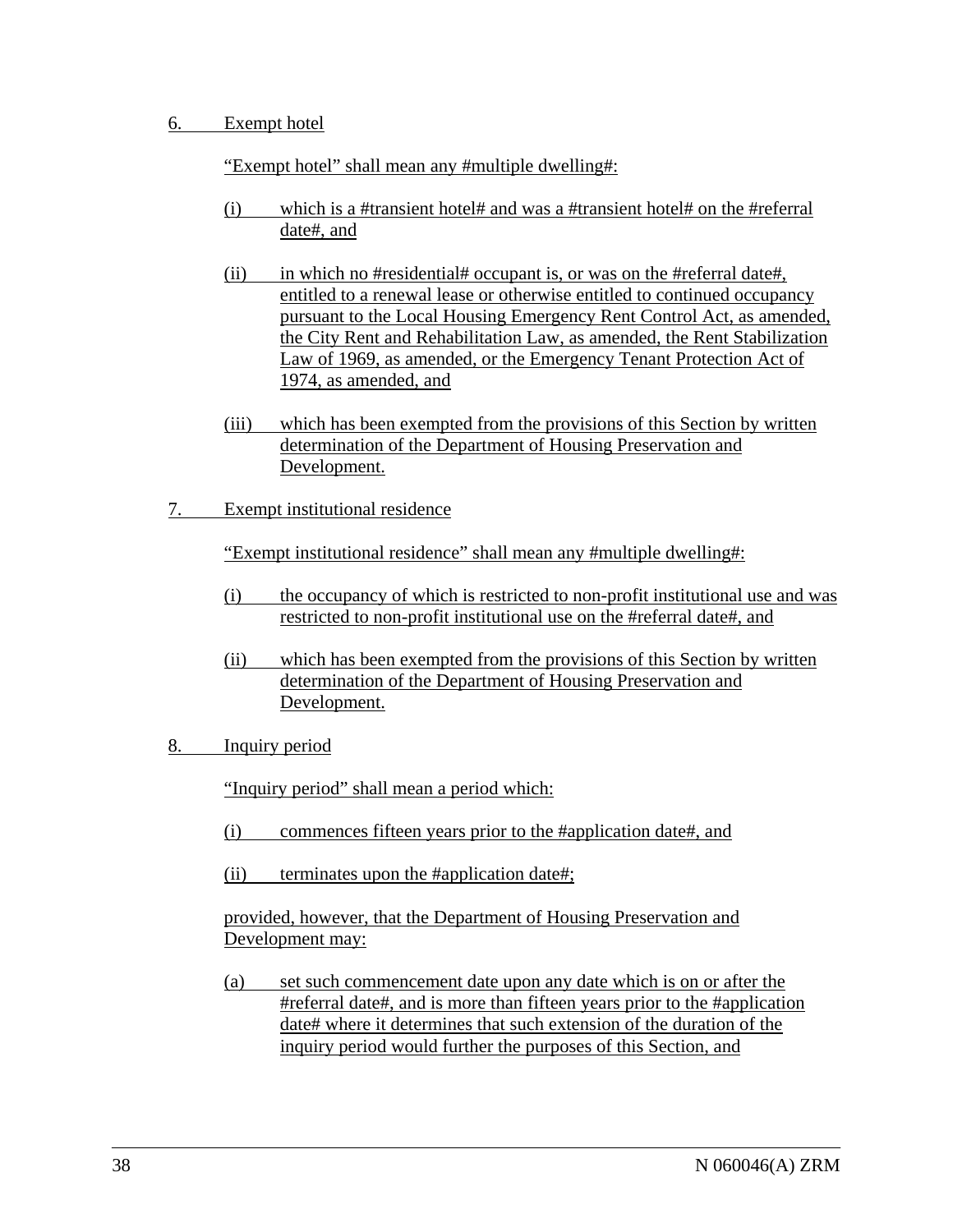- (b) extend such termination date up to and including the date upon which the Department of Housing Preservation and Development determines to grant or deny a #certification of no harassment#.
- 9. Low income housing

"Low income housing" shall mean #dwelling units# or #rooming units# occupied or to be occupied by persons or families having an annual household income at the time of initial occupancy equal to or less than eighty percent of the median income for the primary metropolitan statistical area, as determined by the United States Department of Housing and Urban Development or its successors from time to time for a family of four, as adjusted for family size.

10. Referral date

"Referral date" shall mean September 5, 1973.

11. Restrictive declaration

"Restrictive declaration" shall mean a legal instrument which:

- (i) provides that #low income housing# in an amount not less than the #cure requirement# shall be provided in a new or altered #multiple dwelling# on the #cure compliance lot#;
- (ii) provides that the #low income housing# must comply with the requirements of Section 23-90, as amended by this Chapter, unless any such requirement is waived by the Department of Housing Preservation and Development. However, in the Preservation Area, paragraph (b) of Section 23-951 (On-site new construction option) shall be inapplicable and in its place and stead, paragraph (a) of Section 96-105 (Dwelling unit regulations) shall be applicable;
- (iii) contains such other terms as the Department of Housing Preservation and Development shall determine;
- (iv) has been approved by the Department of Housing Preservation and Development;
- (v) runs with the land and binds all parties in interest to the #cure requirement lot# and their successors;
- (vi) runs with the land and binds all parties in interest to the #cure compliance lot# and their successors; and
- (vii) is perpetual in duration.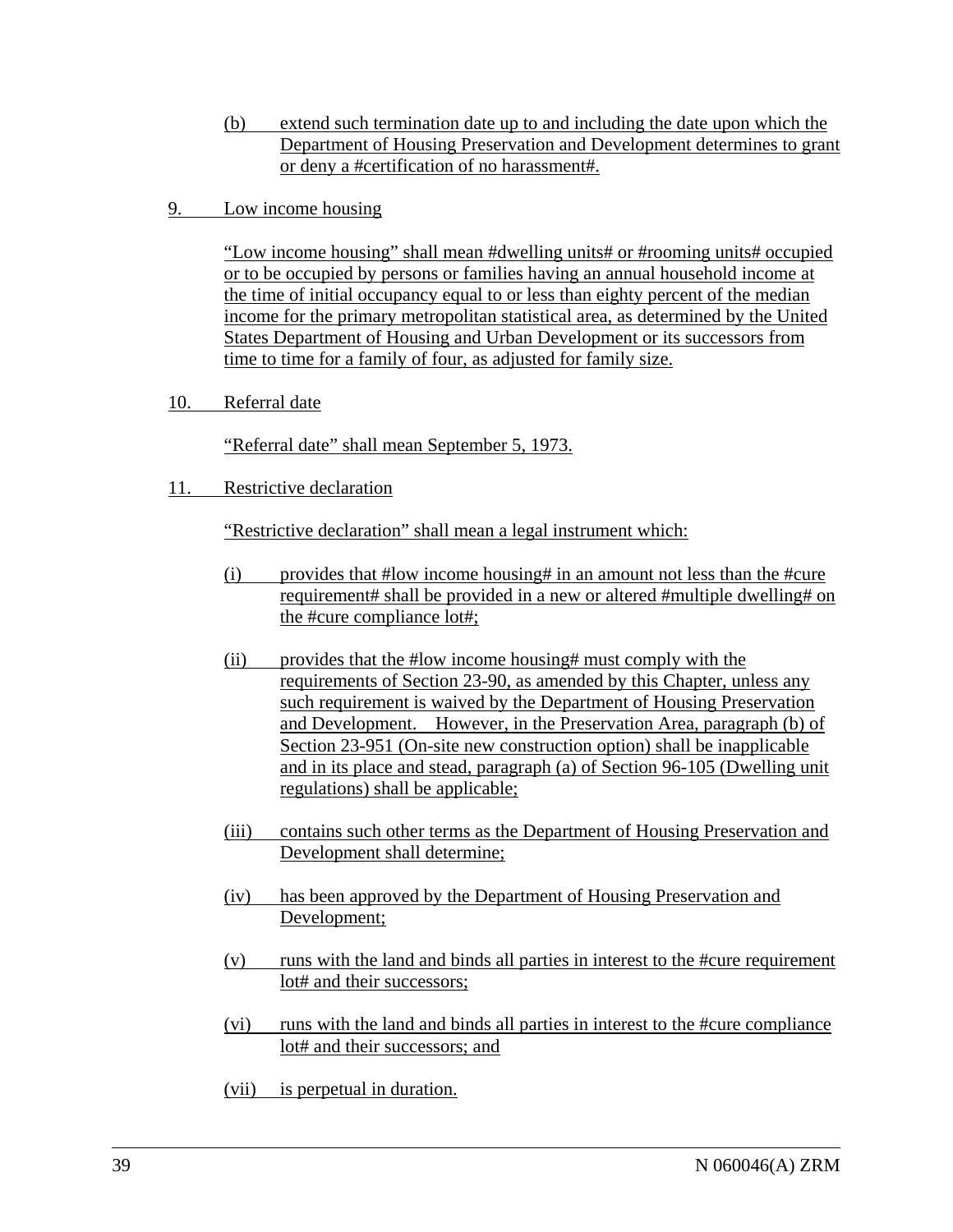## 11. Rooming unit

#Rooming unit# shall have the meaning set forth in the Housing Maintenance Code.

#### (b) Permit Process

- 1. Unless the Department of Housing Preservation and Development has issued a #certification of no harassment# pursuant to paragraph (c) of this Section or has certified compliance with the cure provisions of paragraph (d) of this Section, no Notwithstanding any provision to the contrary contained in this Chapter, a permit may be issued by the Department of Buildings pursuant to Sections 96-108, 96-109, 96-23 or 96-24, and no  $\Theta$ a special permit may be granted by the City Planning Commission pursuant to Sections 96-107 or 96-108 with respect to any #building# on a #zoning lot# in which harassment or other failure to satisfy applicable legal requirements in eviction and relocation has occurred, provided that the Department of Housing Preservation and Development has determined and certified that all parties in interest to the #zoning lot#, as the term "party in interest" is defined in #zoning lot# in Section 12-10 (DEFINITIONS), have entered into a legal agreement approved by the Department of Housing Preservation and Development which shall run with the land and bind all parties in interest and their successors. Such agreement shall provide for either the #floor area# cure or land cure as set forth below:.
- 2. The following structures shall be exempt from the provisions of this Section: (i) any cityowned #multiple dwelling#; (ii) any #multiple dwelling# which is the subject of a program approved by Department of Housing Preservation and Development for the provision of housing for persons of low or moderate income and has been exempted from the provisions of this Section by written determination of the Department of Housing Preservation and Development; (iii) any #multiple dwelling# initially occupied for residential purposes after January 1, 1974, except for #buildings# which are or have been interim #multiple dwellings# pursuant to Article 7C of the Multiple Dwelling Law; (iv) any #exempt hotel#; (v) any #multiple dwelling# in which occupancy is restricted to clubhouse or school dormitory use and occupancy was restricted to clubhouse or school dormitory use on the #referral date#; and (vi) any #exempt institutional residence#.
- 3. Where the Department of Housing Preservation and Development has denied a #certification of no harassment# with respect to a #multiple dwelling#, the Department of Buildings shall not issue any permit with respect to any #multiple dwelling# or other #building# located on, or to be located on, the #cure requirement lot# except in accordance with paragraph (d) of this Section.
- (c) Certification of No Harassment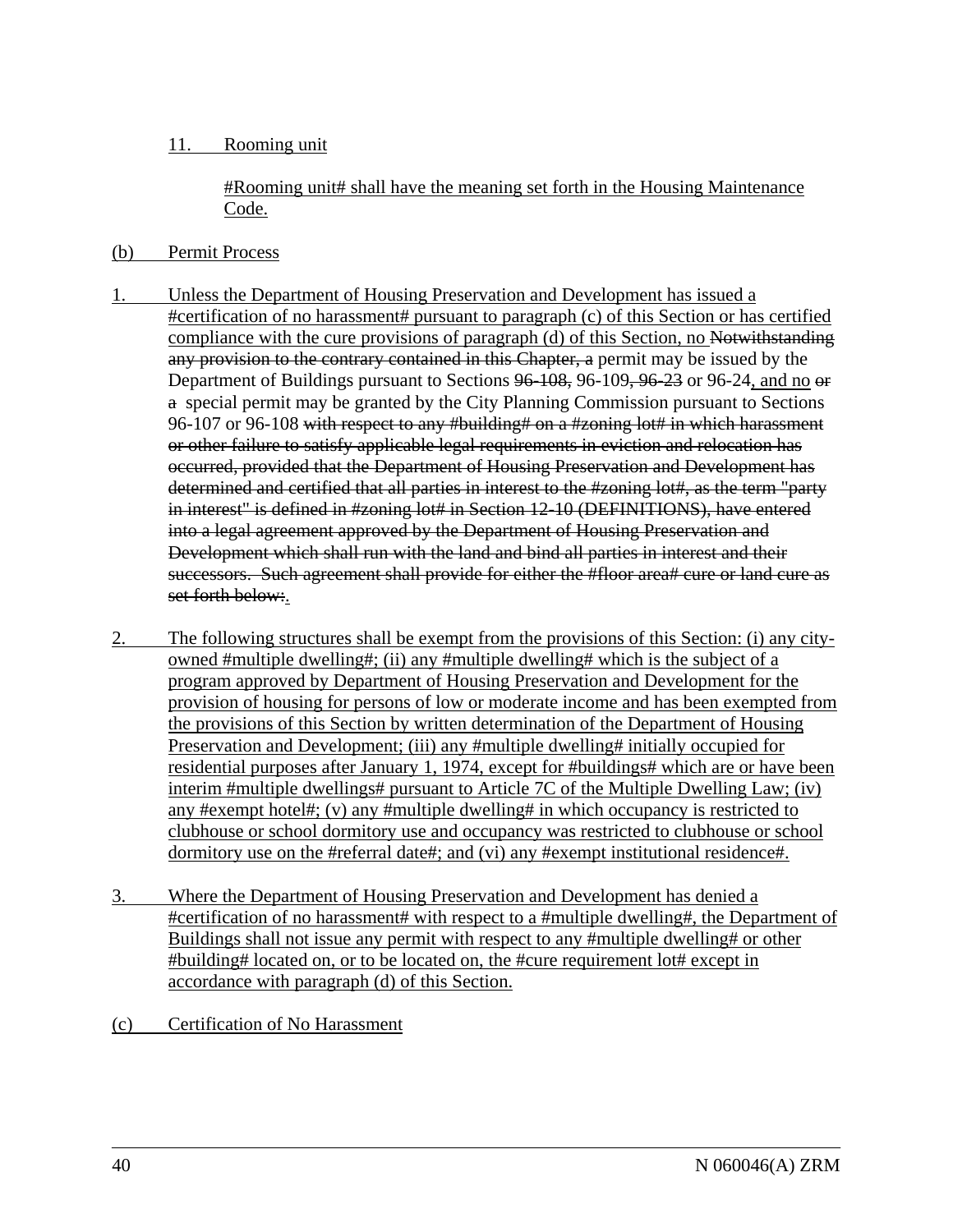- 1. The Department of Housing Preservation and Development shall determine and certify whether there has been #harassment# of the lawful occupants of a #multiple dwelling# during the #inquiry period#.
- 2. There shall be a rebuttable presumption that #harassment# occurring within the #inquiry period# was committed by or on behalf of the owner of such #multiple dwelling# and that such #harassment#:
	- (i) was committed with the intent to cause a person lawfully entitled to occupancy of a #dwelling unit# or #rooming unit# in such #multiple dwelling# to vacate such unit or to surrender or waive a right in relation to such occupancy, and
	- (ii) materially advanced the demolition or alteration in furtherance of which the permit and #certification of no harassment# are sought.
- 3. The Department of Housing Preservation and Development may promulgate rules regarding the implementation of this Section. Such rules may include, but shall not be limited to, provisions which:
	- (i) establish the information to be required in an application for #certification of no harassment#, the form of such application, and the manner of filing of such application,
	- (ii) establish reasonable fees and charges to be collected from applicants for the administrative expenses incurred by the Department of Housing Preservation and Development, including, but not limited to, costs for publication of any notices,
	- (iii) establish the duration for which a #certification of no harassment# will remain effective, and
	- (iv) authorize the recission of a #certification of no harassment# if the Department of Housing Preservation and Development finds either that #harassment# has occurred after the #inquiry period# or that the application for such #certification of no harassment# contained a material misstatement of fact. Following such recission, the Department of Buildings may revoke any permit for which such #certification of no harassment# was required.
- 4. The Department of Housing Preservation and Development may refuse to accept, or to act upon, an application for a #certification of no harassment# where the Department of Housing Preservation and Development finds that: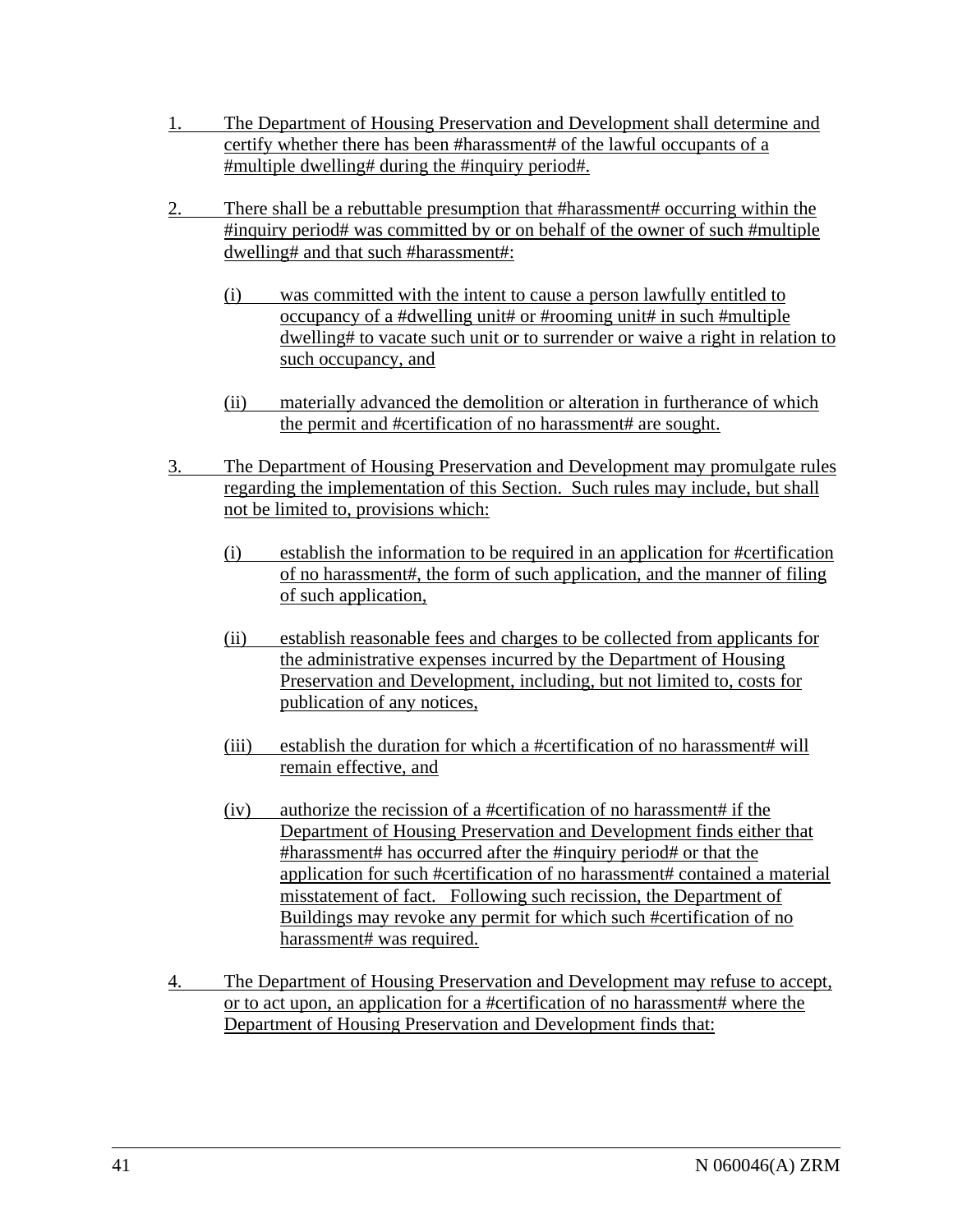- (i) taxes, water and sewer charges, emergency repair program charges, or other municipal charges remain unpaid with respect to such #multiple dwelling#,
- (ii) such #multiple dwelling# has been altered either without proper permits from the Department of Buildings or in a way that conflicts with the certificate of occupancy for such #multiple dwelling# (or, where there is no certificate of occupancy, any record of the Department of Housing Preservation and Development indicating the lawful configuration of such #multiple dwelling#) and such unlawful alteration remains uncorrected, or
- (iii) the Department of Housing Preservation and Development has previously denied an application for a #certification of no harassment# pursuant to this Section.
- 5. If the Department of Housing Preservation and Development determines that an application for a #certification of no harassment# contains a material misstatement of fact, the Department of Housing Preservation and Development may reject such application and bar the submission of a new application with respect to such #multiple dwelling# for a period not to exceed three years.
- 6. Before determining whether there is reasonable cause to believe that #harassment# has occurred with respect to any #multiple dwelling#, the Department of Housing Preservation and Development shall publish a notice in such form and manner as shall be specified in the rules promulgated pursuant to paragraph (c)(3) of this Section. Such notice shall seek public comment regarding whether there has been #harassment# of the lawful occupants of such #multiple dwelling# from the #referral date# to the date of submission of comments. If the Department of Housing Preservation and Development receives comments containing material evidence that #harassment# occurred on or after the #referral date# and more than fifteen years prior to the #application date#, the Department of Housing Preservation and Development shall, in accordance with paragraph  $(a)(8)$  of this Section, set the commencement of the #inquiry period# on a date prior to the date of such alleged harassment.
- 7. The Department of Housing Preservation and Development shall determine whether there is reasonable cause to believe that #harassment# has occurred during the #inquiry period#.
	- (i) If there is no reasonable cause to believe that #harassment# has occurred during the #inquiry period#, the Department of Housing Preservation and Development shall issue a #certification of no harassment#.
	- (ii) If there is reasonable cause to believe that #harassment# has occurred during the #inquiry period#, the Department of Housing Preservation and Development shall cause a hearing to be held in such manner and upon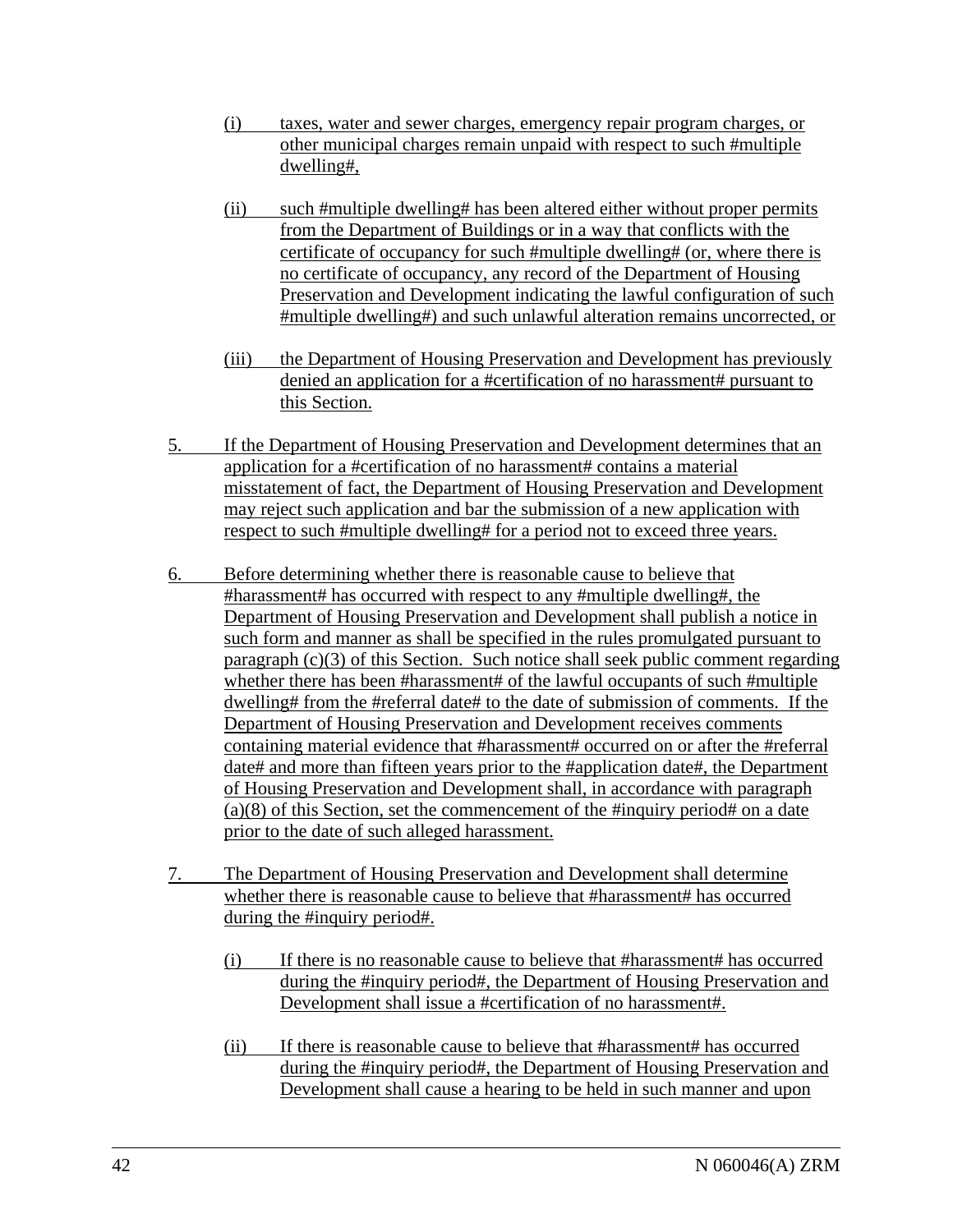such notice as shall be determined by the Department of Housing Preservation and Development, unless the applicant waives the right to a hearing. Following receipt of the report and recommendation of the hearing officer, or receipt of a waiver of the right to such a hearing from the applicant, the Department of Housing Preservation and Development shall either grant or deny a #certification of no harassment#.

- 8. The Department of Housing Preservation and Development may deny a #certification of no harassment# without a prior hearing if there has been a finding by the Division of Housing and Community Renewal or any court having jurisdiction that there has been harassment, unlawful eviction or arson at the #multiple dwelling# during the #inquiry period#.
- (d) Certification of Cure For Harassment
	- 1. The Department of Housing Preservation and Development shall not certify compliance with the cure provisions of this paragraph to the Department of Buildings unless all parties in interest to the #cure requirement lot# and all parties in interest to the #cure compliance lot# have entered into a #restrictive declaration#.
	- 2. Any permit or certificate of occupancy issued by the Department of Buildings with respect to any structure located on a #cure requirement lot# or a #cure compliance lot# shall be subject to the following conditions:
		- (i) The Department of Buildings shall not issue any permit, except a permit for an alteration which is not a #material alteration#, with respect to any structure located on the #cure requirement lot# unless the #restrictive declaration# has been recorded in the Office of the City Register and indexed against each tax lot within the #cure requirement lot# and each tax lot within the #cure compliance lot#.
		- (ii) The Department of Buildings shall not issue any temporary or permanent certificate of occupancy for any new or existing structure or portion thereof on the #cure requirement lot#, other than any #low income housing# located on the #cure requirement lot#, until:
			- (a) the Department of Housing Preservation and Development certifies that the #low income housing# required by the #restrictive declaration# has been completed in compliance with the #restrictive declaration#, and
			- (b) the Department of Buildings has issued a temporary or permanent certificate of occupancy for each unit of such #low income housing#.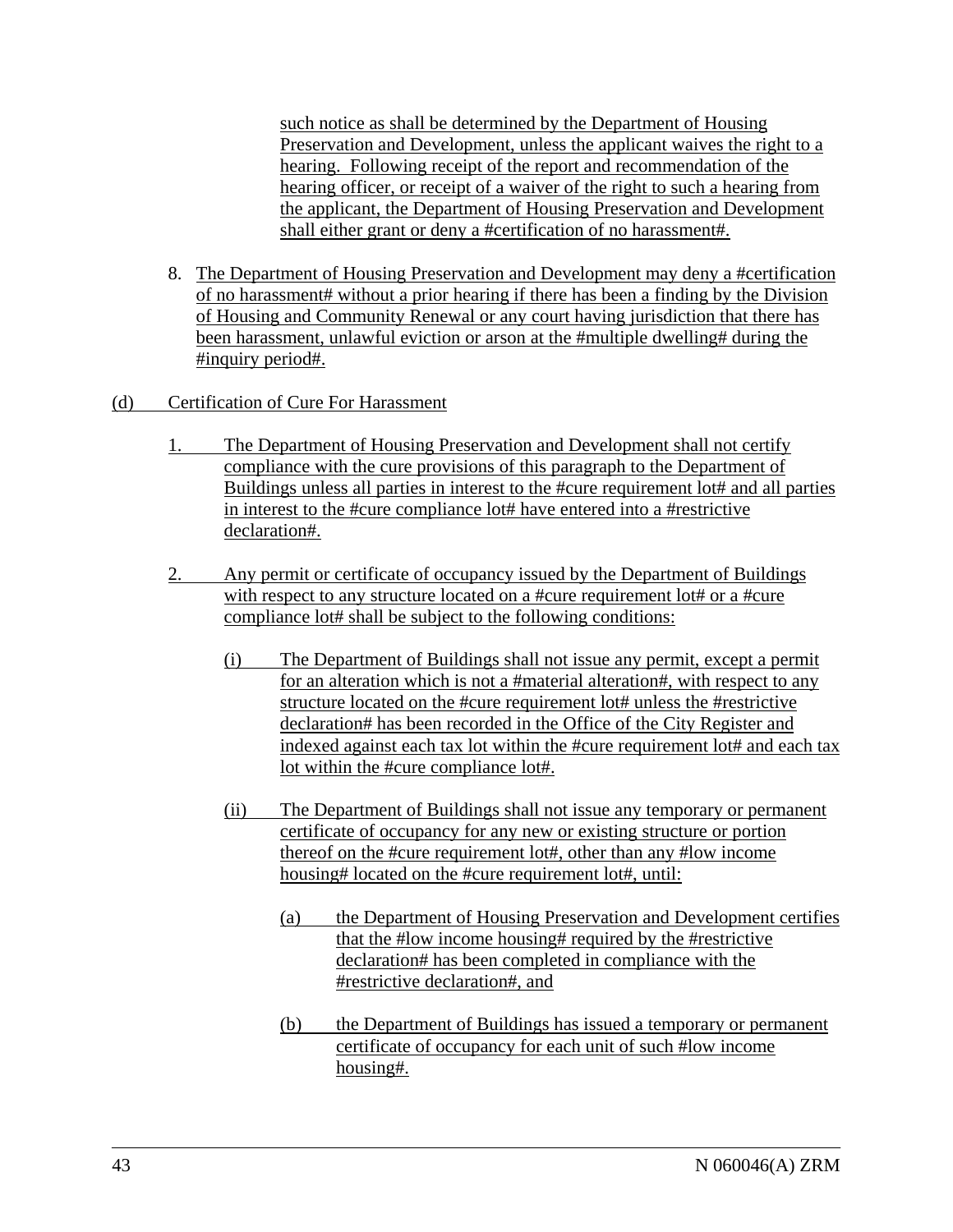- (iii) The Department of Buildings shall include the occupancy restrictions of the #restrictive declaration# in any temporary or permanent certificate of occupancy for any new or existing structure or portion thereof on the #cure compliance lot#. Failure to comply with the terms and conditions set forth in the #restrictive declaration# shall constitute a violation, and a basis for revocation, of any certificate of occupancy containing such restriction.
- (iv) The Department of Buildings shall include the occupancy restrictions of the #restrictive declaration# in any temporary or permanent certificate of occupancy for any new or existing structure or portion thereof on the #cure requirement lot#, except where the management and operation of the #cure compliance lot# is wholly controlled by, and the #restrictive declaration# requires that management and operation of the #cure compliance lot# remain wholly controlled by, an independent not-forprofit administering agent that is not affiliated with the owner of the #cure requirement lot#. Failure to comply with the terms and conditions set forth in the #restrictive declaration# shall constitute a violation, and a basis for revocation, of any certificate of occupancy containing such restriction.
- 3. No portion of the #low income housing# required under this Section shall qualify to:
	- (i) increase the #floor area ratio# pursuant to Section 96-21 (Special Regulations for 42nd Street Perimeter Area); Section 96-22 (Special Regulations for Eighth Avenue Perimeter Area); any #floor area ratio# increase provision of the #Special Garment Center District, #Special Hudson Yards District#, #Special West Chelsea District#; or Section 23- 90; or
	- (ii) satisfy an eligibility requirement of any real property tax abatement or exemption program with respect to any #multiple dwelling# that does not contain such #low income housing#.
- (1) #Floor area# cure
	- (i) Lower income housing, in an amount equal to at least 28 percent (the "cure percentage") of the total #residential floor area# of any #building# to be altered or demolished in which harassment (as defined in paragraph (d) of this Section) has occurred, shall be provided in a new or altered #building# on the same #zoning lot# as the #building# to be altered or demolished.
	- (ii) If at the time of filing an application for a building permit or special permit, an existing #building# to be altered contains occupied units, the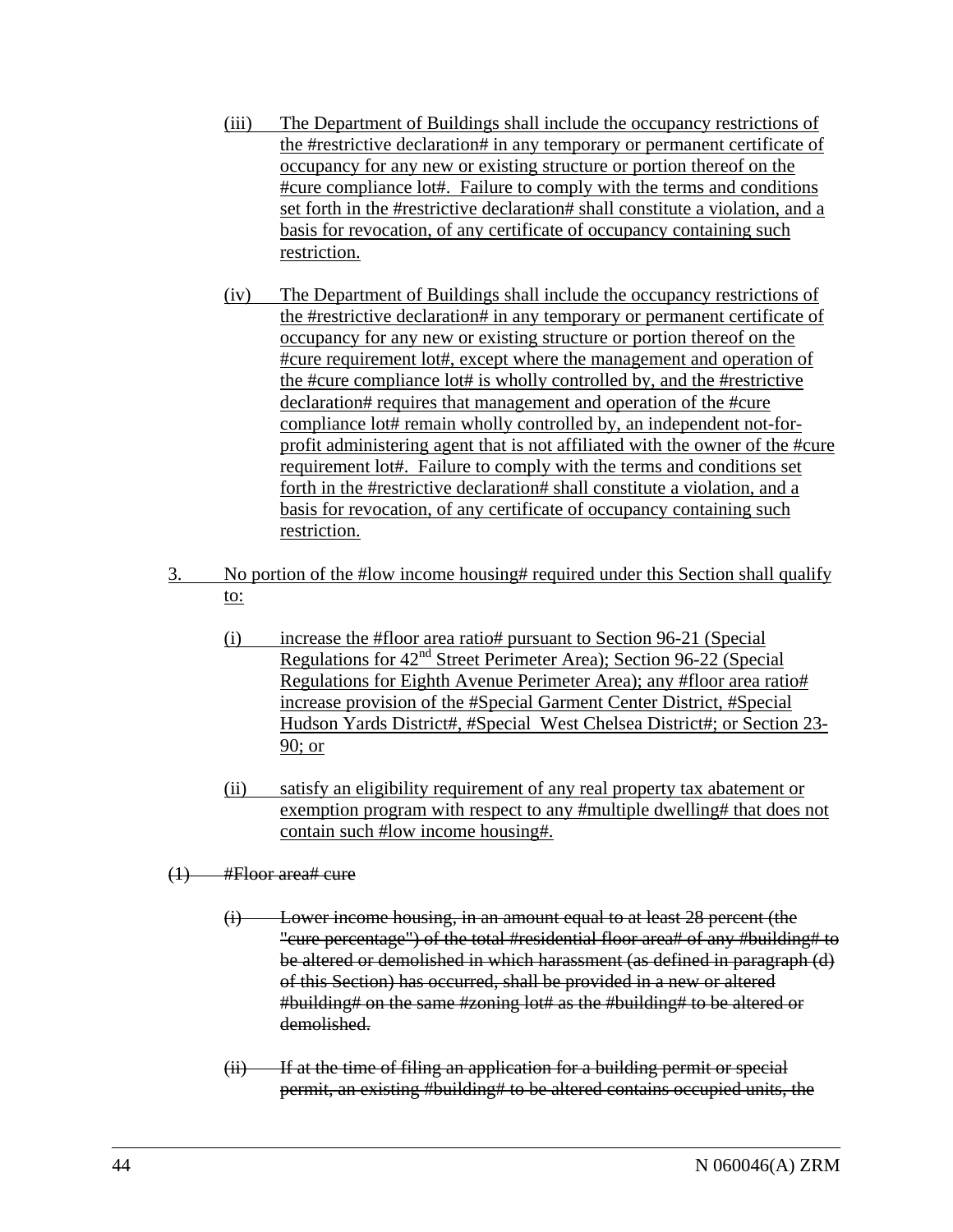requirement set forth in this paragraph,  $(a)(1)$ , regarding the provision of lower income housing shall be satisfied as follows:

- (a) not less than 28 percent of the #floor area# of all vacant units shall be provided for lower income housing; and
- (b) the balance of any required lower income housing shall be comprised of qualifying occupied units;
- (iii Such designated lower income housing units shall be in compliance with the applicable regulations of Section 23-90 (INCLUSIONARY HOUSING) except that in the Preservation Area, paragraph (b) of Section 23-941 (On-site new construction option) shall be inapplicable and in its place and stead, paragraph (a) of Section 96-105 (Dwelling unit regulations) shall be applicable.

#### (2) Land cure

For #buildings# that were vacant on August 17, 1990 only:

- that sufficient land on the same #zoning lot# has been donated or provided for nominal consideration by the owner of the land for the construction of lower income housing at a rate of 1.0 square foot of lower income housing #floor area# for every 1.1 square feet of existing #residential floor area# of a #building# subject to the cure provisions;
- (ii) the legal instruments relating to the transfer of title to an administering agent have been approved pursuant to Section 23-90;
- (iii the administering agent has signed an agreement with a City, State or federal housing or development agency to fully fund the construction of lower income housing;
- (iv) such lower income housing shall comply with the requirements of Section 23-90, except that the lower income housing may receive City, State or federal subsidies;
- $(v)$  the total amount of new #residential floor area# to be provided pursuant to this Section shall in no event be less than the amount required under Section 96-108 (Demolition of buildings), paragraph (d);
- (vi) no demolition permit shall be issued by the Department of Buildings pursuant to Section 96-108 until there has been a funding closing with a City, State or federal housing or development agency to finance the construction of the lower income housing units to be constructed as required in paragraph  $(a)(2)(i)$  of this Section;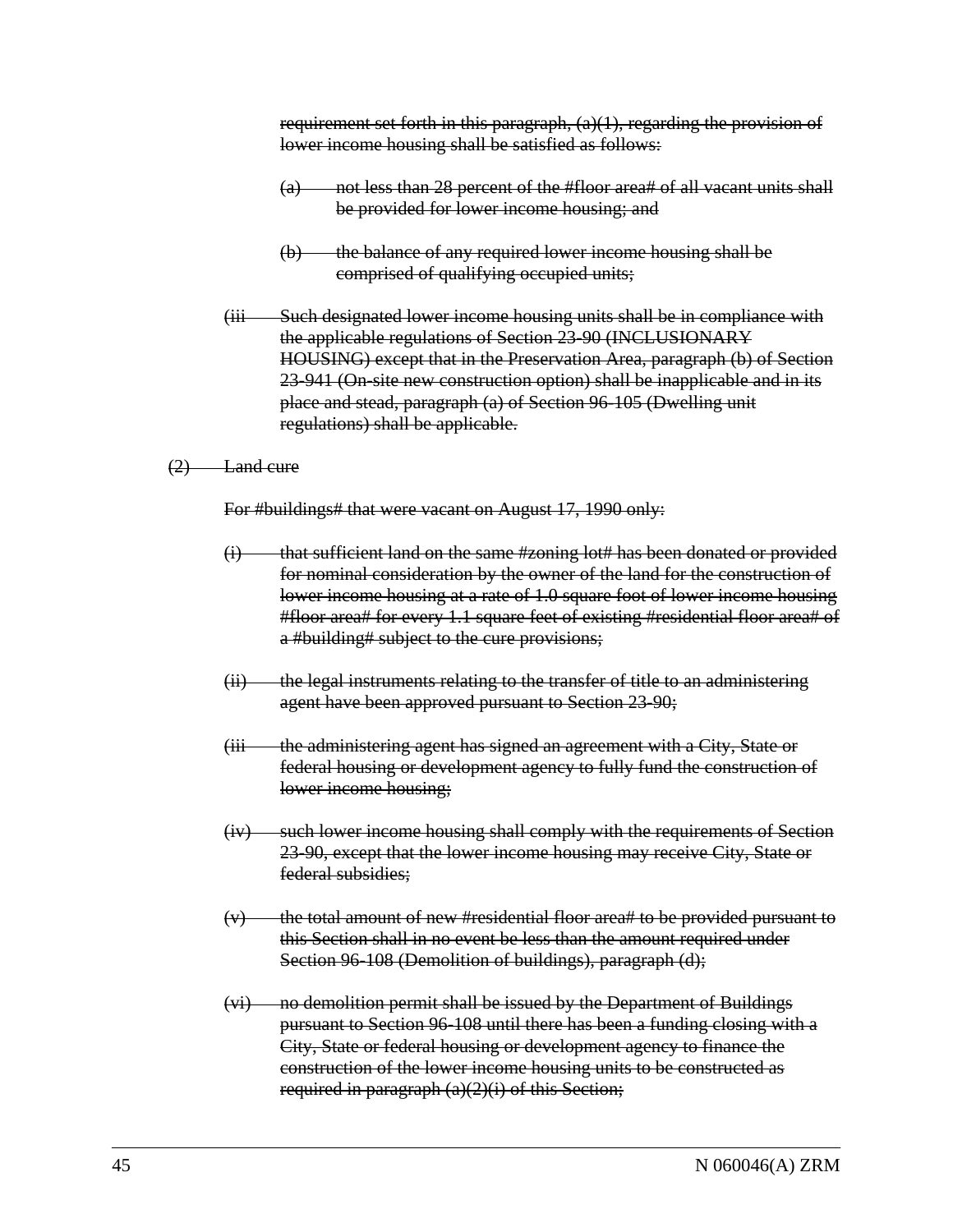- (vii no temporary Certificate of Occupancy shall be issued for any purpose other than lower income housing on the same #zoning lot# until a temporary Certificate of Occupancy for all units of lower income housing has been issued. No permanent Certificate of Occupancy shall be issued for any purpose other than lower income housing on the same #zoning lot# until a permanent Certificate of Occupancy for all units of lower income housing has been issued.
- (b) Any building permit or special permit issued pursuant to this Section shall be subject to the following additional conditions:
	- (1) No certificate of occupancy, temporary or permanent, shall be issued by the Department of Buildings for new #buildings# and/or existing #buildings# or portions thereof which are to remain on the #zoning lot#, any one of which #buildings# requires compliance with this Section due to harassment, until the Commissioner of Housing Preservation and Development certifies that the lower income housing is in compliance with the Lower Income Housing Plan as set forth in Section 23-90 and the Department of Buildings has issued a Certificate of Occupancy, temporary or permanent, for each unit of the lower income housing.
	- (2) Immediately upon issuance of a building permit or special permit, the legal agreement described in paragraph (a) of this Section shall be recorded by the applicant in the Conveyance Section of the Office of the City Register in the County of New York and indexed against the subject #zoning lot#. If the applicant does not immediately so record the legal agreement, the City of New York may record the agreement at the sole cost and expense of the applicant. This occupancy restriction of paragraph (a) of this Section shall be included in both the temporary and permanent certificates of occupancy issued by the Department of Buildings for the new and/or existing #buildings#. Failure to comply with the terms and conditions set forth in the legal agreement shall constitute a violation of the permit or certificate of occupancy and may constitute a basis for revocation of the permit or Certificate of Occupancy.
	- (3) No portion of the lower income housing required under this Section shall qualify to:
		- (i) increase the #floor area ratio# pursuant to Section 96-21 (Special Regulations for 42<sup>nd</sup> Street Perimeter Area) or Section 23-90; or
		- (ii) satisfy the requirement of a program to receive tax abatement or exemptions which are not specifically limited to lower income housing.
- (c) The requirements of paragraphs (a) and (b) of this Section, the two-bedroom unit distribution requirement of Section 96-105 and the provisions of Section 96-108 shall not apply to any existing #buildings# located within the #Special Clinton District# which are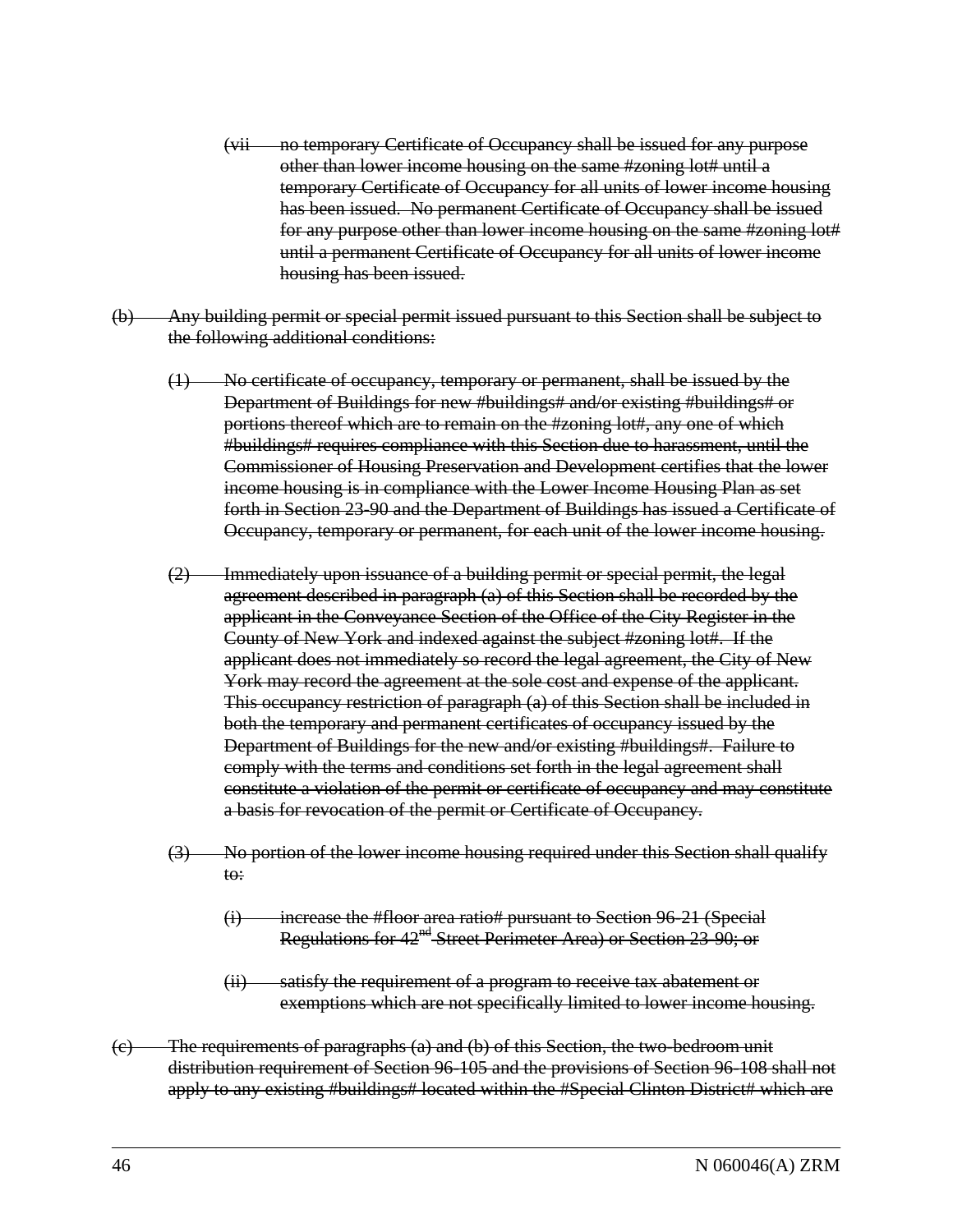acquired and rehabilitated to provide low-to-moderate income housing units pursuant to a special permit approved by the Board of Estimate prior to February 28, 1988. In lieu thereof, and notwithstanding any provision to the contrary contained in this Chapter, the following curative measures shall apply where there has been any harassment as defined in paragraph (d) of this Section:

- (1) a building permit may be issued by the Department of Buildings when the Chairperson of the City Planning Commission has certified to the Department of Buildings that a restrictive declaration which binds the owner of the #zoning lot# and all successors in interest, in a form satisfactory to the Chairperson, has been recorded against the #zoning lot# on which the low-to-moderate income housing units are located, which restricts the occupancy of such units to low-to-moderate income persons and #families# in accordance with the terms of the special permit, and to persons and #families# residing in such units at the time such declaration is recorded;
- (2) a temporary or permanent Certificate of Occupancy may be issued by the Department of Buildings when the Chairperson of the City Planning Commission has certified that such low-to-moderate income housing units are in full compliance with the terms of the previously approved special permit; and
- (3) no portion of the lower income housing provided pursuant to paragraph (c) of this Section may be used to increase the #floor area ratio# of a #zoning lot# pursuant to Section 96-21 or Section 23-90.
- (d) For the purposes of this Chapter, "harassment" (including other failure to satisfy applicable legal requirements in eviction and relocation practices) shall mean any conduct, as described below, by or on behalf of an owner of a #building# containing #dwelling units# or #rooming units# which materially advanced #development#, #enlargement#, demolition of a #building#, the conversion or alteration of a #building# or the #extension# of a #use# within a #building#, in the furtherance of which the permit is sought:
	- $(1)$  the use or threatened use of force which causes or is intended to cause any person lawfully entitled to occupancy of a #dwelling unit# or #rooming unit# in such multiple dwelling to vacate such unit or to surrender or waive any rights in relation to such occupancy;
	- $(2)$  the interruption or discontinuance of essential services which:
		- $(i)$  interferes with or disturbs or is intended to interfere with or disturb the comfort, repose, peace or quiet of any person lawfully entitled to occupancy of a #dwelling unit# or #rooming unit# in the use or occupancy of such #dwelling unit# or #rooming unit#; and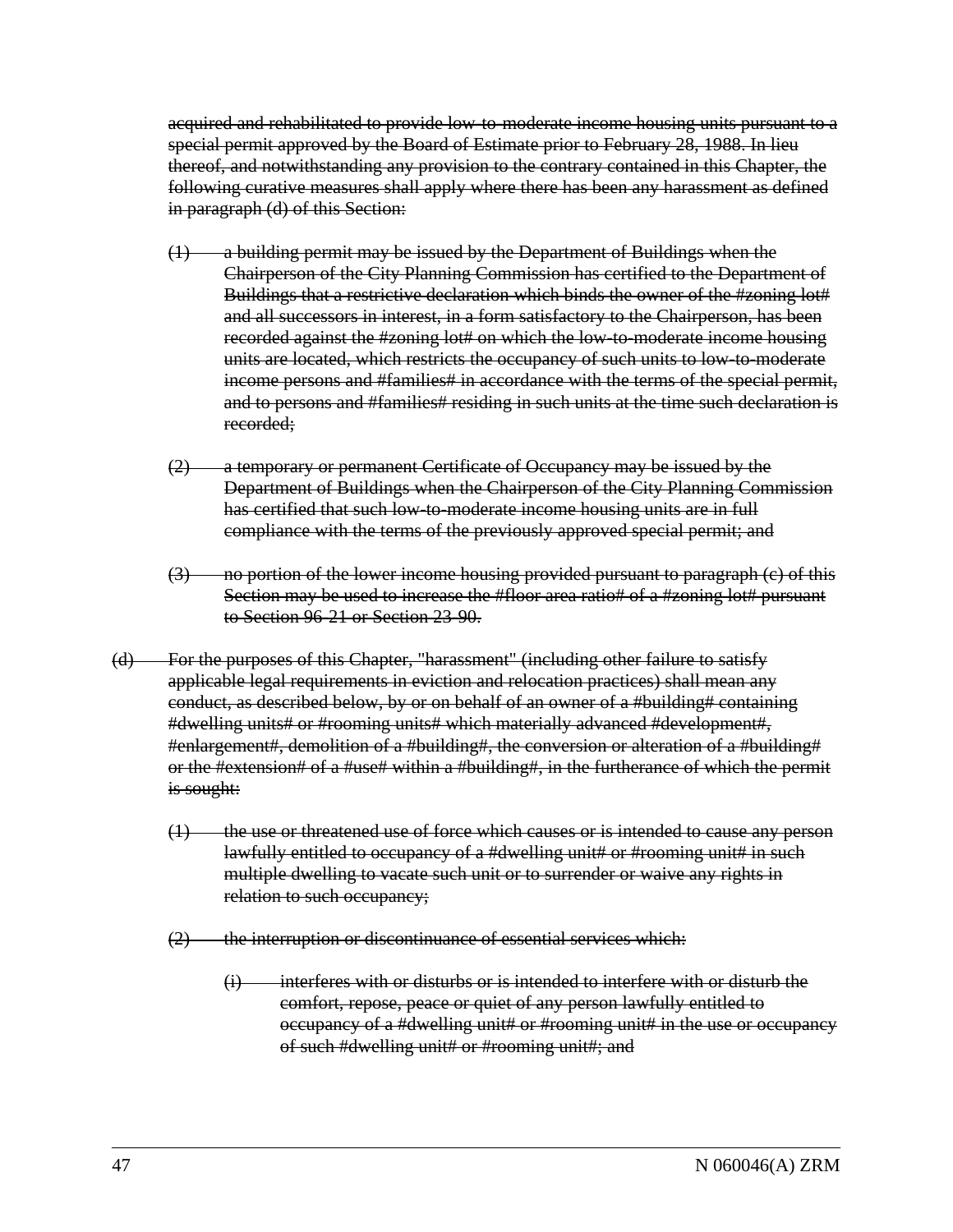- (ii) causes or is intended to cause such person lawfully entitled to occupancy of such #dwelling unit# or #rooming unit# to vacate such unit or to surrender or waive any rights in relation to such occupancy;
- $(3)$  the failure to comply with the provisions of subdivision (c) of Section 27-2140 of Article 7 of subchapter 5 of the Housing Maintenance Code which causes or is intended to cause such person lawfully entitled to occupancy of such #dwelling unit# or #rooming unit# to vacate such unit or to waive any rights in relation to such occupancy; or
- (4) any other conduct which prevents or is intended to prevent any person from the lawful occupancy of such #dwelling unit# or #rooming unit# or causes or is intended to cause such person lawfully entitled to occupancy of such #dwelling unit# to vacate such unit or to surrender or waive any rights in relation to such occupancy, including but not limited to removing the possessions of any occupant from the #dwelling unit# or #rooming unit#; removing the door at the entrance to the #dwelling unit# or #rooming unit#; removing, plugging or otherwise rendering the lock on such entrance door inoperable; or changing the lock on such entrance door without supplying the occupant with a key.

For any alleged act of harassment which has taken place within 15 years of the date of filing an application for a building permit or special permit pursuant to Sections 96-107, 96-108, 96-109, 96-23 or 96-24, there shall be a presumption, rebuttable by the applicant, that the harassment materially advanced the #development# on the #zoning lot# or the #enlargement#, #extension#, conversion or alteration of the existing #building# in furtherance of which the permit is sought.

Such determination of harassment for the purpose of this Chapter shall be made by the Department of Housing Preservation and Development after a hearing in accordance with applicable statutes and regulations, prior to certification of compliance with the aforementioned Sections 96-107, 96-108, 96-109, 96-23 or 96-24.

Notwithstanding anything set forth in this Section, no act of harassment which occurred prior to September 5, 1973, shall constitute harassment for the purposes of this Chapter.

 $\begin{array}{ccc} \ast & \ast & \ast \end{array}$ 

**96-20 PERIMETER AREA**

 $\begin{array}{ccc} \ast & \ast & \ast \end{array}$ 

**96-21 Special Regulations for 42nd Street Perimeter Area**

\* \* \*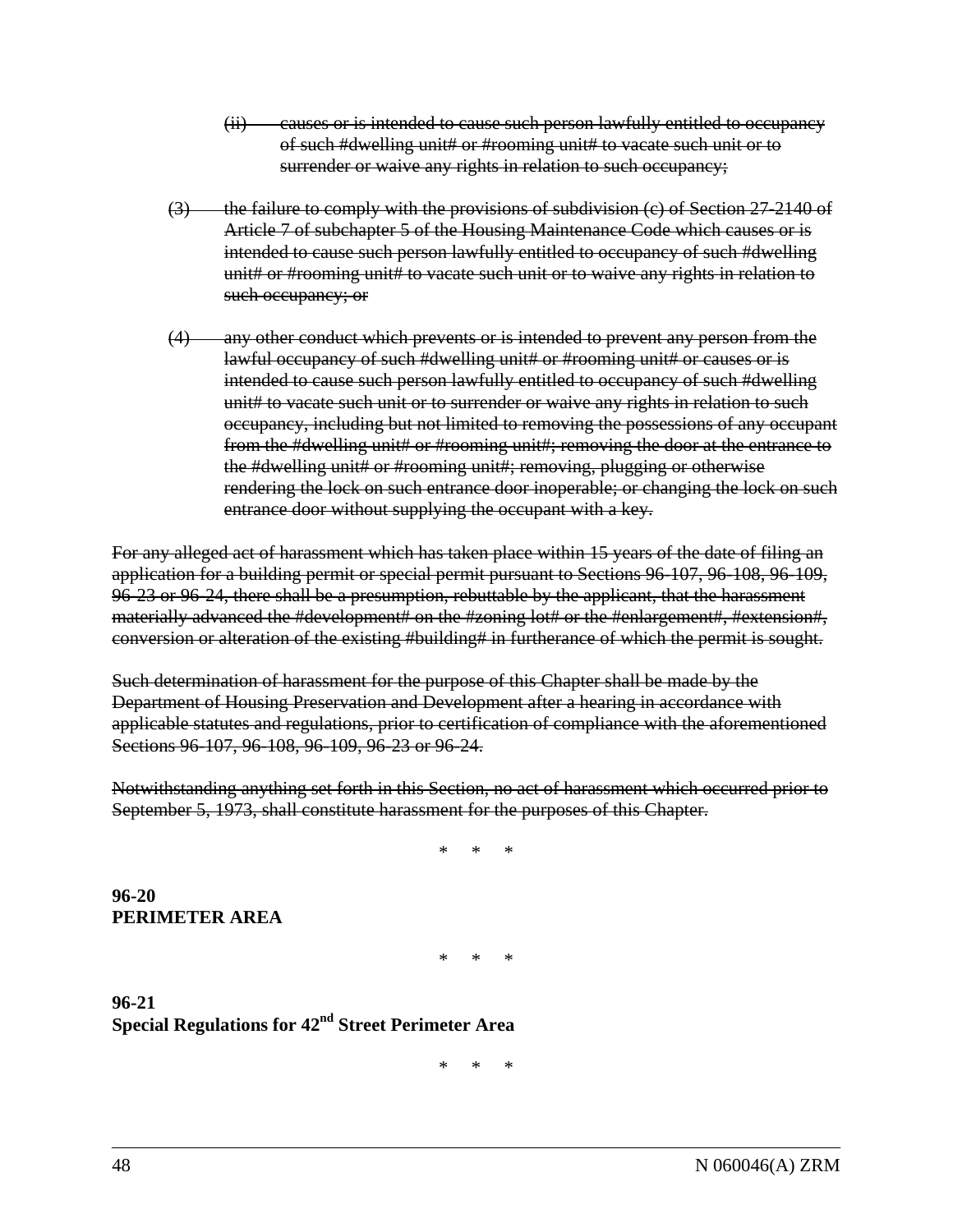(e) Pedestrian circulation space

Within Subarea 2 of the  $42<sup>nd</sup>$  Street Perimeter Area, as shown in Appendix A, pedestrian circulation space shall be provided in accordance with the provisions of Section 37-07 (Requirements for Pedestrian Circulation Space). In addition, for #developments# or #enlargements# that provide subway entranceways constructed after (effective date of amendment), one and one-half times the area of such entranceway accessible to the public at #street# level may qualify as pedestrian circulation space, up to a maximum amount of 3,000 square feet.

(f) Special curb cut and parking requirements

No curb cuts shall be permitted on  $42<sup>nd</sup>$  Street. The parking requirements of the #Special Hudson Yards District# shall apply within the  $42<sup>nd</sup>$  Street Perimeter Area, as set forth in Section 93-80 (OFF-STREET PARKING), except that such parking requirements shall not apply to any #development# or #enlargement# for which a special permit was granted prior to January 19, 2005.

Any #development# or #enlargement# for which a building permit has been lawfully issued prior to December 31, 2004 shall comply with either the parking regulations in effect at the time the permit was issued, or the requirements of this paragraph (f).

The provisions of this Section 96-21 shall not apply to any #development# or #enlargement# for which a building permit has been lawfully issued prior to December 31, 2004. In lieu thereof, the regulations in effect at the time such permit was issued shall apply.

\* \* \*

**96-21 Special Regulations for 42nd Street Perimeter Area**

\* \* \*

# **96-24 Relocation and Demolition of Buildings in the Perimeter Area**

Prior to the issuance by the Department of Buildings of a demolition permit or a permit for any #development#, #enlargement# or #extension# on any #zoning lot# containing #residential uses# within the Perimeter Area, the Commissioner Department of Housing Preservation and Development shall certify to the Department of Buildings:

- (a) that prior to evicting or otherwise terminating the occupancy of any tenant in connection with vacating any #building#, the developer shall have notified the Department of Housing Preservation and Development of plans for the relocation of tenants which shall:
	- (1) to the extent possible provide for the relocation of tenants within the Clinton District; and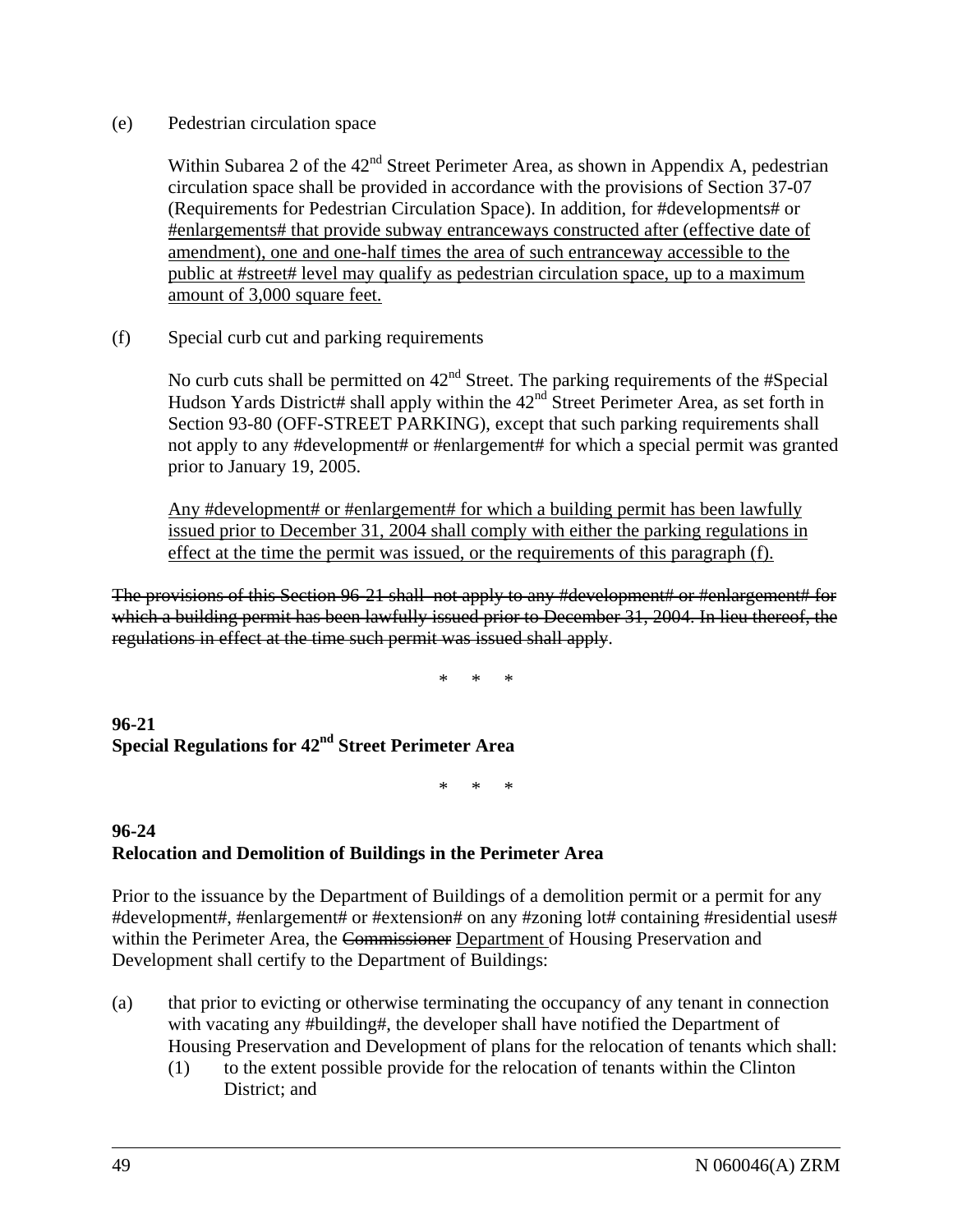- (2) provide for the satisfaction of all the requirements for the issuance of a certificate of eviction under applicable rent control and rent stabilization regulations of the State of New York; and
- (b) that the developer has complied with the relocation plan submitted pursuant to paragraph (a) of this Section and that no harassment has occurred the Department of Housing Preservation and Development has issued a #certification of no harassment#, or if it has been determined by the applicable governmental agency that legal relocation or eviction requirements have not been satisfied or that harassment has occurred, that the owner has complied with Section 96-110 (Harassment and cure) (d) (Certification of Cure For Harassment).

\* \* \*

## **Article XII - Special Purpose Districts**

**Chapter 1 Special Garment Center District**

\* \* \*

#### **121-31 Maximum Permitted Floor Area**

The basic maximum #floor area ratio# of a non-#residential building# shall be 10.0 and may be increased to a maximum #floor area ratio# of 12.0 only pursuant to Section 93-31 (District Improvement Fund). For #buildings# containing #residences#, the basic maximum #floor area ratio# shall be 6.5. The #floor area ratio# of any #building# containing #residences# may be increased from 6.5 pursuant to Sections 93-31, and pursuant to Section 23-90 (INCLUSIONARY HOUSING), as modified by Section 93-23, provided that for every five square foot feet of #floor area# increase pursuant to Section 93-31 or 93-32 there is a #floor area# increase of six square feet pursuant to Section 23-90 as modified by Section 93-23, inclusive. The maximum #residential floor area ratio# shall be 12.0.

\* \* \*

#### **121-50 SUPPLEMENTAL REGULATIONS IN PRESERVATION AREA P-2**

In Preservation Area P-2, the provisions of Section 93-90 (HARASSMENT), inclusive, shall apply.

\* \* \*